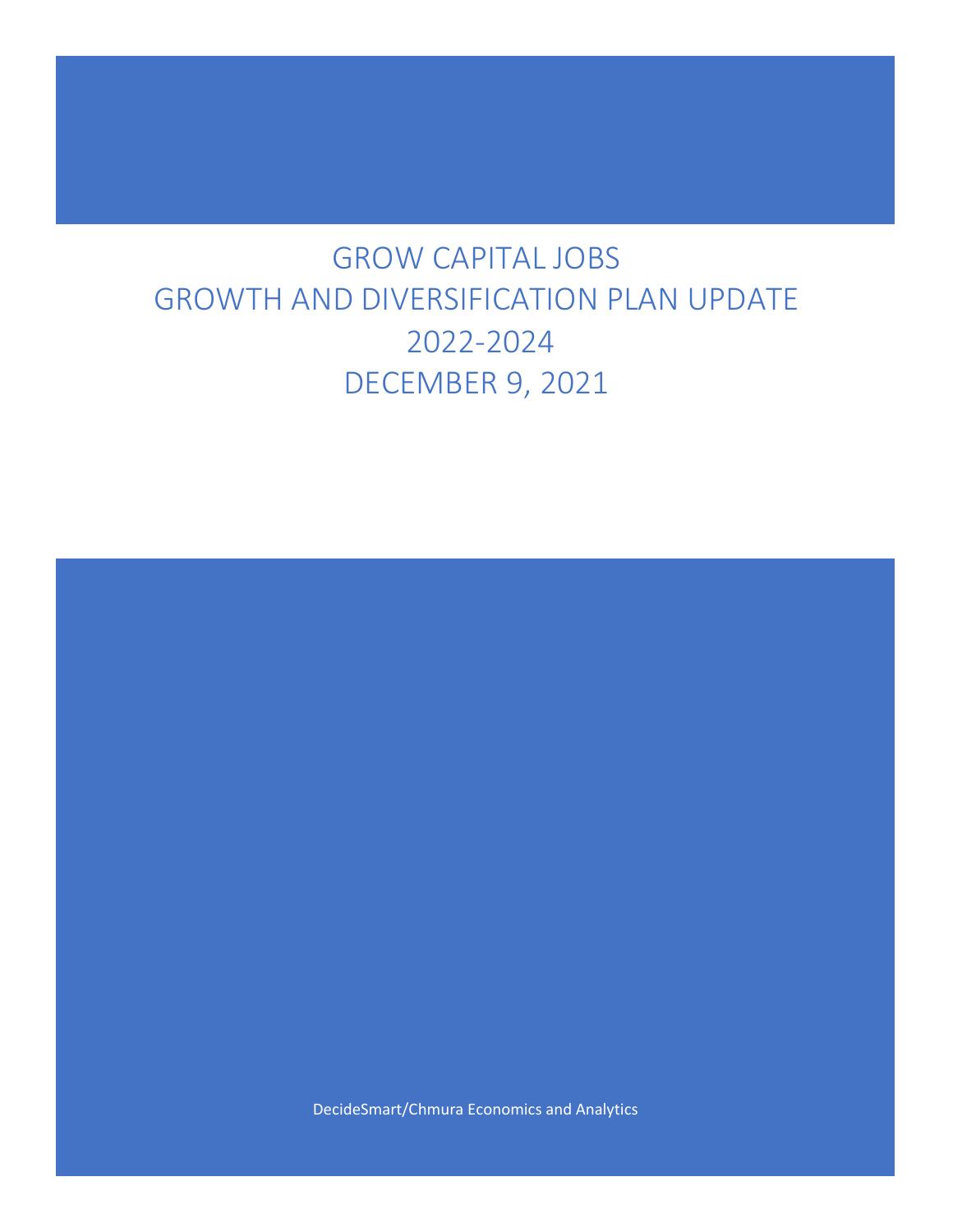## **TABLE OF CONTENTS**

| 1. Executive Summary                                 | Page 2  |
|------------------------------------------------------|---------|
| 2. Introduction                                      | Page 5  |
| 3. Employment and Wages                              | Page 6  |
| 4. Workforce/Talent Development:                     | Page 11 |
| 5. Startup Ecosystem                                 | Page 19 |
| 6. Cluster Scale-up                                  | Page 27 |
| 7. Site/Infrastructure Development                   | Page 36 |
| 8. Recommended Strategies                            | Page 42 |
| 9. Appendix 1: Locality Specific Date                | Page 43 |
| 10. Appendix 2: Traded Bioscience/Life Science Wages | Page 47 |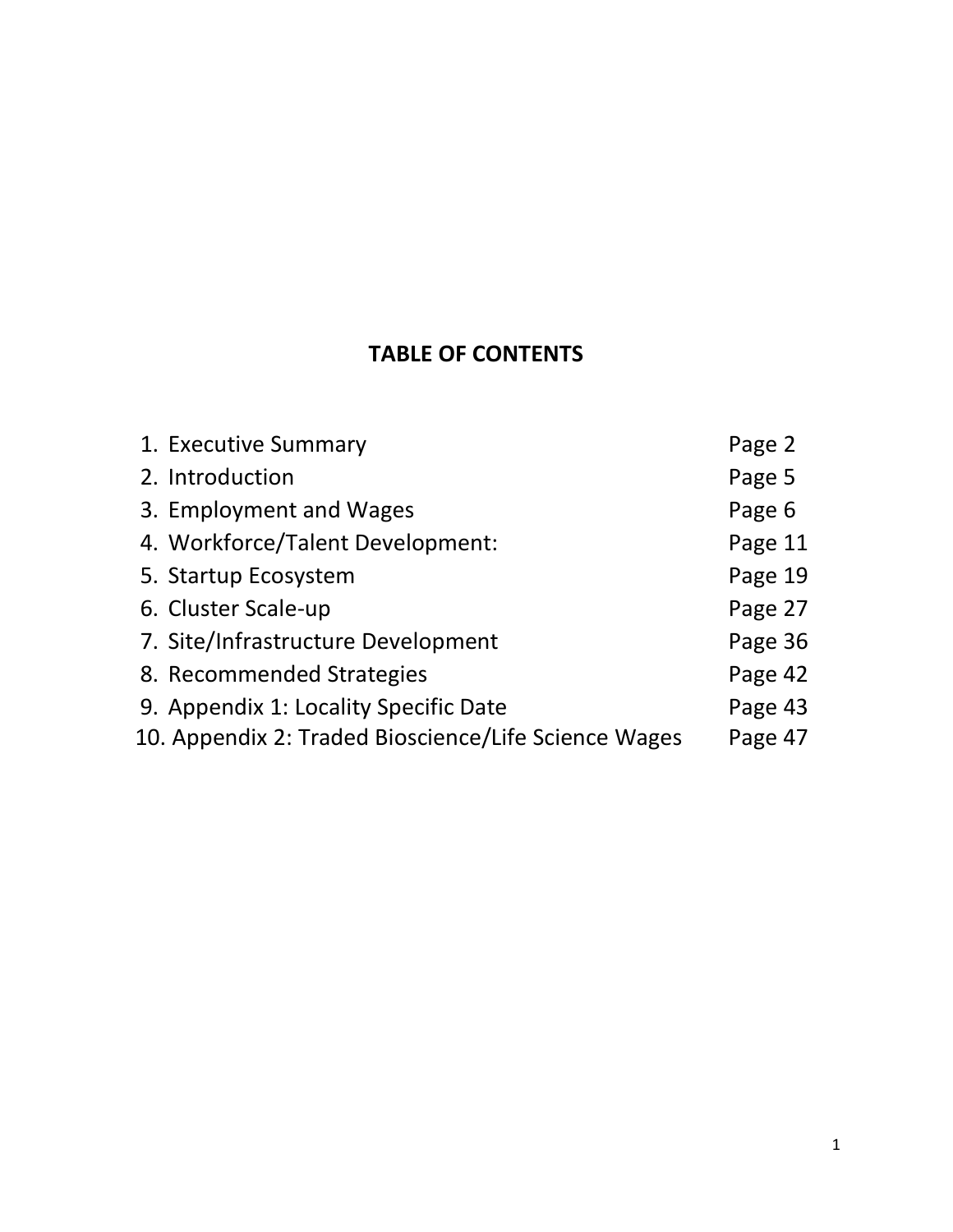#### **EXECUTIVE SUMMARY**

#### **Employment and Wages**

Between 2016 and 2019, overall employment in Region 4 grew 3%. Information Technology (8.5%) and Logistics (5.2%) had the fastest growth while Bioscience/Life Sciences (2.9%) and Manufacturing (.6%) saw more modest growth. In 2020, overall employment in Region 4 declined by 5.3% and Logistics was the only targeted cluster to see employment growth, up 6.7%. Year over year declines in Region 4's targeted clusters were 4.3% in Bioscience/Life Sciences, 4.2% in Manufacturing, and 3.1% in Information Technology.

Between 2016 and 2019, annual wages increased by 8.6% to \$57,966. Logistics saw the largest increase, up 9.8% to \$51,339. Average wages in Bioscience/Life Sciences grew to 9.3% \$56,140, wages in manufacturing increased 7.4% to \$66,603, and wages in Information Technology grew 5.2% to \$74,274. In 2021, the COVID pandemic drove wages up. Overall, annual wages in Region 4 increased by 7.8% between 2019-2020. Logistics saw the fastest growth (7.8%) to reach \$55,367. Bioscience and Life Sciences increased 4.8% to \$58,997, Manufacturing 3.3% to \$68,972, and Information Technology 1.9% to \$76,067. As of the first quarter of 2021, wages continued to increase with the average wage reaching \$59,061.

There were distinct intraregional differences in the employment and wage trends. While overall employment in Region 4 grew 3% from 2016-2019, employment in the southern part of the region declined by 0.3% during the period, including declines in all of Grow Capital Jobs targeted clusters. In addition, the Crater District was recovering more slowly from the pandemic. While by the end of 2020 the entirety of Region 4 had recovered 60% of lost jobs, the southern part of the region had recovered only 50%.

#### **Council/Foundation Members' Project Assessments**

Council and Foundation members were surveyed to obtain their assessment of the projects that had been funded in GO Virginia's 4 priority areas- Workforce, Start-up Ecosystem, Cluster Scale-up and Site Development- and to receive guidance for future project directions. Each project area was assessed along 4 dimensions - Quality, Geographic Coverage, Strategic Focus, and Anticipation of Future Needs. Overall, projects assessments were positive in all categories. Distinctions emerged, however, when only "Excellent" or "Very Good" ratings were considered. Cluster Scale-up and Start-up Ecosystem projects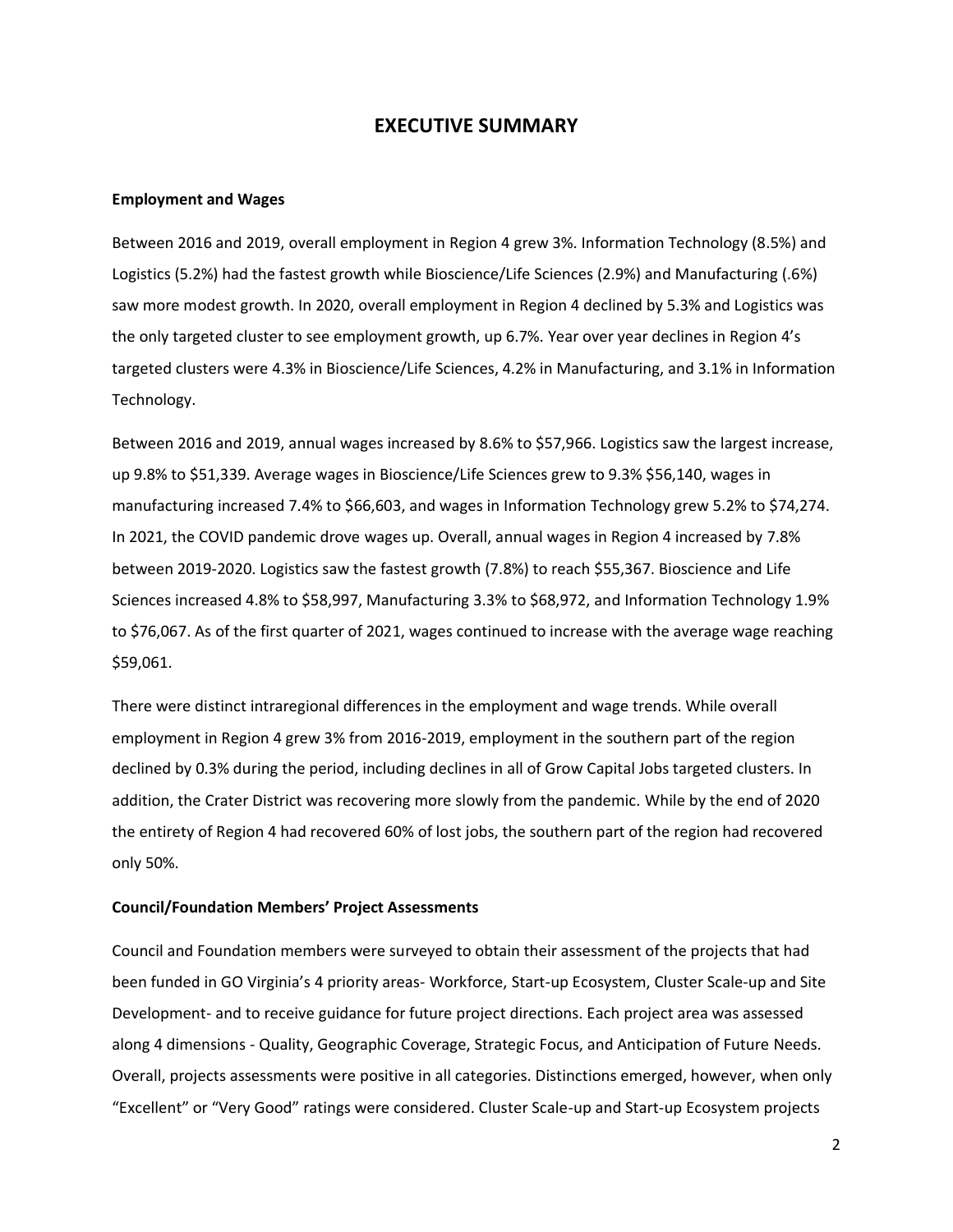rated higher than Workforce and Site Development awards. Council and Foundation members expressed interest in supporting the emergent pharmaceutical manufacturing cluster, linking most projects even more closely to priority clusters, and developing a tighter, strategic focus on workforce projects to increase participation in high paying jobs. Council members also highlighted the importance that GO Virginia projects provide equitable opportunities across the range of its strategic priorities, both across the region and with communities that have been historically excluded.

#### **Trends and Changes**

The report examines key changes and changes that have occurred since the 2019 update to the original Growth and Diversification Plan, with special attention to those that have arisen since the onset of the pandemic that have affected the priority areas of workforce, start-up ecosystem, cluster scale-up and site/infrastructure development.

The largest changes appear to have occurred with workforce. Business leaders and economic officials consistently described how the terms of engagement between employers and workers have been altered. In several respects, these changes have exacerbated challenges that had been previously highlighted such as finding and retaining skilled talent and have reinforced the necessity of building a better pipeline, making transitioning military programs more effective, creating innovative programs that combine upskilling with paid employment, and finding ways of shaping the trend toward remote work to the region's advantage.

The pandemic resulted in fewer jobs in cluster scale-up priority areas such as advanced manufacturing, information technology and bioscience, but there are clear opportunities for the region to capitalize on the national emphasis on reshoring manufacturing and using technology to increase productivity. In particular, the pre-pandemic commitment of the region to building a pharmaceutical manufacturing cluster brings together the region's strength in bioscience, advanced manufacturing and logistics in a unique manner that holds the potential for national and global leadership. Logistics has been the cluster priority that fared best through the pandemic. The global supply chain disruption enhanced the natural locational advantages of Region 4, adding jobs and increasing incomes. The logistics cluster should continue to prosper with attractive sites located along I-64, I-95, and I-85, with attention to specialized facilities such as cold storage and by encouraging organizations such as Commonwealth Center for Advanced Logistics Systems (CCALS) to work with its university consortium to meet the identified need for degreed logisticians.

3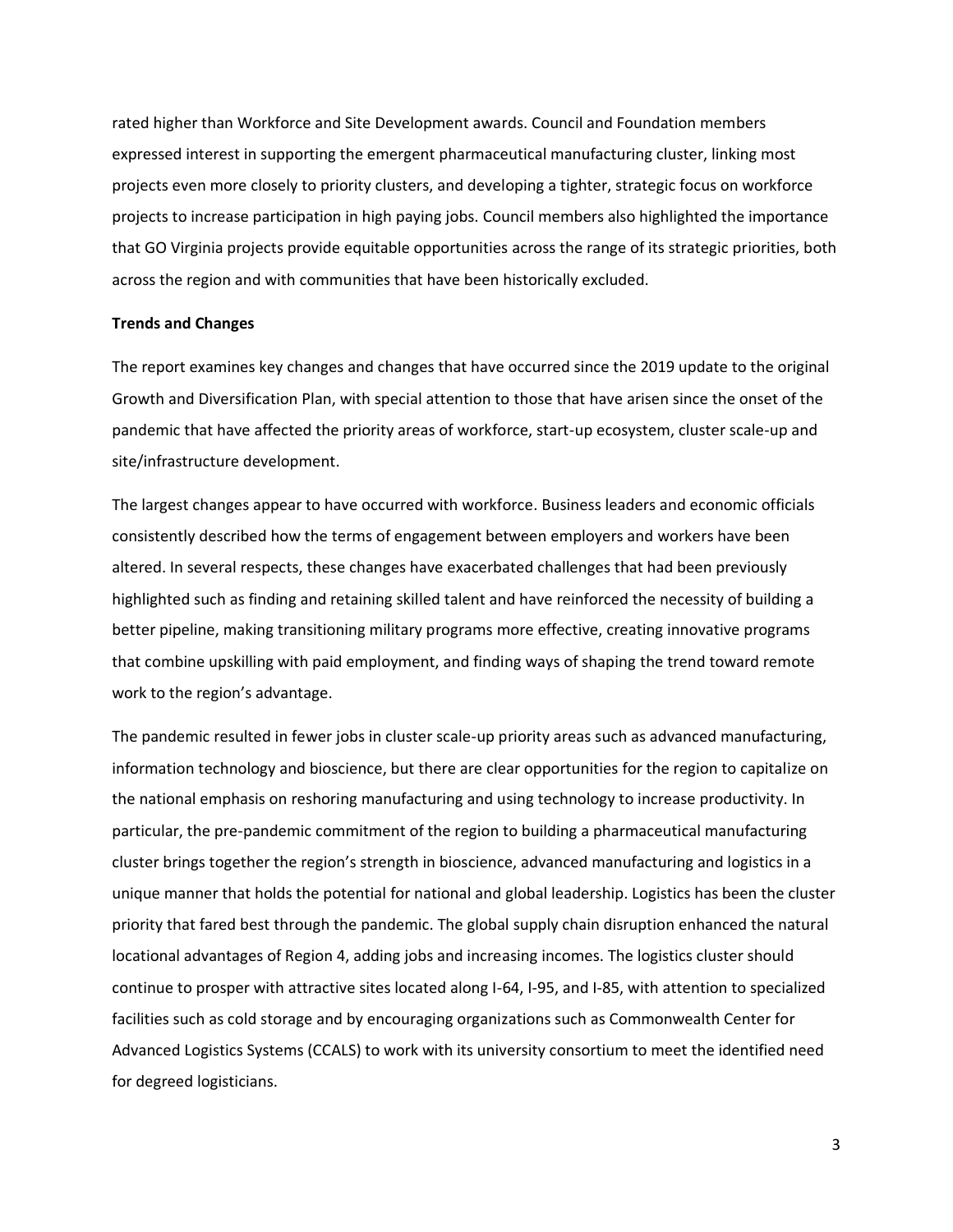The landscape for site/infrastructure development has also changed since the pandemic. Region 4 is site rich compared to other locales in the Commonwealth and could benefit significantly from the focus on reshoring and the massive changes in the logistics space. In addition, federal and state infrastructure funding should ameliorate the broadband issues that inhibited economic development in the more rural parts of the region. But local governments and economic development officials report that potential clients are less willing to wait 12-18 months for a site to become business ready. Elevating priority sites to business-ready more quickly and increasing the region's capability for addressing utility and transportation infrastructure issues will be crucial to taking full advantage of its site inventory.

#### **Recommendations**

The report contains 16 recommendations, 4 in each of GO Virginia's priority areas.

- Workforce/Talent recommendations call for focusing intently on "pipeline" projects and identifying the locations on the pipeline where Grow Capital Jobs can be most effective in catalyzing high paying jobs. Recommendations also include developing an effective model for recruiting transitioning military and implementing models for upskilling workers while maintaining paid employment.
- Start-up Ecosystem Recommendations call for Activation Capital to apply for a Regional Entrepreneurial Initiative grant that will fill-in the most prominent gaps in the ecosystem, to align projects with the Council's priority clusters and with innovation-based larger firms, and to include lab space needs in the Council's site development considerations.
- Cluster Scale-up recommendations call for prioritizing the emergent pharmaceutical manufacturing cluster, for working more closely with regional and local economic development officials to address gaps that can inhibit relocation or expansion decisions of firms in priority areas, and to explore with Region 5 the potential for creating a global internet hub that could create more tech-based employment in the region.
- Site/Infrastructure recommendations include using projects to enhance the pharmaceutical manufacturing cluster, identifying and funding a few high potential sites that can be elevated to user-ready status expeditiously, capitalizing on supply chain disruption to develop specialized logistics facilities such as cold storage and to enhance activity near the Richmond Marine terminal, and to develop partnerships to address utility/infrastructure issues earlier in the site readiness process.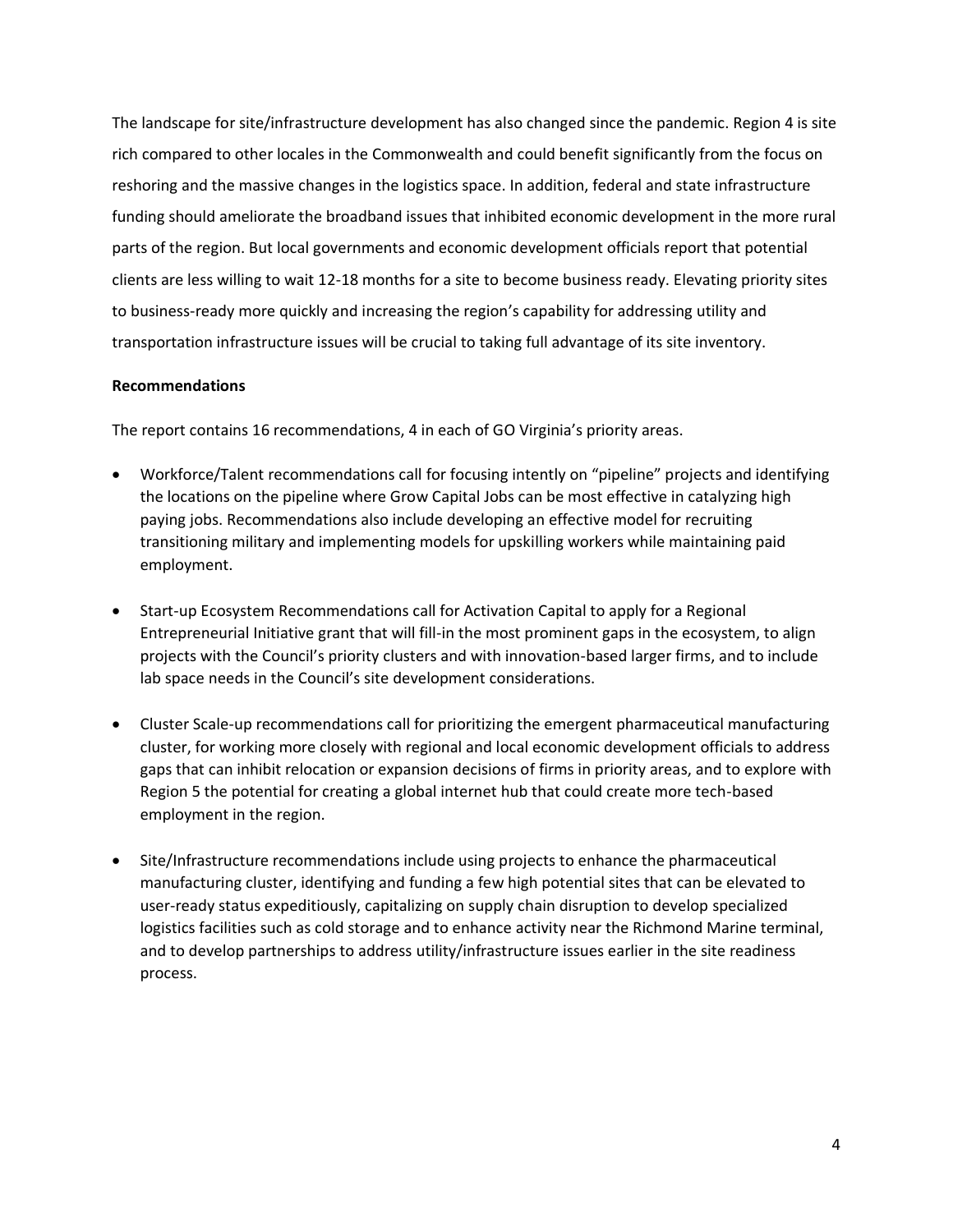#### **INTRODUCTION**

The 2022-2024 update to Region 4's Growth and Diversification (G&D) Plan focuses on developing a set of recommendations in the four major GO Virginia priority areas - Workforce/Talent, Start-up Ecosystem, Cluster Scale-up and Site/Infrastructure Development - that provide a strategic framework for guiding the work of Grow Capital Jobs for the next two years. The report begins with an analysis from Chmura Economics and Analytics of employment and wage trends in the region and how these have been affected by the pandemic. The body of the report offers an in-depth analysis for each priority area. This analysis includes results of a Council/Foundation member survey, key trends that have emerged since the 2020-2022 update, and major findings from studies and reports produced by other regional and local organizations.

The analysis for each priority area concludes with a short set of recommendations intended to guide project development in 2022-2024 and to tie the Council's priorities together in a tighter and more strategic manner. The emergent pharmaceutical manufacturing cluster occupies a more central and strategic role in this report than it did in earlier iterations. Council members also highlighted the importance that GO Virginia projects embed equitable opportunities acoss the range of its strategic priorities, both across the region and with communities that have been historically excluded.

Grow Capital Jobs set up a G&D Plan update Task Force to provide guidance and direction for the report. The Task Force membership was drawn primarily from the Regional Council and the staff of Grow Capital Jobs, but also drew upon priority area experts in the wider community. Besides the survey of Council and Foundation members, the report was informed by discussions with local government officials, with business leaders and with the directors of regional and local economic development organizations, and by the TEConomy data that was shared with the Regional Councils. In addition, Grow Capital Jobs and individuals who have helped to shape this report have been active participants in major regional and inter-regional initiatives while the update was being formulated. GROW Capital Jobs was engaged in the creation of the Advanced Pharmaceutical Manufacturing and R&D Cluster Accelerator, in the development of a COVID-19 Resilience and Recovery Report that the Crater PDC is producing for the U.S. Economic Development Administration, and in the formation of RVA-757 Connects that works to advance common interests shared between our region and Hampton Roads. The strategies articulated in this report complement these major initiatives.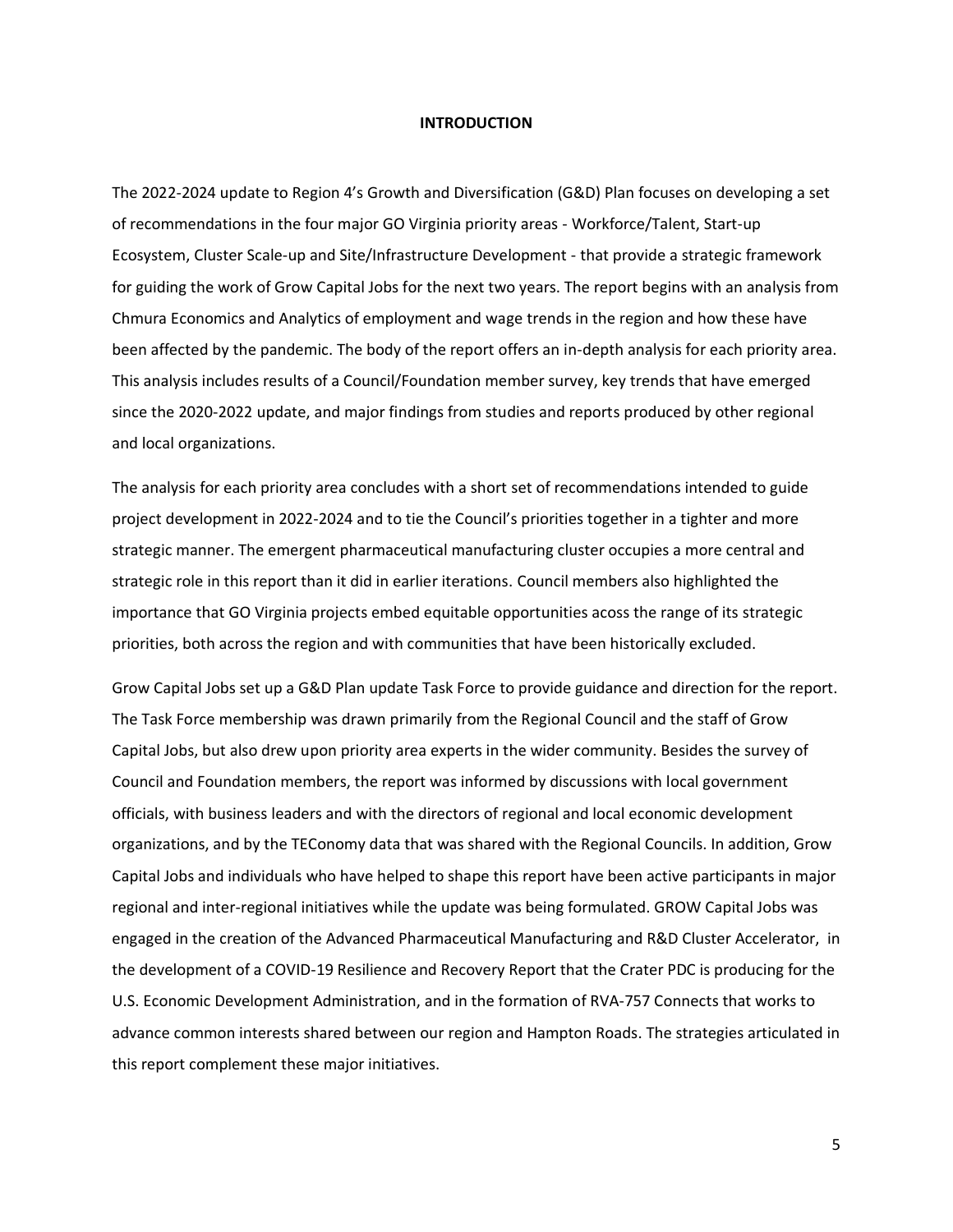#### **EMPLOYMENT AND WAGES**

#### Introduction

Over the five years since the original Growth & Diversification Plan was completed, Region 4 has seen significant growth in employment and wages both in the targeted industry clusters (manufacturing; logistics, warehousing, and distribution; information technology and communication and bioscience/life science) and overall, in the region. However, the COVID-19 pandemic in 2020 and 2021 has had significant impacts in every industry globally, including in Region 4. This report details employment and wage growth in Region 4 since the start of the original Growth & Diversification Plan as well as the impacts due to the COVID-19 pandemic.



technology and communication experienced the fastest growth at 8.5% to 43,350 workers, followed by logistics, warehousing, and distribution, up 5.2% to 34,337 workers. Manufacturing and bioscience/life sciences saw more modest growth of 0.6% (to 33,054 workers) and 2.9% (to 70,666), respectively.

In 2020, the COVID-19 pandemic disrupted all aspects of the global economy. Employment in Region 4 dropped sharply in the second quarter of 2020, down 9.7% over the prior quarter, as stay-at-home orders took effect. By the end of 2020, the region had recovered about 60% of lost jobs. Overall employment in Region 4 declined by 5.3% to 648,391 workers over the year ending 2020Q4. Over this period, logistics, warehousing, and distribution was the only targeted cluster to see employment growth, up 6.7% and adding 2,284 jobs. As people increasingly adopted e-commerce during the pandemic, demand for drivers,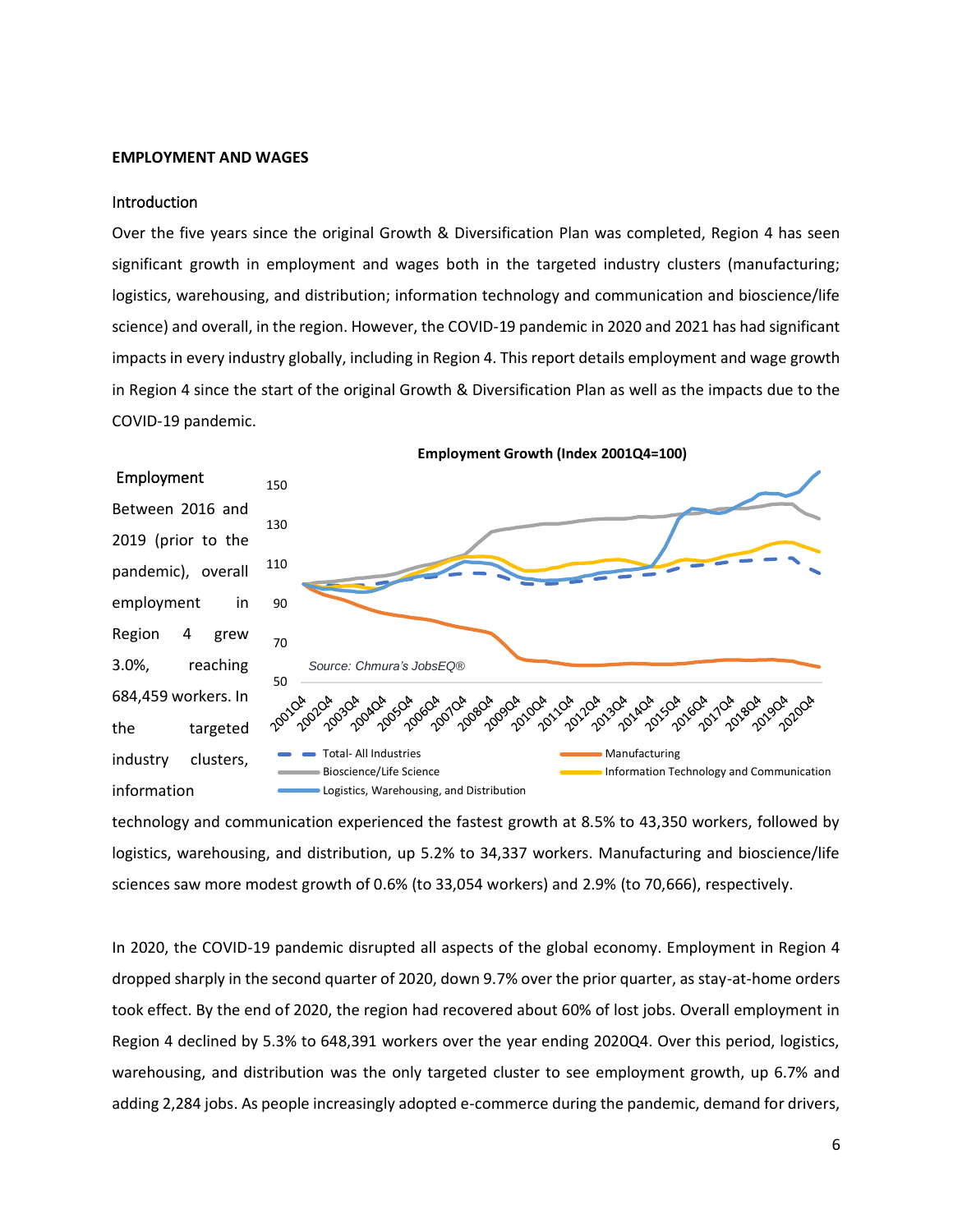warehouses, and logistics grew. The other three clusters saw year-over-year declines in employment: bioscience/ life sciences down 4.3% (3,049 jobs lost), manufacturing down 4.2% (-1,402); and information technology and communication down 3.1% (-1,325).

As of the first quarter of 2021, overall employment in the region is 639,487, a 6.8% decline since the start of the pandemic in 2020Q1. Over the same period, logistics, warehousing, and distribution increased 7.9%, adding 2,714 new jobs. Bioscience/life science saw the largest decline, down 5.3% for a loss of 3,754 jobs, driven by declines in hospitals and nursing facilities. Looking ahead, however, there have been several recent announcements related to pharmaceutical manufacturing in Petersburg, with employers expected to add nearly 1,200 jobs over the next few years. Manufacturing is down 4.9% (-1,633) in Region 4, and information technology and communication is down 3.9% (-1,703 jobs) over this period.

#### **Employment in GO Virginia 4 (Four Quarter Moving Average) 2016 to 2020**

|                               |         |         |         |         |         | 2021    |         |           |
|-------------------------------|---------|---------|---------|---------|---------|---------|---------|-----------|
|                               | 2016    | 2017    | 2018    | 2019    | 2020    | Q1      | %       | #         |
| Manufacturing                 | 32,842  | 33,310  | 33,236  | 33,054  | 31,652  | 31,352  | $-3.6%$ | $-1,190$  |
| Logistics, Warehousing        |         |         |         |         |         |         |         |           |
| and Distribution              | 32,645  | 32,762  | 34,558  | 34,337  | 36,621  | 37.266  | 12.2%   | 3,976     |
| <b>Information Technology</b> |         |         |         |         |         |         |         |           |
| and Communication             | 39,957  | 41.074  | 42.203  | 43.350  | 42.025  | 41.620  | 5.2%    | 2,068     |
| Bioscience/Life Sciences      | 68,650  | 69.462  | 69,979  | 70.666  | 67,617  | 66.900  | $-1.5%$ | $-1,033$  |
| <b>Total - All Industries</b> | 664,839 | 674.220 | 679,547 | 684.459 | 648.391 | 639,487 | $-2.5%$ | $-16,448$ |

*Source: Chmura's JobsEQ®*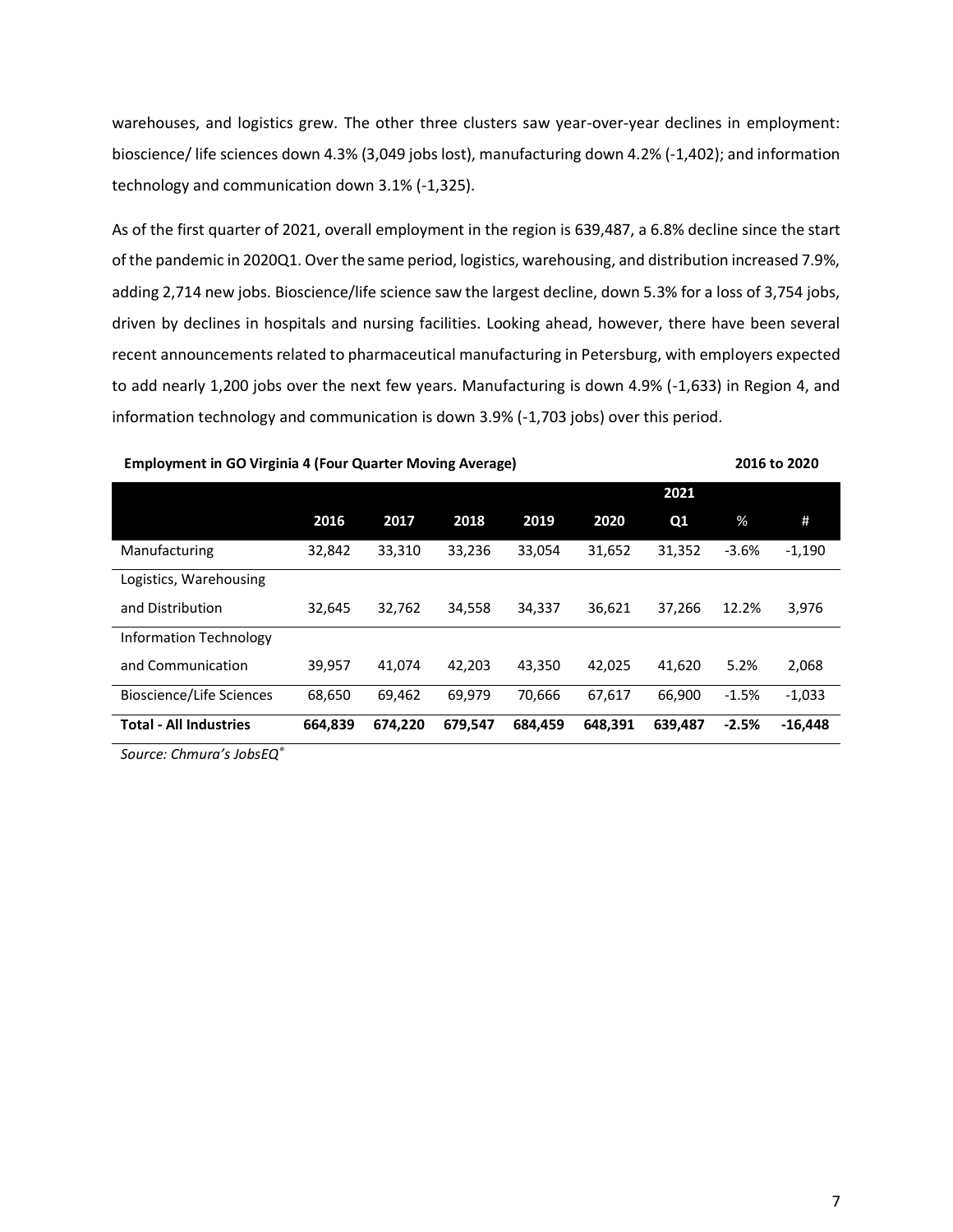#### Wages



distribution remain below the average but have been catching up—the cluster saw the fastest growth over this period, up 9.8% to \$51,339. Average wages in bioscience/ life science grew 9.3% to \$56,140, wages in manufacturing grew 7.4% to \$66,603, and wages in information technology and communication grew 5.2% to \$74,274.

In 2020 and 2021, the COVID-19 pandemic disruptions and a tight labor market drove wages up. Overall, average annual wages in Region 4 increased by 7.8% between 2019 and 2020, reaching \$57,966. In the target industry clusters, logistics, warehousing and distribution continued to see the fastest growth in wages (7.8%), to reach \$55,367, driven by increased demand for transportation and e-commerce. Average wages in bioscience and life sciences increased 3.5% to \$58,100, while wages in other clusters grew at more modest rates: manufacturing wages rose 2.5% to \$68,288 and information technology and communication wages advanced 1.5% to \$75,415.

As of the first quarter of 2021, the overall annual average wage in the region is \$59,061, an 8.5% increase since the start of the pandemic in 2020Q1. Over the same period, all targeted industry clusters continued to experience wage growth. Average wages in logistics, warehousing and distribution rose 7.5% to \$56,364, followed by bioscience/life sciences (4.8% to \$58,997), manufacturing (3.3% to \$68,972), and information, technology and communication (1.9% to \$76,067).

8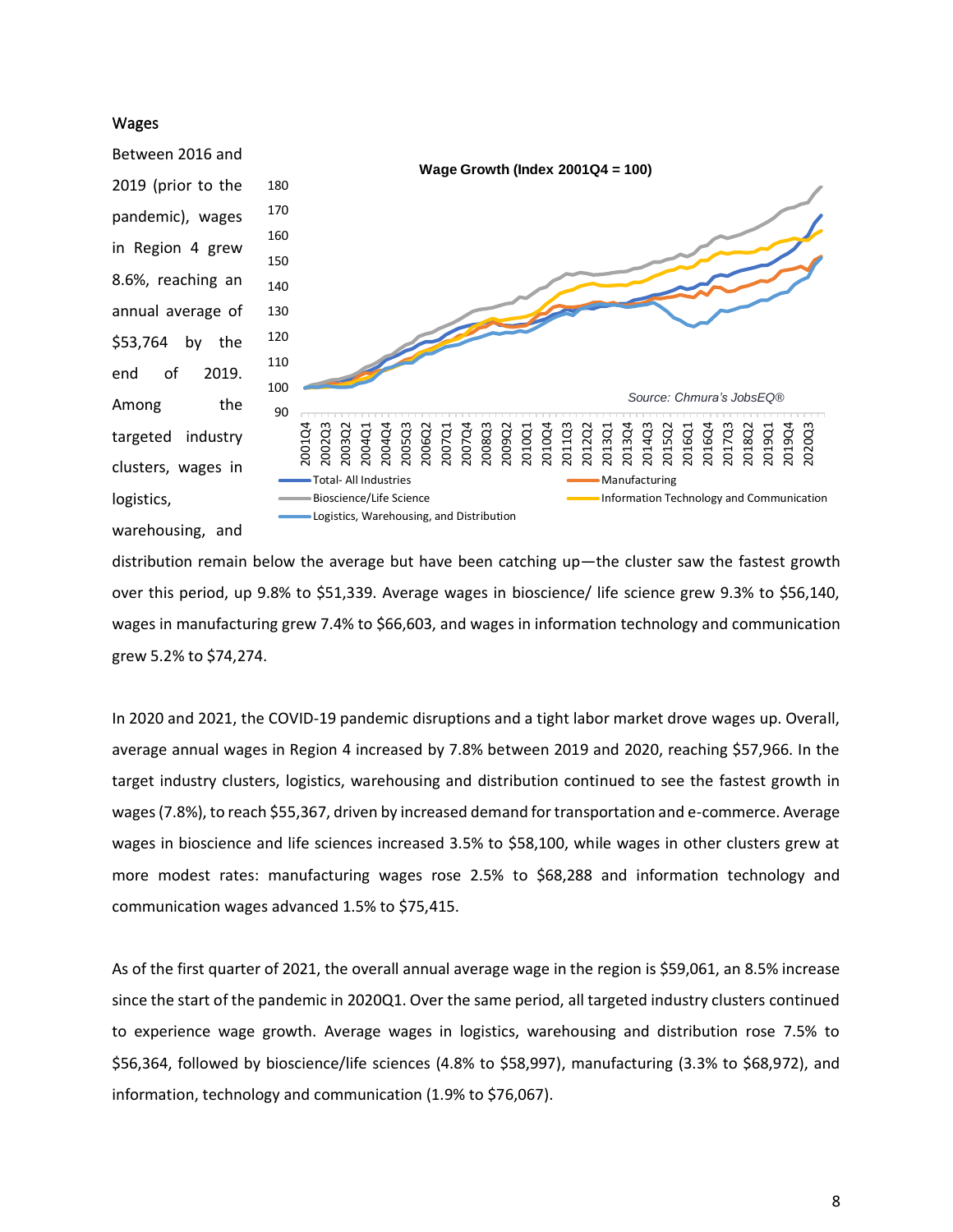#### **Average Annual Wages by Cluster, GO Virginia Region 4 2016-2020**

|                                                                  |          |          |          |          |          | 2021           |       |         |
|------------------------------------------------------------------|----------|----------|----------|----------|----------|----------------|-------|---------|
|                                                                  | 2016     | 2017     | 2018     | 2019     | 2020     | Q <sub>1</sub> | %     | #       |
| Manufacturing                                                    | \$62,031 | \$62.815 | \$64.642 | \$66,603 | \$68,288 | \$68.972       | 10.0% | \$6,257 |
| Logistics, Warehousing and                                       | \$46.755 | \$48.751 | \$50.132 | \$51,339 | \$55.367 | \$56.364       | 18.4% | \$8,612 |
| Distribution                                                     |          |          |          |          |          |                |       |         |
| <b>Information Technology</b>                                    | \$70.573 | \$72.083 | \$72.766 | \$74.274 | \$75.415 | \$76.067       | 6.9%  | \$4,842 |
| and Communication                                                |          |          |          |          |          |                |       |         |
| Bioscience/Life Sciences                                         | \$51,340 | \$52,530 | \$53.914 | \$56.140 | \$58,100 | \$58.997       | 13.2% | \$6,760 |
| <b>Total-All Industries</b>                                      | \$49,485 | \$51,070 | \$52,067 | \$53,764 | \$57,966 | \$59,061       | 8.6%  | \$8,481 |
| $C_{\text{max}}$ $C_{\text{max}}$ $\rightarrow$ $L_{\text{max}}$ |          |          |          |          |          |                |       |         |

*Source: Chmura's JobsEQ®*

#### Intraregional Differences

As of the first quarter of 2021, overall employment in the region is 69,916, a 6.3% decline since the start of the pandemic in 2020Q1. Over the same period, logistics, warehousing, and distribution is the only targeted industry cluster that experienced growth, reaching employment of 5,784.

| <b>Employment in Crater PDC Region (Four Quarter Moving Average)</b> |        |        |        |        | 2016 to 2020 |            |          |          |
|----------------------------------------------------------------------|--------|--------|--------|--------|--------------|------------|----------|----------|
|                                                                      | 2016   | 2017   | 2018   | 2019   | 2020         | 2021<br>Q1 | %        | #        |
| Manufacturing                                                        | 7,055  | 7,124  | 7,137  | 7,037  | 6,717        | 6,591      | $-4.8%$  | $-338$   |
| Logistics, Warehousing and<br>Distribution                           | 5,945  | 5,837  | 6,067  | 5,683  | 5,683        | 5.784      | $-4.4%$  | $-262$   |
| Information Technology and<br>Communication                          | 2,660  | 2,644  | 2,531  | 2,453  | 2,315        | 2,271      | $-12.9%$ | -344     |
| Bioscience/Life Sciences                                             | 9,167  | 8,949  | 8,729  | 8,717  | 8,131        | 8,019      | $-11.3%$ | $-1,036$ |
| <b>Total - All Industries</b>                                        | 74,906 | 75,022 | 75,694 | 74.702 | 70.925       | 69,916     | $-5.3%$  | $-3,981$ |

*Source: Chmura's JobsEQ®*

Between 2016 and 2019 (prior to the pandemic), average annual wages in the Crater PDC region rose 8.2% to \$44,634. Among the targeted industry clusters, logistics, warehousing, and distribution saw the largest increase in wages followed by manufacturing and bioscience/life sciences. Average wages in information technology and communication declined slightly, along with job losses in higher-paying industries such as computer systems design and related services.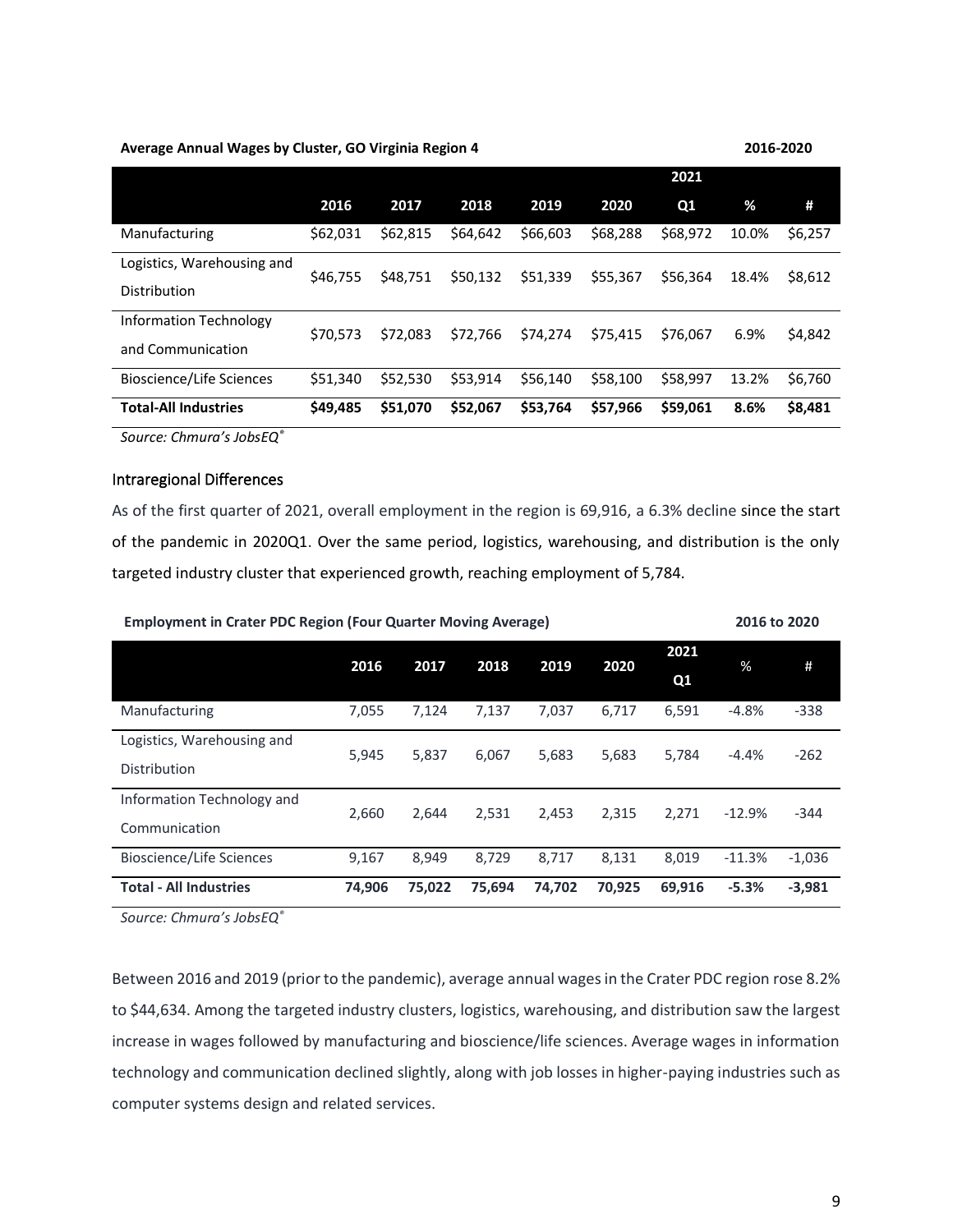As of the first quarter of 2021, the average annual wage in the Crater PDC region is \$48,655, an 8.3% increase since the start of the pandemic in 2020Q1. Over the same period all the target industry clusters experienced wage growth, led by logistics, warehousing and distribution and manufacturing.

|                               |          |          |          |          |          | 2021           |       |          |
|-------------------------------|----------|----------|----------|----------|----------|----------------|-------|----------|
|                               | 2016     | 2017     | 2018     | 2019     | 2020     | Q <sub>1</sub> | %     | #        |
| Manufacturing                 | \$63,221 | \$64,725 | \$68,051 | \$69,803 | \$70,922 | \$71,340       | 12.2% | \$7,701  |
| Logistics, Warehousing        |          |          |          |          |          |                |       |          |
| and Distribution              | \$41,685 | \$42,320 | \$43,086 | \$46,134 | \$53,071 | \$54,927       | 27.3% | \$11,386 |
| <b>Information Technology</b> |          |          |          |          |          |                |       |          |
| and Communication             | \$52,247 | \$50,535 | \$50,340 | \$50,878 | \$53,906 | \$54,690       | 3.2%  | \$1,659  |
| Bioscience/Life Sciences      | \$37,394 | \$38,624 | \$39,357 | \$41,021 | \$43,445 | \$44.285       | 16.2% | \$6,052  |
| <b>Total-All Industries</b>   | \$41,261 | \$42,522 | \$43,623 | \$44,634 | \$47,662 | \$48,655       | 15.5% | \$6,401  |
| $C = \frac{1}{2} C_1$         |          |          |          |          |          |                |       |          |

| Change in Average Annual Wages by Cluster, Crater PDC Region | 2016-2020 |
|--------------------------------------------------------------|-----------|
|--------------------------------------------------------------|-----------|

*Source: Chmura's JobsEQ®*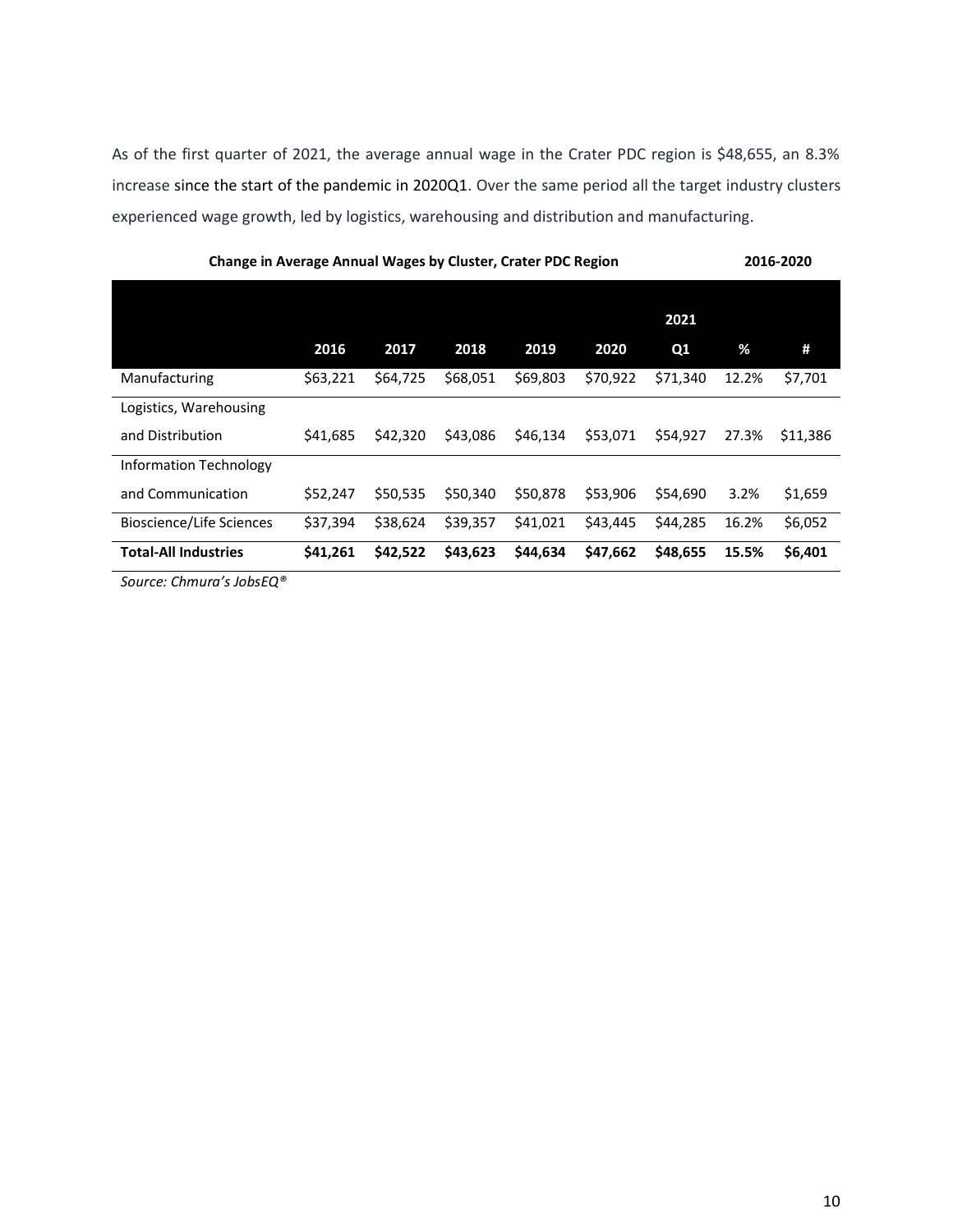#### **WORKFORCE/TALENT DEVELOPMENT**

#### **Region 4 Projects**

Workforce and Talent development Initiatives typically fall into four major categories:

- 1. Pipeline Development: Programs intended to foster a continued supply of trained workers in a single industry or across industry sectors.
- 2. Addressing Targeted Shortages and Upskilling: Initiatives designed to address identified skill and occupational shortages that are either immediately evident or foreseeable in the near term.
- 3. Retention Programs: Initiatives designed to ensure that prospective or current workers remain in the region and seek careers and career advancement within it.
- 4. Attraction Programs: Initiatives intended to attract workers to a region who do not presently reside within it.

Since the initiation of the statewide GO Virginia Program, The Region 4 Council has supported 13 Workforce/Talent Development projects with grants totaling \$2, 566,308. Workforce/Talent

|                 |                                  | ALL REGION 4   WORKFORCE ONLY |
|-----------------|----------------------------------|-------------------------------|
| <b>PROJECTS</b> | 28                               | 13 (38%)                      |
|                 | <b>FUNDING</b> $\vert$ \$11,876M | \$2,556M (25%)                |

Development grants have been 38% of the funded projects and have received 25% of the funds distributed by the Council.

The majority of projects supported by the Council have focused on pipeline development and addressing targeted skill shortages. Pipeline programs have focused on high-skill manufacturing positions, and growing tech talent in the region. These grants have included a CCAM Pilot Program in Mechatronics, the Advanced Manufacturing Program at John Tyler, the establishment of A Federation for Advanced Manufacturing (FAME) technician program, Success Squared and an award to VCU engineering for a strategic plan to expand the tech talent pipeline.

Projects addressing targeted skill shortages have focused on unmanned aerial systems, logistics technicians, and welders. Besides these projects, the Council has also supported a major retention initiative, CAMPUS RVA (renamed RVA Now) designed to increase the retention of college graduates in the region and housed at Chamber RVA.

Grow Capital Jobs also supported two initiatives made available through a special COVID-19 Recovery program to support workers negatively affected by the pandemic.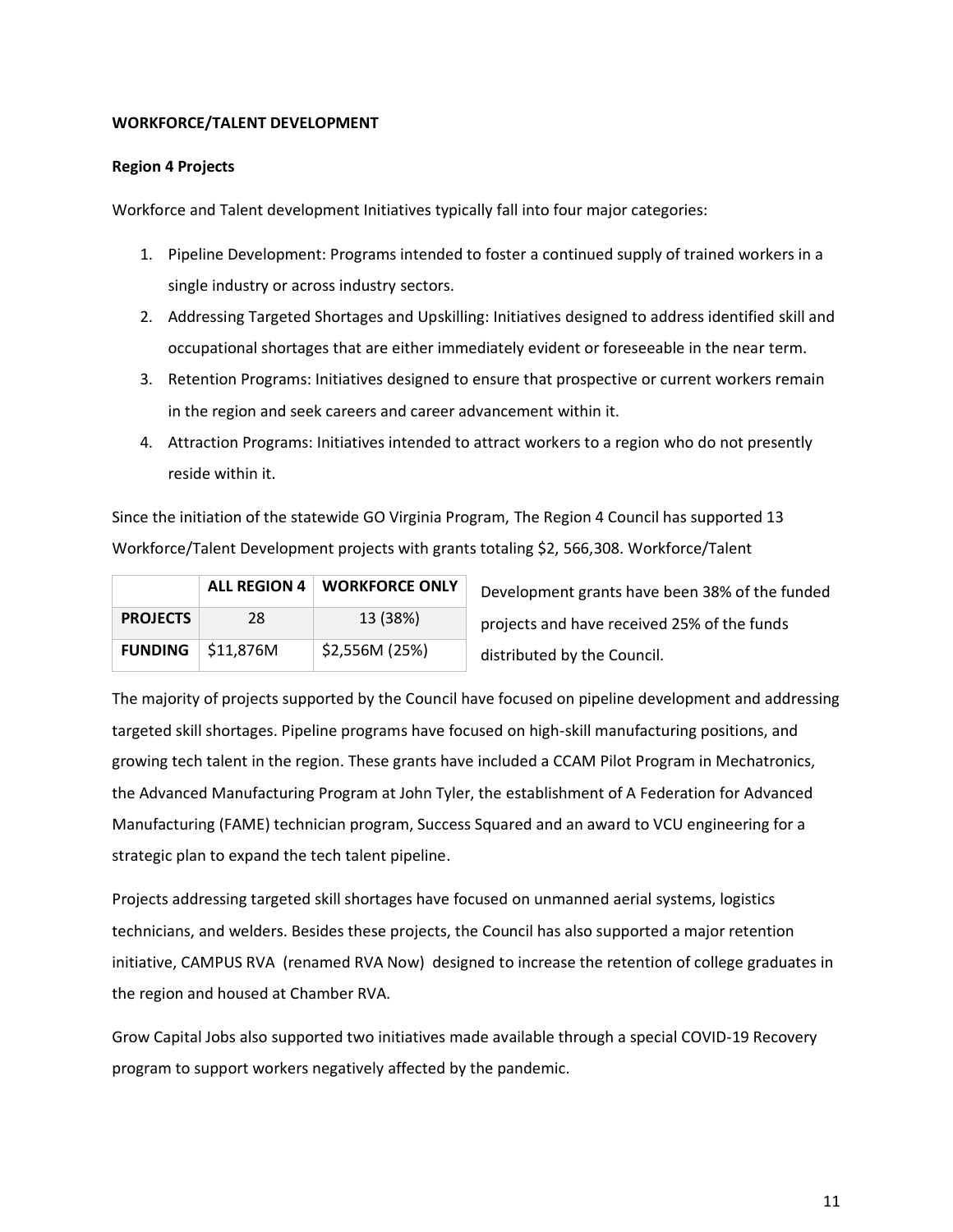## **GROW CAPITAL JOBS WORKFORCE/TALENT PROJECT LIST**

| <b>PROJECT</b>             | <b>FUNDING</b> | <b>TYPE</b>       | <b>BRIEF DESCRIPTION</b>                      |
|----------------------------|----------------|-------------------|-----------------------------------------------|
| <b>CCAM PILOT</b>          | \$430,000      | <b>PIPELINE</b>   | MECHATRONICS AND TRANSITIONING                |
|                            |                |                   | <b>MILITARY</b>                               |
| <b>CCAM BUSINESS PLAN</b>  | \$50,000       | PIPELINE          | ADVANCED MANUFACTURING ACADEMY                |
|                            |                |                   | <b>WITH</b>                                   |
|                            |                |                   | <b>BRIGHTPOINT</b>                            |
| <b>VCU TECH TALENT</b>     | \$100,000      | <b>PIPELINE</b>   | STRATEGIC PLAN TO EXPAND TECH TALENT          |
|                            |                |                   | <b>PIPELINE</b>                               |
| <b>FAME</b>                | \$613,000      | PIPELINE          | ESTABLISHED ADVANCED MANUFACTURING            |
|                            |                |                   | <b>TECHNICIAN PROGRAM</b>                     |
| <b>VIRGINIA VIRTUAL</b>    | \$61,295       | <b>PIPELINE</b>   | STATE OF THE ART VITUAL TRAINING FOR          |
| <b>WORKFORCE</b>           |                |                   | <b>MANUFACTURRS</b>                           |
| <b>SUCCESS SQUARED</b>     | \$39,200       | <b>PIPELINE</b>   | INTERNSHIPS FOR ENGINEERING AND               |
|                            |                |                   | MANUFACTURING TALENT PIPELINE                 |
| <b>RICHARD BLAND</b>       | \$50,000       | <b>UPSKILLING</b> | <b>BUSINESS PLAN FOR UNMANNED AERIAL</b>      |
| <b>AERONAUTICS</b>         |                |                   | SYSTEMS CREDENTIAL                            |
| <b>ROWANTY TECHNICAL</b>   | \$110,000      | <b>UPSKILLING</b> | <b>GLOBAL LOGISTICS PROGRAM CERTIFICATION</b> |
| <b>LOGISTICS</b>           |                |                   |                                               |
| <b>NEW KENT WELDING</b>    | \$300,000      | <b>UPSKILLING</b> | MEET CRITICAL NEEDS FOR WELDERS               |
| <b>CAMPUS RVA</b>          | \$100,000      | <b>RETENTION</b>  | <b>BUSINESS PLAN TO RETAIN RECENT COLLEGE</b> |
| (RVA Now)                  |                |                   | <b>GRADUATES</b>                              |
| <b>CAMPUS RVA PHASE 2</b>  | \$500,000      | <b>RETENTION</b>  | <b>IMPLEMENTATION BY CHAMBER RVA</b>          |
| (RVA Now)                  |                |                   |                                               |
| <b>VIRTUAL CONNECTIONS</b> | \$80,600       | COVID             | <b>IMPROVE CONNECTION BETWEEN JOB</b>         |
|                            |                | <b>RECOVERY</b>   | <b>SEEKERS AND BUSINESSES</b>                 |
| <b>COVID RECOVERY AND</b>  | \$132,000      | COVID             | TRAIN AND UPSKILL UN/UNDEREMPLOYED            |
| <b>UPSKILLING</b>          |                | <b>REOVERY</b>    | <b>WORKERS</b>                                |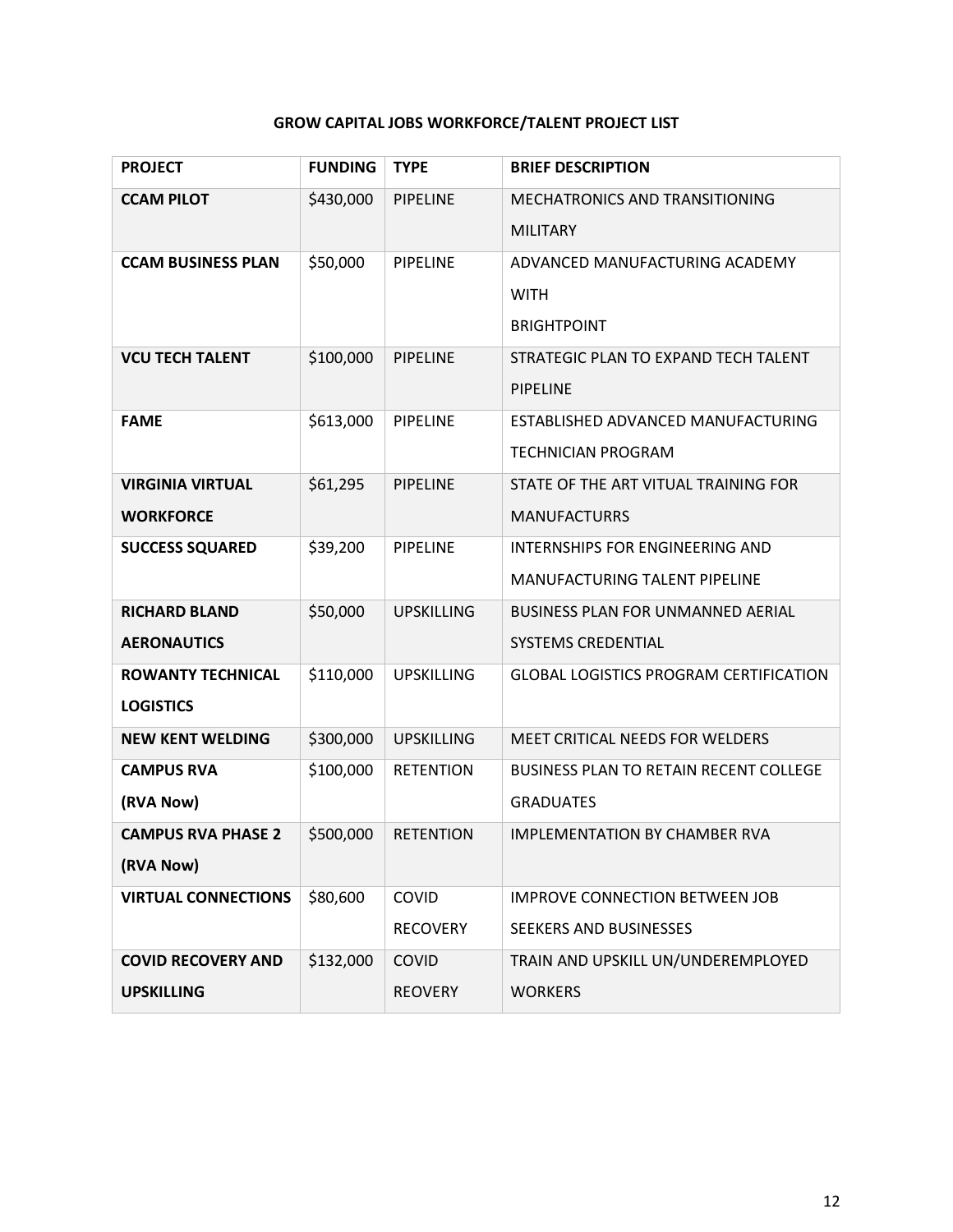#### **Council/Foundation Assessment**

58% of the Council/Foundation respondents to the survey rated the quality of workforce/talent development programs as Excellent (5%) and Very Good (53%). 37% rated these as "Good" and 5% gave a "Fair" rating.

58% of respondents also rated the project coverage across the different geographic areas of Region 4 as Excellent (11%) or Very Good (47%).



48% of respondents believed that the strategic focus of the workforce/talent projects were Excellent (11%) or Very Good (37%). And 37% of respondents believe that the workforce/talent development projects have been Excellent (5%) or Very Good (32%) in addressing the challenges and gaps that will enable Region 4 to prosper in the future economy.

Common themes also emerged in the responses to the open-ended questions. Several respondents expressed a view that it is time to review the projects that have been funded to have a clearer sense of what is working and where the ROI is highest.

Respondents also suggested that there be a tighter strategic focus on workforce development projects. Several respondents proposed that there be less emphasis on jobs that don't have the potential to be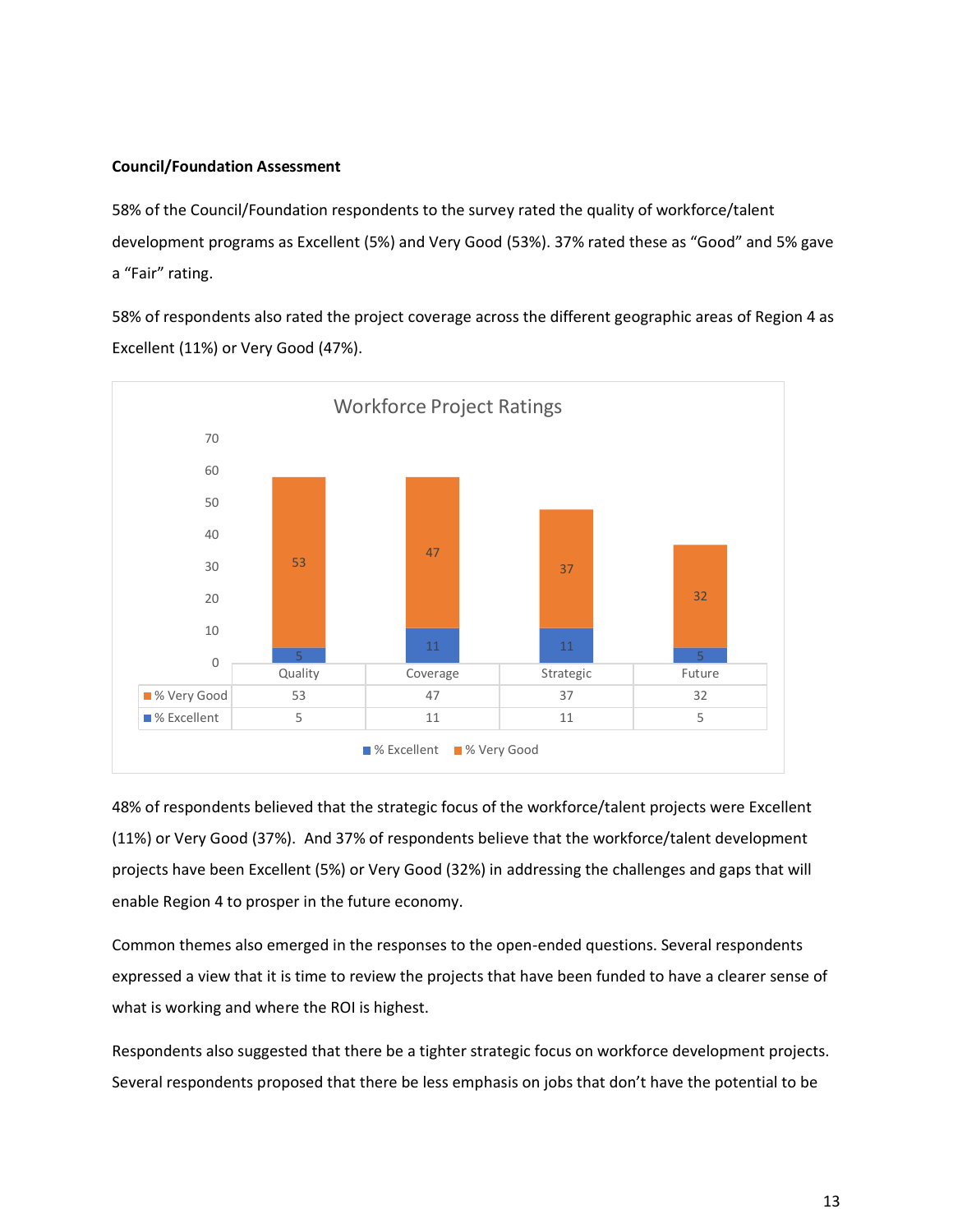high paying and more on tech talent opportunities. Some respondents noted that the Council should focus on supplying equitable opportunities for all individuals throughout the region, including the rural counties that often receive less attention.

Multiple respondents also expressed a preference for projects that create a sustainable pipeline that can meet the foreseeable needs in the upcoming years over one-off efforts that are tailored to an immediate need.

Workforce coverage ratings were the highest in any of the four priority areas - workforce, startup ecosystem, cluster scale-up and site/infrastructure development - surveyed. Yet workforce projects were rated clearly lower than start-up ecosystem or cluster scale-up projects in the three other categories. In particular, 37% of respondents rated workforce projects Excellent or Very Good in anticipating future needs compared with 61% who rated cluster scale-up and 56% who rated start-up ecosystem projects Excellent or Very Good.

#### **Trends in the Post-Pandemic Work World**

Data from Chmura Economics and Analytics show that between 2019 - and the first quarter of 2021, Logistics was the only priority sector that added jobs in Region 4. Manufacturing, Bioscience, and Information Technology all saw job losses.

| Jobs                          | 2019   | 2021   |
|-------------------------------|--------|--------|
| Manufacturing                 | 33,054 | 31,352 |
| Logistics                     | 34,337 | 37,266 |
| <b>Information Technology</b> | 43,350 | 41,620 |
| <b>Bioscience</b>             | 70,666 | 66,900 |

In addition to the Chmura data, Chamber RVA commissioned a Talent Attraction, Retention and Migration study by EMSI/Burning Glass. The research complemented the RVA Now program that was funded by GO Virginia and focused on retaining college graduates in the region. The Burning Glass research used the GO Virginia Region 4 communities as the unit of analysis.

• The study concluded that software engineers, degreed logisticians, and financial services sales agents were likely to be areas of significant job growth for college graduates in the region.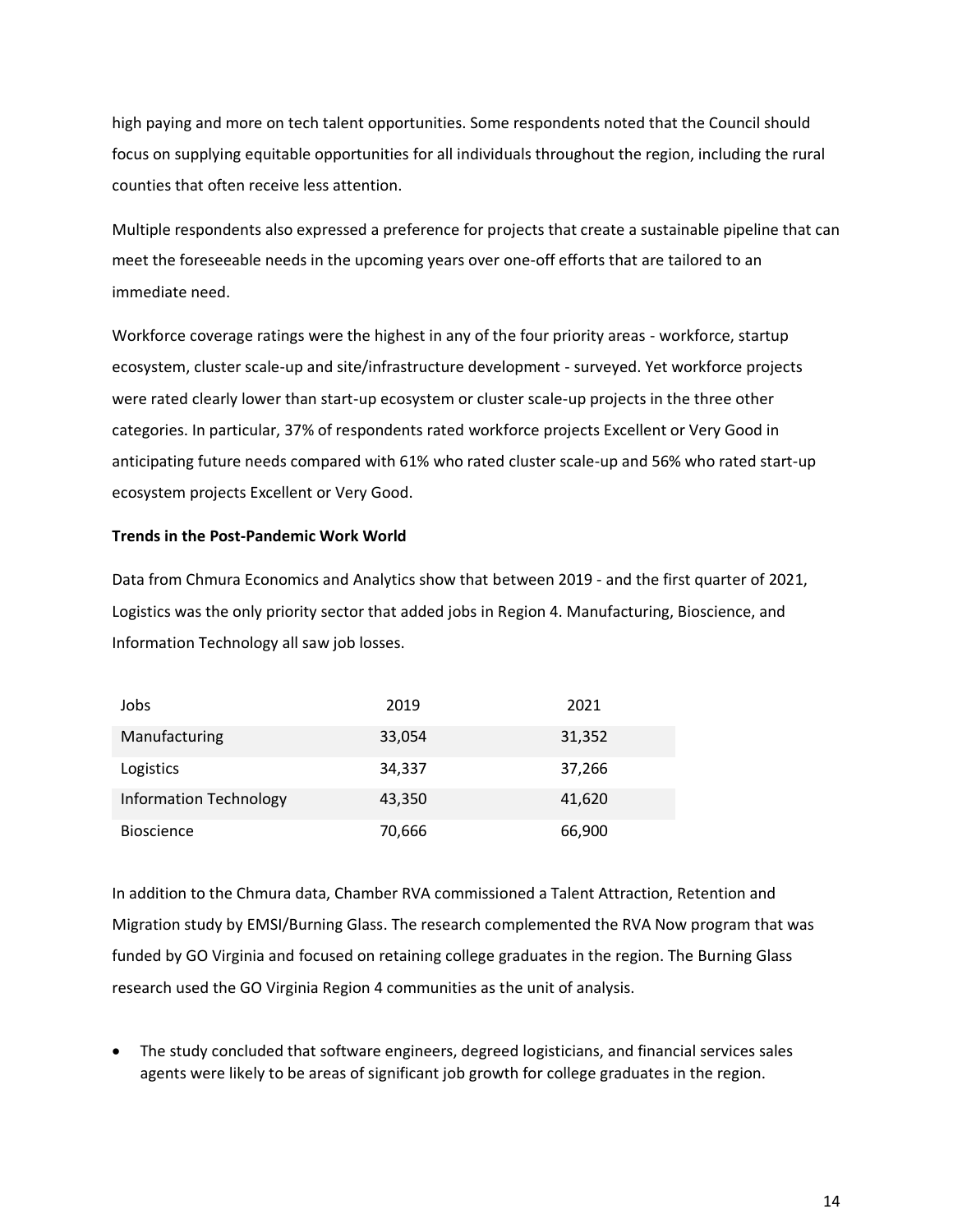- The study noted that post-college retention lagged among bioscience students, University of Richmond graduates, and individuals who resided in the southern part of the region.
- The study noted the region's success (especially in the northern section) in growing the population provides an opportunity to capitalize on a post-pandemic work environment where remote work is more possible, and jobs are shifting from major population areas to mid-sized regions.

The last bullet points to a growing perception that the workforce/talent situation in 2021 is fundamentally different from what has normally been evident in periods when economic conditions and external events result in significant job loss. We are accustomed to seeing initial stages of economic recoveries where there are far more people looking for jobs than available openings. Today, however, employers continually report than they cannot find enough workers for the jobs that they can make available. In recent years, employers have often spoken about the mismatch between the training of workers and the skills needed to perform their jobs. In recent months, however, employers and economic development officials report difficulties with simply finding an available supply of people interested in being employed.

Initial analyses often attributed the imbalance between available jobs and workers willing to perform these to expanded federal unemployment benefits that made not working more financially beneficial than working. But the expiration of federal unemployment benefits has not resulted in a rush to re-enter the workforce, at least to the same jobs that were left during the pandemic.

Our conversations with economic development officials and employers in Region 4 indicate that multiple factors are at play. Child tax credits may have made it easier for families to consider having a parent leave the workforce. The difficulty of finding affordable childcare may have impacted return to work decisions. Data also show that self-employment has risen since the pandemic. The U.S. Labor Department reports that nationally there has been a 6% increase in the self-employed while total U.S. employment still is nearly 3% lower than before the pandemic. Individuals may be shifting away from low paid jobs to other opportunities that offer either higher pay or/and easier working conditions. Community colleges in Region 4, for example, report lower enrollments in academic degrees, but higher demand for certification programs that bring higher wages.

There may also be long-term demographic shifts that are impacting the overall supply of workers. The previous G&D Plans noted the aging of the region's population, especially in the more rural areas.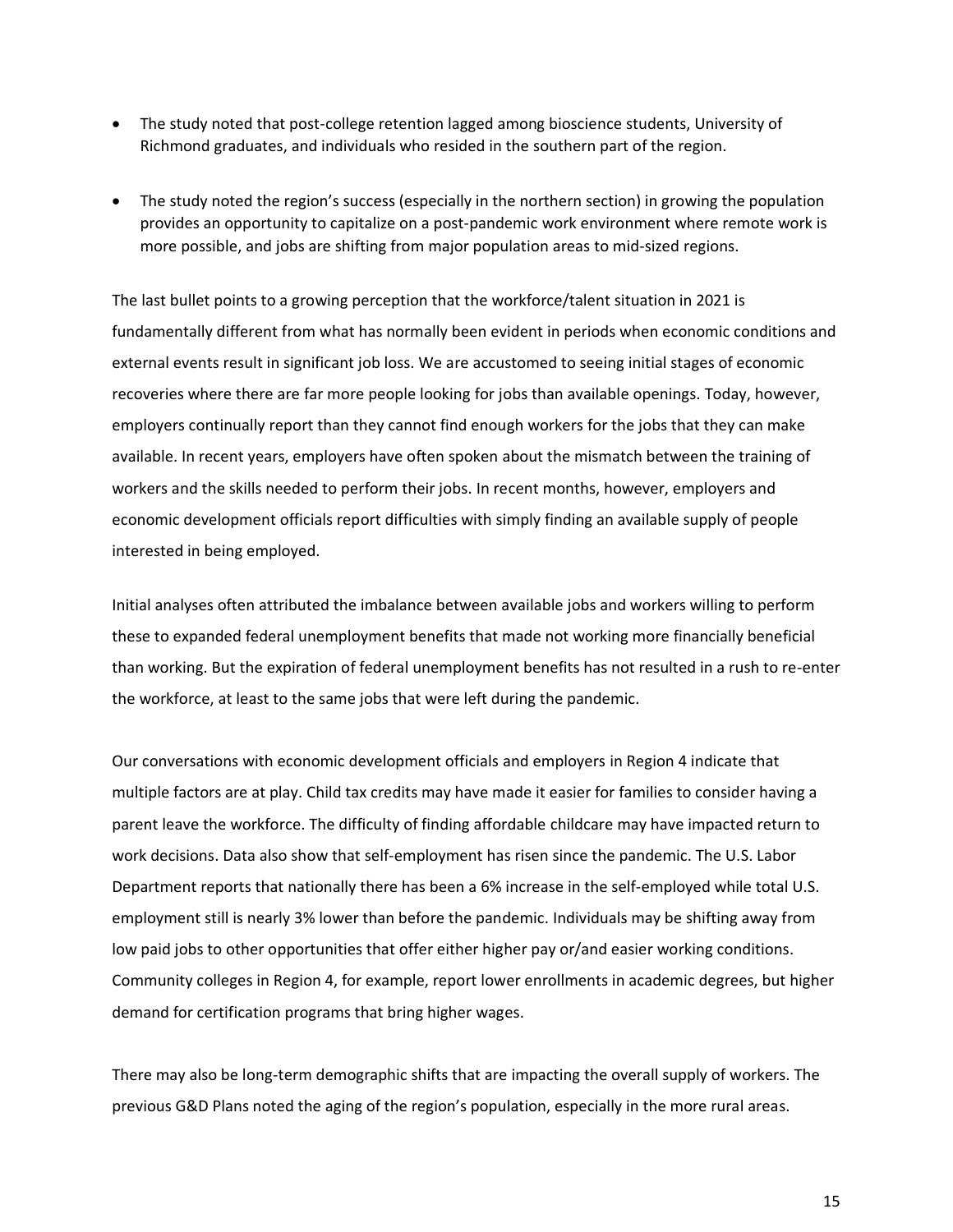Studies of COVID-19's impact have shown that older workers have been less inclined to return to the job and more likely simply to retire. And while the region may have an opportunity to use its lower cost of living and appealing quality of life to attract residents from more expensive metropolitan areas, thre are also concerns that teleworking possibilities will enable the region's residents to be recruited by out -ofstate firms.

Businesses and economic development organizations have developed a remarkably wide range of responses to the shortage of workers. Higher wages, more flexible working conditions, and more extensive use of robots and other automation techniques have been commonly employed. Economic development officials in the Crater District told us that they are considering unprecedented measures such as approaching the jails/prisons to explore the possibility of using work release programs. They also mentioned that "placemaking" responses which make communities in their footprint more desirable places to live are likely to be an essential feature of a longer term-response.

The bottom line is that in the post-pandemic work world the terms of engagement between employers and workers appear to have changed in ways that are influencing the willingness to perform certain jobs, the wages that need to be paid to attract them, and the balance between onsite and remote work. But it is difficult to separate the signal from the noise. Grow Capital Jobs will have to make decisions when it is not absolutely certain what changes are permanent and which are temporary.

#### **Recommendations**

At the inception of GO Virginia, workforce and talent development were seen as the critical barriers that needed to be overcome to ensure that the region could continue to support and grow high paying jobs. In the post-pandemic times, this issue has become even more urgent as the overall supply of workers has been added to the challenges of developing a more effective pipeline, educating young people about the potential for high paying employment that didn't require a college degree, bridging the mismatch between skills and available jobs, and retaining and attracting college graduates with desirable tech-based credentials in the region.

The challenge for the Regional Council in 2022-2024 is to decide upon its focus area for projects when the breadth of needs has become more extensive. Where should the Council focus its limited resources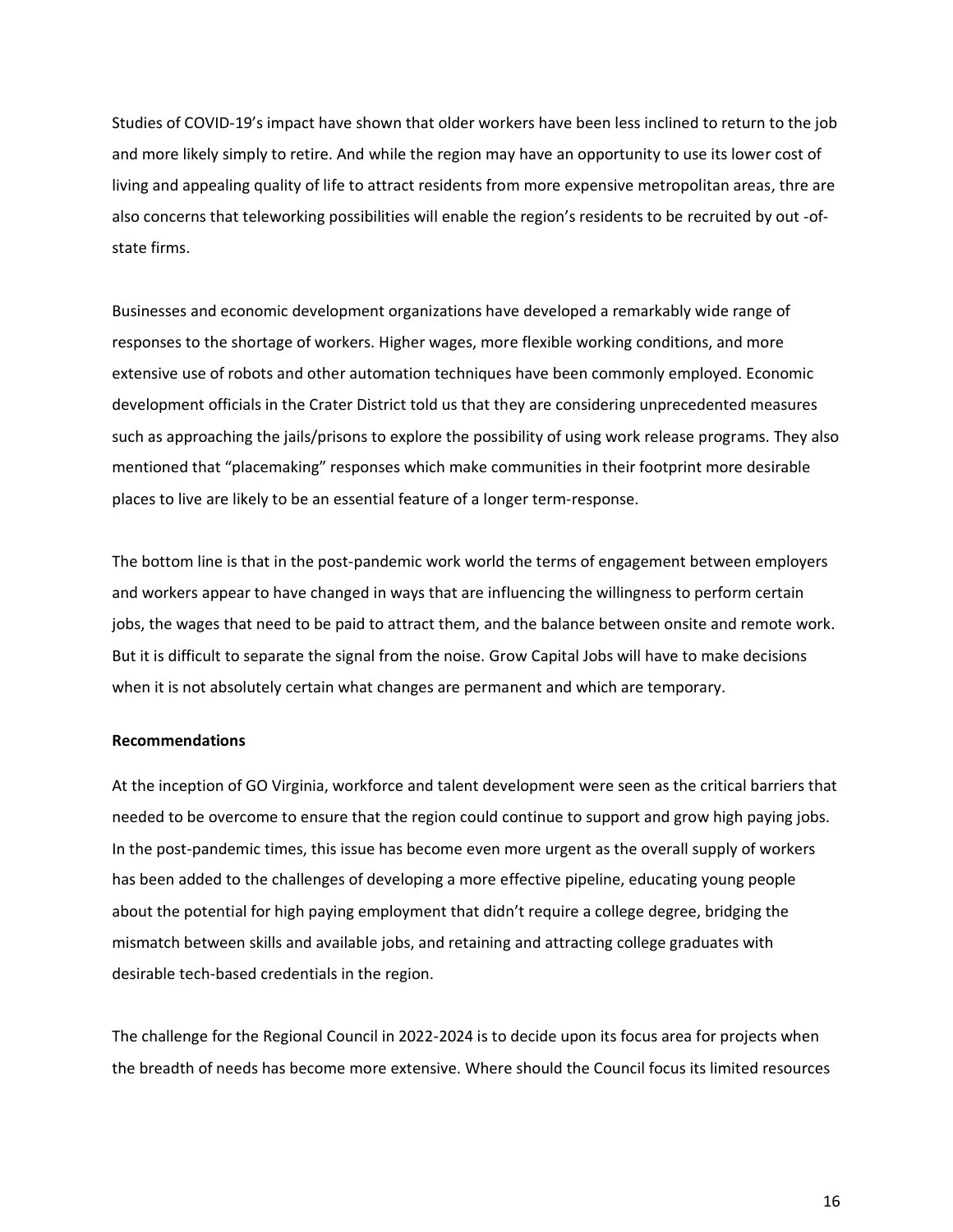when there are extensive needs in all areas. The survey results show that Council/Foundation members want workforce projects that are strategic and anticipate future needs.

## **Focus on the Workforce "Pipeline" for Projects, But Stake Out Locations on the Pipeline Where Grow Capital Jobs Can Be Most Effective**

Council and Foundation members expressed a clear interest in emphasizing "pipeline development" over one-off projects. The workforce pipeline is, however, quite extensive - it includes, at a minimum, middle school career pathways initiatives, efforts to educate parents about CTE programs in secondary school, apprentice programs, leaver and career switcher initiatives, stackable credential programs offered by the community colleges, degree programs from the associate level to the PhD in technical and scientific disciplines, and retention efforts to keep college graduates in the region. It is important that Grow Capital Jobs stake out a place on the pipeline where it can make a discernible impact and leave "early pipeline" programs such as career pathways and parental education to other organizations. The Council should focus on projects creating a sustainable and diverse talent pipeline in its priority, high wage areas such as advanced manufacturing (including pharmaceutical), bioscience, and techbased jobs in information technology and logistics

#### **Develop Models for Upgrading Skills While Maintaining Employment**

A major obstacle to upgrading and stacking skills is that working individuals find it exceedingly difficult to combine the necessary education/training needed to enhance their job-related skills while also working sufficient hours to support themselves and their familial obligations. The Council should support projects where organizations such as the Community College Workforce Alliance, CCAM, and workforce boards and local foundations partner with employers on establishing creative ways of solving this challenge through programs that combine upskilling with paid employment. The Central Virginia FAME program for Adavanced Manufacturing Technicians could serve as an excellent model.

#### **Develop a Workable Program for Transitioning Military**

It is recognized that people exiting the military possess the self-discipline and teamwork skills that employers value today. Projects in Region 4 have had features that include outreach to transitioning military. But there is not an organized effort to coordinate recruitment, added training needs and employer contacts with individuals leaving the services. The Council should remedy this in 2022-2024. The Council should consider projects (and replicate programs in other regions) that can address the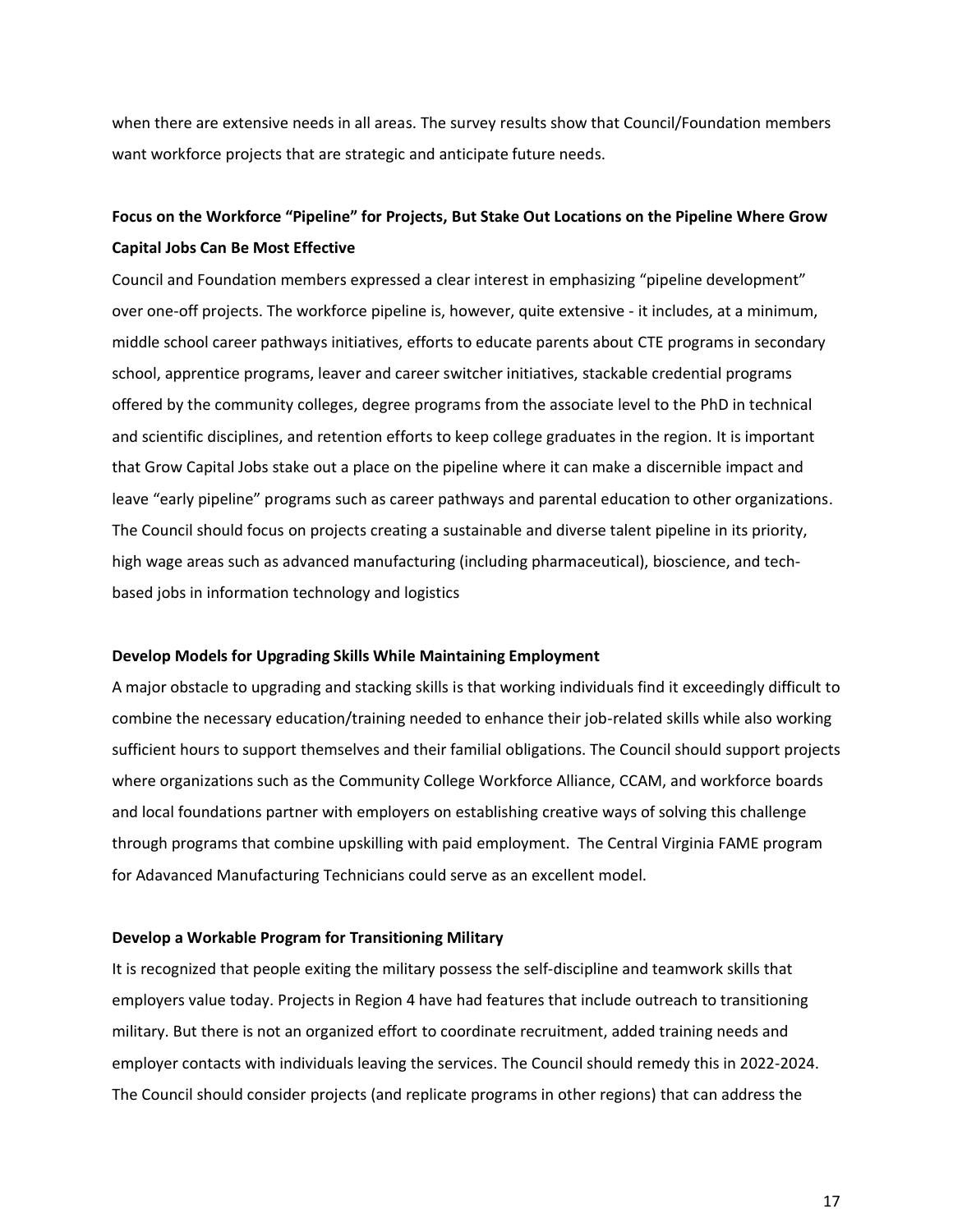need and coordinate efforts with Fort Lee and other military locations, workforce boards, the Community College Workforce Alliance, the Virginia Department of Veterans Affairs, and employers in our priority areas.

#### **Assess Project Success to Inform Council of Where It Achieves the Best ROI**

Council and Foundation members expressed an interest on the survey in better understanding the impacts of the projects that have been funded to date. Several projects have reached the point where it is possible to assess the metrics that can gauge success and measure return on investment. This is a task that Grow Capital Jobs should undertake in 2022.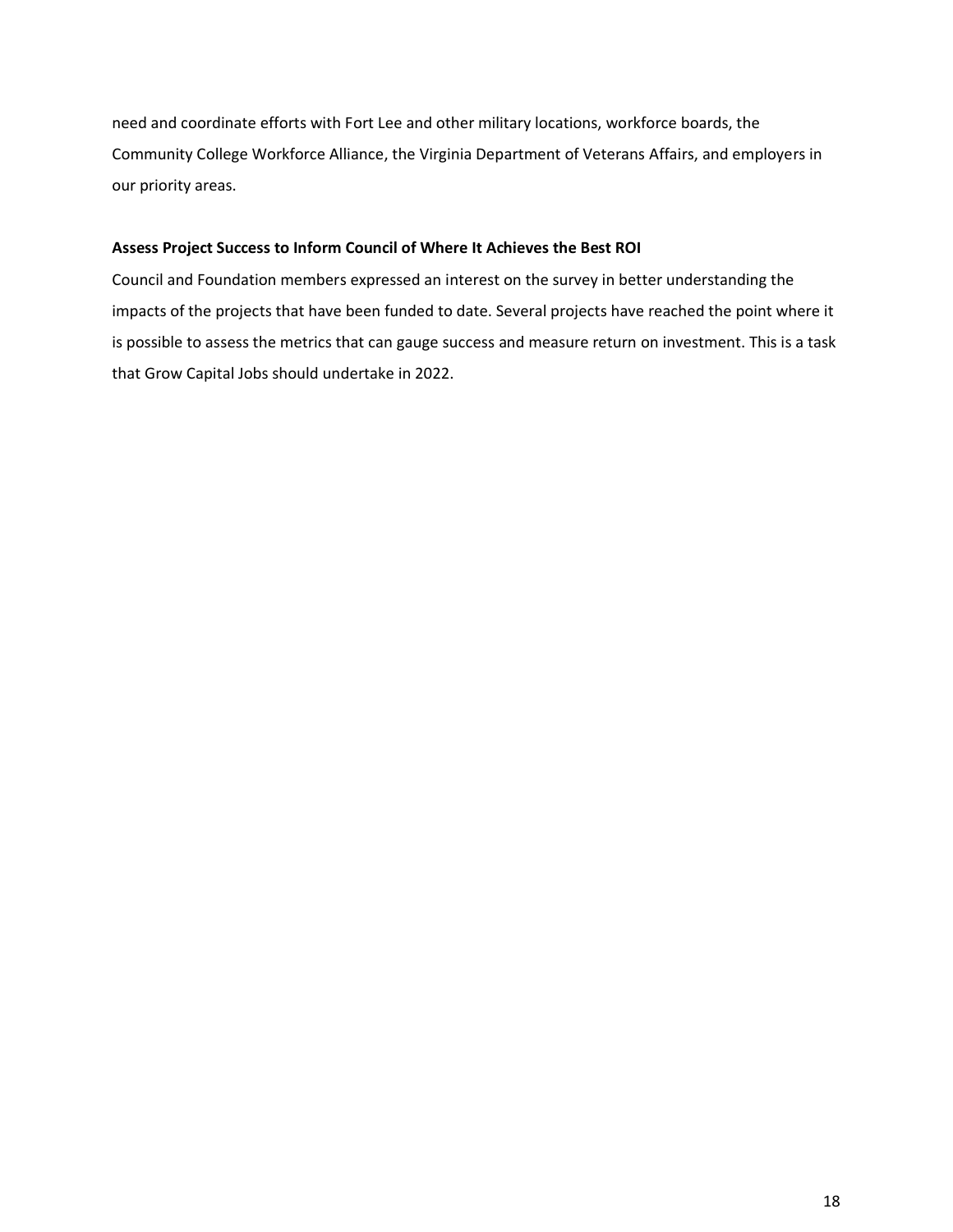#### **START-UP ECOSYSTEM**

GO Virginia's emphasis on the start-up ecosystem has become increasingly more important since the inception of the initiative as the growth of tech-based firms is crucial to generating high paying jobs. In the previous G&D Plan update, all regions were requested to identify a coordinating entity for start-up ecosystem activities. Grow Capital Jobs chose Activation Capital as the coordinating organization for Region 4. Activation Capital has been instrumental in bringing several project proposals to the Council and in linking start-up ecosystem projects with the development of the emerging pharmaceutical manufacturing cluster. For 2022-2024, it plans to apply for a GO Virginia Regional Entrepreneurial Initiative grant that will address the major gaps in the region's start-up ecosystem.

#### **Projects:**

5 of the 28 grants funded by GO Virginia in Region 4 focused on enhancing the startup ecosystem. These projects totaled \$2,032,000, 17.1% of the total grants approved by the Council. Lighthouse Labs was the largest recipient, obtaining

\$1,429,000 for two projects constituting 70% of the total funding in the category. Lighthouse received \$1 million to prepare students and recent graduates in Virginia colleges and

|                 | <b>ALL REGION 4</b>                  | <b>STARTUP ECO ONLY</b> |
|-----------------|--------------------------------------|-------------------------|
| <b>PROJECTS</b> | 28                                   |                         |
|                 | <b>FUNDING</b> $\vert$ \$11,876,368M | \$2,032M                |

universities to launch their own businesses. The second Lighthouse project targeted post-acceleration services to alumni companies by providing an additional 9 months of support for early-stage companies with high growth potential.

The Council also supported a large (\$453,000) grant to Virginia State University for a Minority Small Business Launch Center. This project was intended to capitalize on the region's diverse small business community and to aid in filling out the geographic breadth of the entrepreneurial ecosystem. Activation Capital received project support (\$100,000) to create a learning platform for entrepreneurs and to help in grant writing for the federal Small Business Innovation Research program. The Idea Factory was awarded \$50,000 to create new businesses and jobs through the support of aspiring entrepreneurs, including those whose employment was displaced by COVID 19.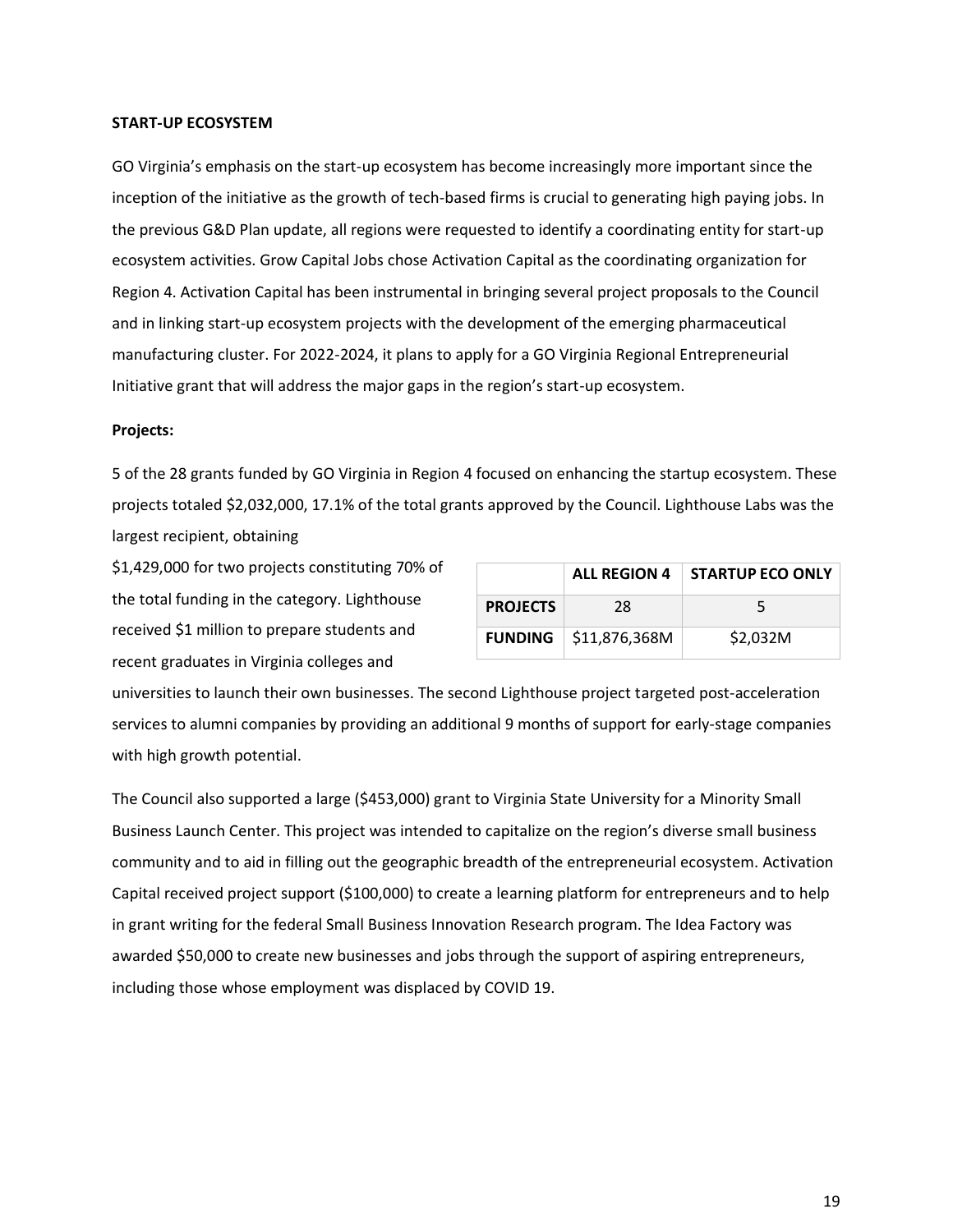#### **START-UP ECOSYSTEM PROJECTS**

| <b>PROJECT</b>           | <b>FUNDING</b> | <b>TYPE</b>             | <b>BRIEF DESCRIPTION</b>              |
|--------------------------|----------------|-------------------------|---------------------------------------|
| <b>LIGHTHOUSE U</b>      | \$1,000,000    | <b>STUDENT</b>          | PREPARE STUDENTS AND RECENT           |
|                          |                | <b>ENTREPRENEURS</b>    | <b>GRADUATES TO LAUNCH THEIR OWN</b>  |
|                          |                |                         | <b>BUSINESSES</b>                     |
| <b>ACTIVATION</b>        | \$100,000      | <b>LEARNING AND</b>     | CREATE/MAINTAIN RESOURCE GUIDE        |
| <b>CAPITAL</b>           |                | <b>GRANT-WRITING</b>    | AND ASSIST WITH SBIR                  |
|                          |                | <b>ASSISTANCE</b>       | <b>GRANTWRITING FOR ENTREPRENEURS</b> |
| <b>IDEA FACTORY</b>      | \$50,000       | <b>NEW BUSINESS</b>     | SUPPORT ASPIRING ENTREPRENEURS,       |
| <b>(STARTUP VIRGINIA</b> |                | <b>SUPPORT</b>          | INLCLUDING THOSE OUT OF WORK          |
| <b>PROGRAM)</b>          |                |                         | DUE TO COVID-19                       |
| <b>VSU MINORITY</b>      | \$453,000      | <b>FACILITATIVE AND</b> | A CENTER TO INCREASE THE NUMBER       |
| <b>SMALL BUSINESS</b>    |                | <b>SUPPORTUVE</b>       | OF SCALABLE, MINORITY ENTERPRISE      |
| <b>LAUNCH CENTER</b>     |                | <b>SERVICES</b>         | BY PROVIDING SUPPORTIVE SERVICES      |
| <b>LIGHTHOUSE LABS</b>   | \$429,000      | POST-ACCELERATION       | POST-ACCELERATION TO ALUMNI           |
|                          |                |                         | <b>FIRMS- 9 MONTHS ADDITIONAL</b>     |
|                          |                |                         | <b>SUPPORT</b>                        |

#### **Council-Foundation Assessment**

In general, Council and Foundation members have positive assessments of the entrepreneurial projects that have been supported. 66.5% of Council and Foundation respondents to the survey rated the quality of the entrepreneurial projects funded in Region 4 Excellent or Very Good. 56% of respondents rated both the strategic focus of the projects and their future orientation as excellent and very good. Geographic project coverage was the lowest rated question in this section with 44% of respondents rating it as Excellent or Very Good, with a single respondent (6.25%) rating it as "Excellent." Comparing ratings across priority areas, only cluster scale-up activities received a higher rating than the entrepreneurial ecosystem projects in the "quality" category.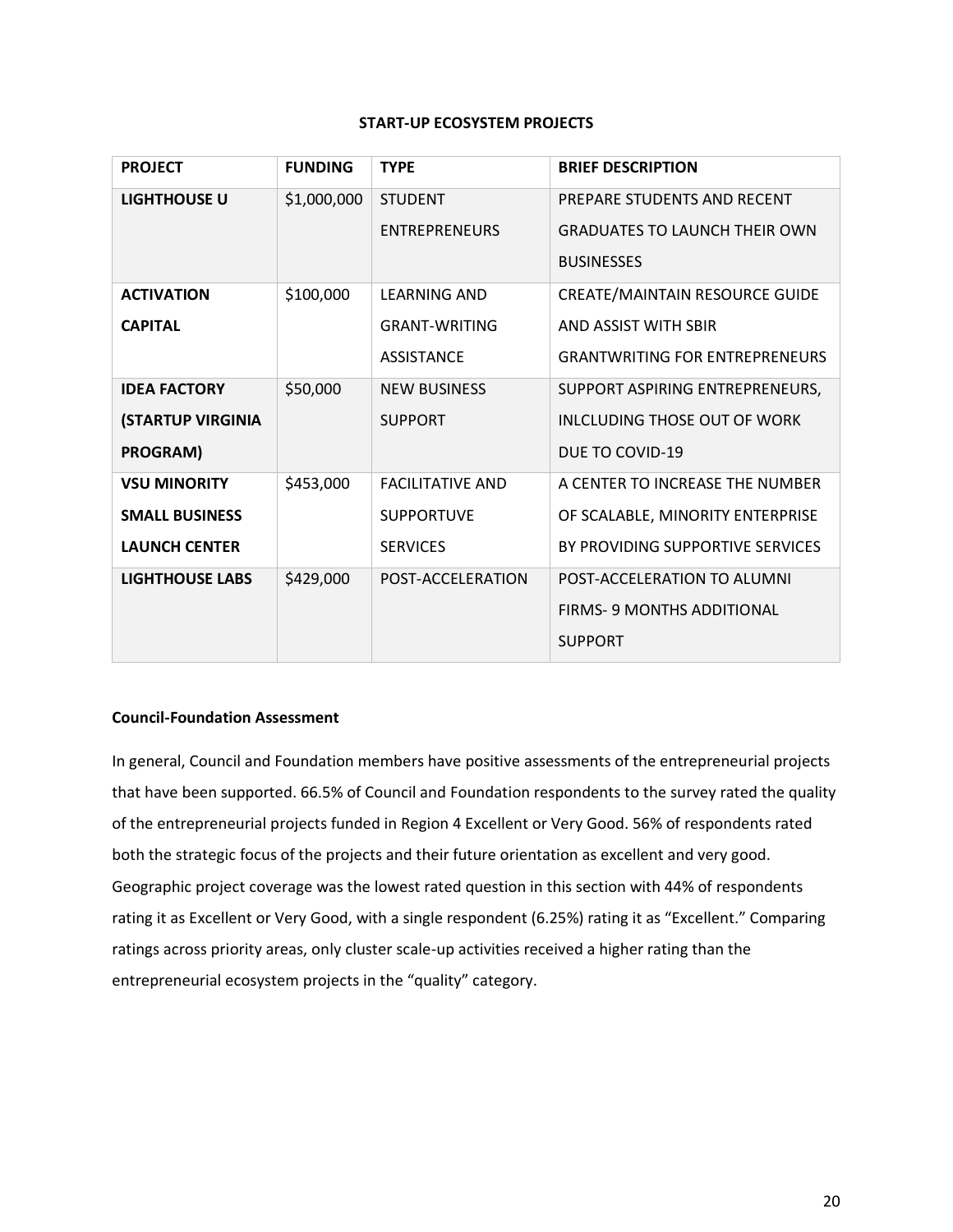

#### **Key Trends**

The GO Virginia statewide board reengaged TEConomy to update the data that the firm had previously produced for the regional councils detailing the nature of startup activities and how the trends in each region on key measures compare to statewide and national metrics. The wealth of data provided by TEConomy includes a decade-long analysis of venture capital activity, academic research expenditures, Small Business Innovation Research (SBIR) awards, and patents invented in the region. TEConomy also produced information on employment and employment growth in traded sector jobs by age of firm, data comparisons of startup activity in Region 4 versus statewide numbers, and a profile of new business formation in the traded sectors and the region's identified clusters.

> *The data portray a startup ecosystem that is increasingly vigorous and competitive but faces significant challenges in achieving the national reputation to which it aspires.*

From 2010-2017 and again in 2019, the region slightly lagged the statewide average in the new business formation rate in traded industries, 7.7% to 7.8% from 2010-2017 and 3.4% to 3.6% in 2019. In 2020,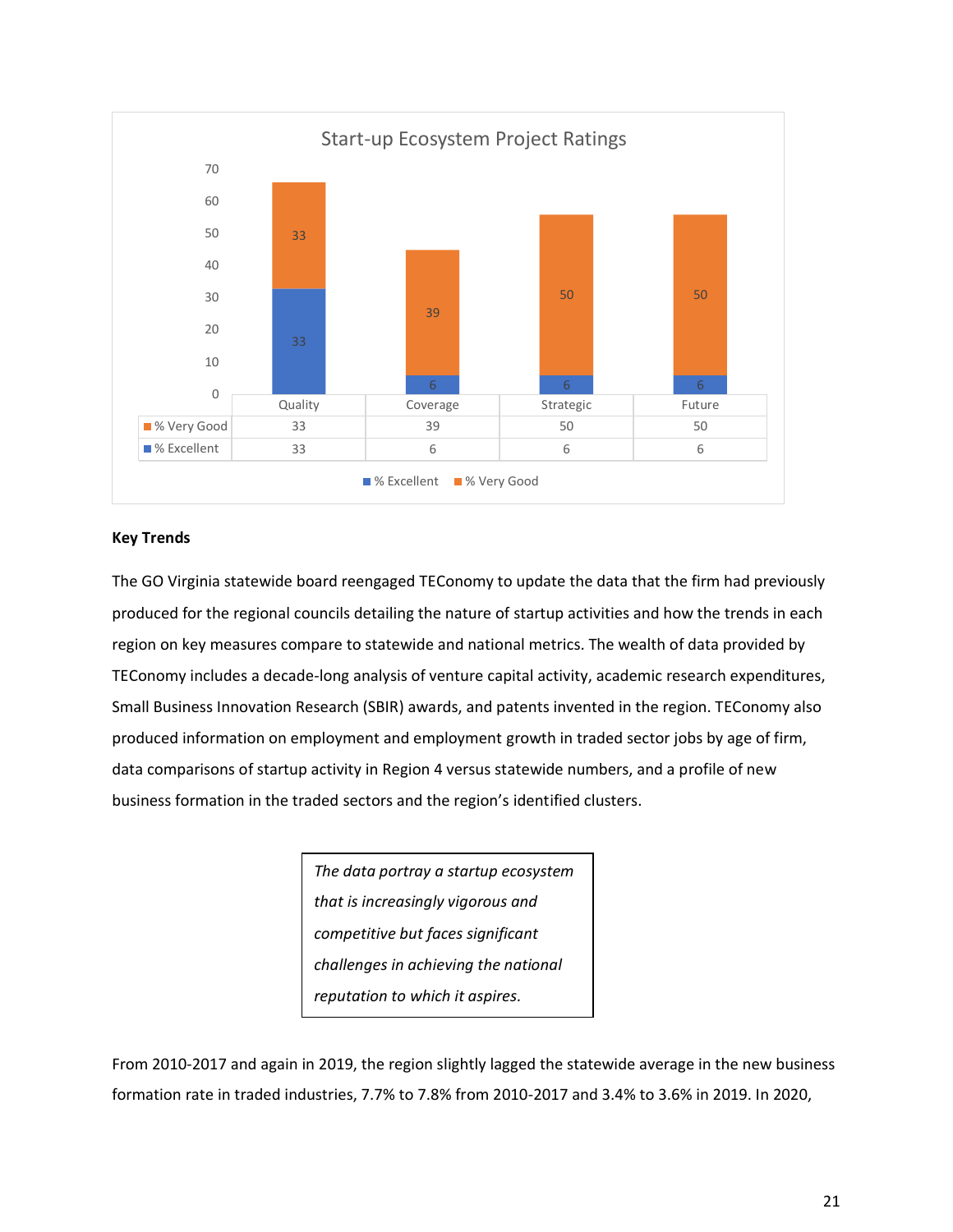however, the region's performance improved. In terms of the absolute number of startups in traded industry sectors, the region increased from 377 to 632. The startup rate in the region also rose above the state average, 6.5% compared to the 6.2% state average.



In the last two years, the region has also seen its largest growth in the number and amount of Small Business Innovation Research awards. The 23 awards in the last two years were essentially 50% higher than any previous two-year period since 2010. The \$5.5M in awards in 2019 and the \$4.7M in 2020 were more than \$1.2M higher than any previous year since 2010.

The growth in venture capital investment in Region 4 during the last decade 2010-2020 was also impressive, outpacing and almost doubling the state average. Venture Capital Investments in Region 4 grew by 261% over the decade compared to 138% statewide.

The TEConomy data also illustrates, however, several of the challenges facing the startup ecosystem in the region. The level of total employment in Region 4 provided by firms less than 10 years old lags both Virginia and the nation at large. 9.4% of employment in Region is within companies 10 years old or less compared to 12.8% statewide and 14.1% nationally.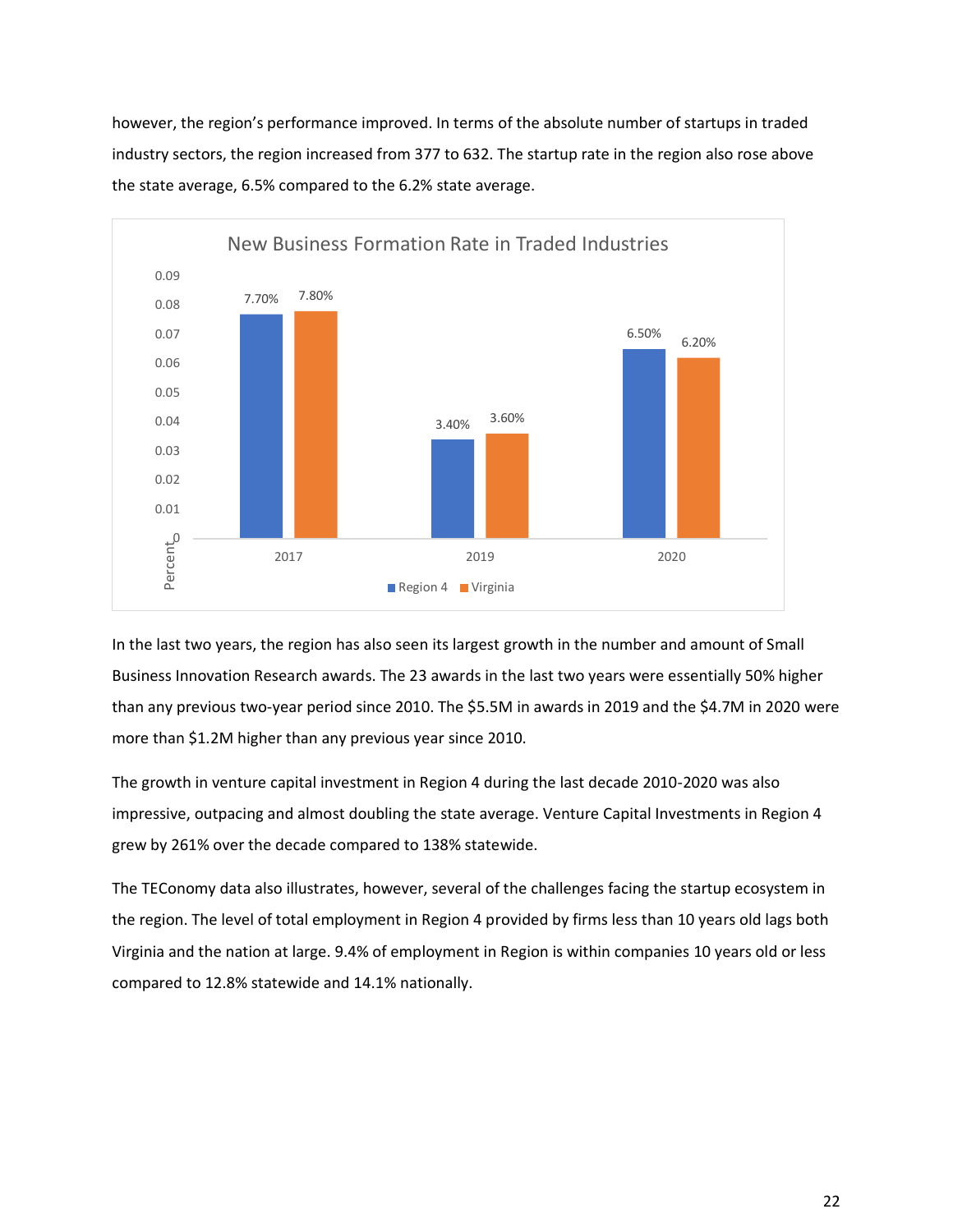

TEConomy believes this is an important data point because of the role that new firms play in job creation. TEConomy notes that firms less than 5 years old created 85,167 jobs in the region while firms 11 years or older lost 11,646 jobs. Relatively speaking, Region 4's older companies perform well and lost a lower percentage of jobs in the last decade than the statewide average for firms older than 11 years. But the above average employment levels in older companies have placed the region in a catch-up position in creating a vibrant and nationally prominent start up community.

The TEConomy report also notes that growth in R&D expenditures at the region's colleges and universities lagged the state average in the 2010-2020 decade, increasing by 29% compared to 51% statewide. In addition, Region 4's utilization of SBA loans from 2010-2020 (2.99 per 1,000 establishments) lagged by the state (3.29) and national (4.66) averages.

#### **Activation Capital Founder Interviews**

Activation Capital recently conducted a set of interviews in the Richmond Innovation ecosystem with 39 founders of high growth, technology-centered companies, 15 leaders of entrepreneurial support organizations and 15 individuals involved with community building, investing or mentoring. A set of common themes emerged in the interviews about the potential for and obstacles to accelerating Richmond's innovation growth. Several of the themes have been prominent in the Council's discussion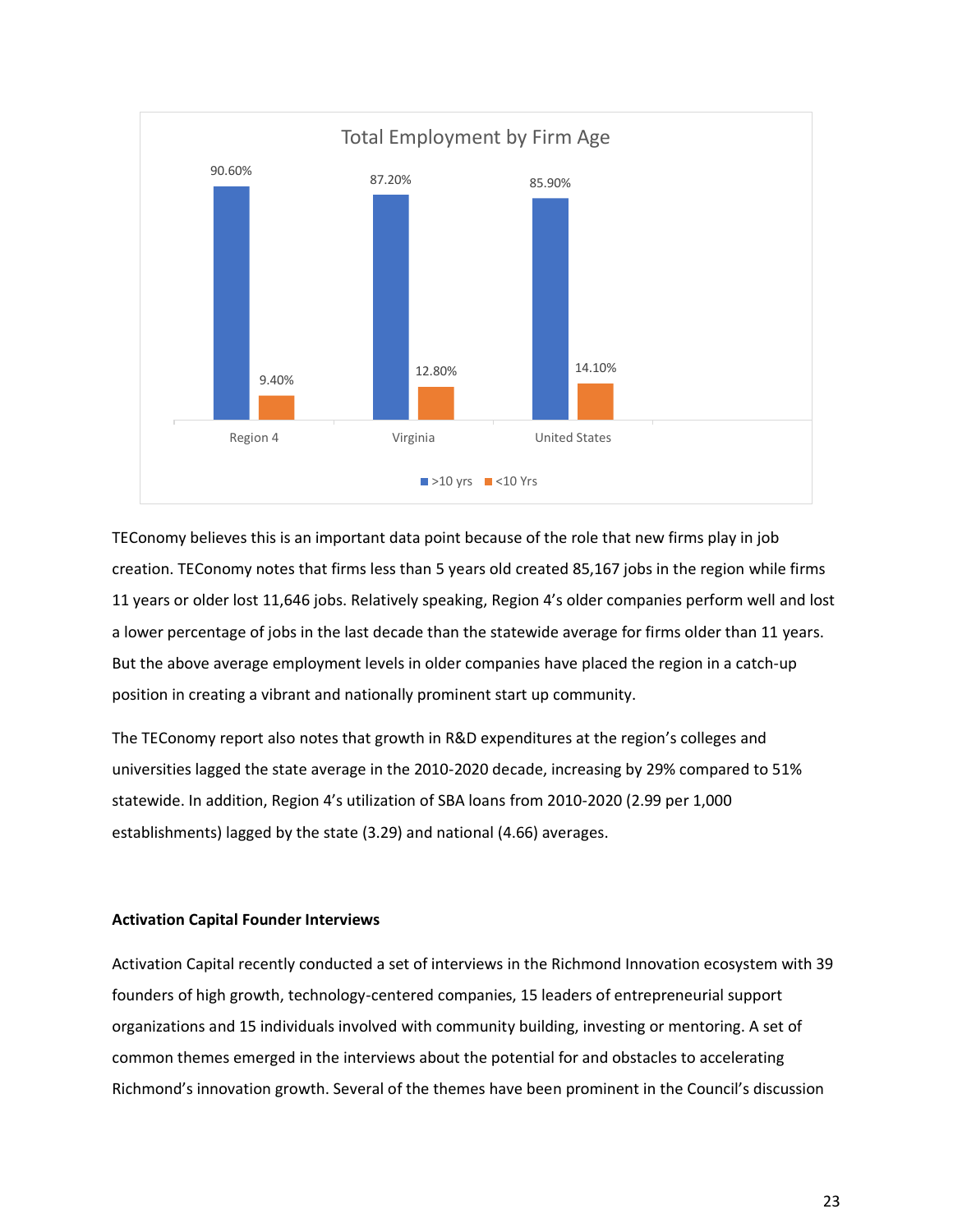of the entrepreneurial ecosystem during the previous update of the G&D Plan. Overall, the interviews supply a granular, street-level narrative of the promise and challenge of the start-up ecosystem that complements the TEConomy data presentation.

- Founders are optimistic that the region can develop a thriving startup community. Many have returned to the area from larger metro areas and can see genuine potential here.
- They believe that VCU will be a critical part of the ecosystem as it increases the rate of commercialization and spinoffs from its research breakthroughs and inventions.
- Most of those interviewed believe that the quantity of science and engineering talent needs to be increased and that Virginia has significant challenges in keeping its talent at home.
- There is concern that investors in startups are stretched too thin and that access to capital remains an issue, especially after the initial startup investment.
- The interviewees believe that more attention should be given to publicizing the successes that companies have achieved in order to develop a more compelling narrative of and reputation for the region's entrepreneurial ecosystem.

#### **Diversity and Small Business**

In 2020-2021, Next Street and Common Future was engaged to study the gaps in the small business support ecosystem, with special attention to entrepreneurs and small business owners of color. The study described the fundamental challenges to business growth and development faced by owners of color and how these were affected by the pandemic.

- Small businesses with owners of color were seen to be in areas of the economy that were actually more insulated from the most immediate COVID impacts. Black-owned businesses have significant representation in healthcare industries such as ambulatory services, social assistance, and residential care while Latino industries are prominent in specialty contracting construction.
- At the same time, COVID has aggravated traditional barriers to owners of color such as access to capital and resources to serve business owners of colors, especially those outside the high growth industry nexus. Low levels of SBA funding, easy access to business support organizations and services such as business planning and government regulation navigation affect entrepreneurial activities.

Grow Capital Jobs' support for standing up VSU's Minority Small Business Launch Center is a practical step toward addressing the challenges named in the Next Street/Common Future report. The Council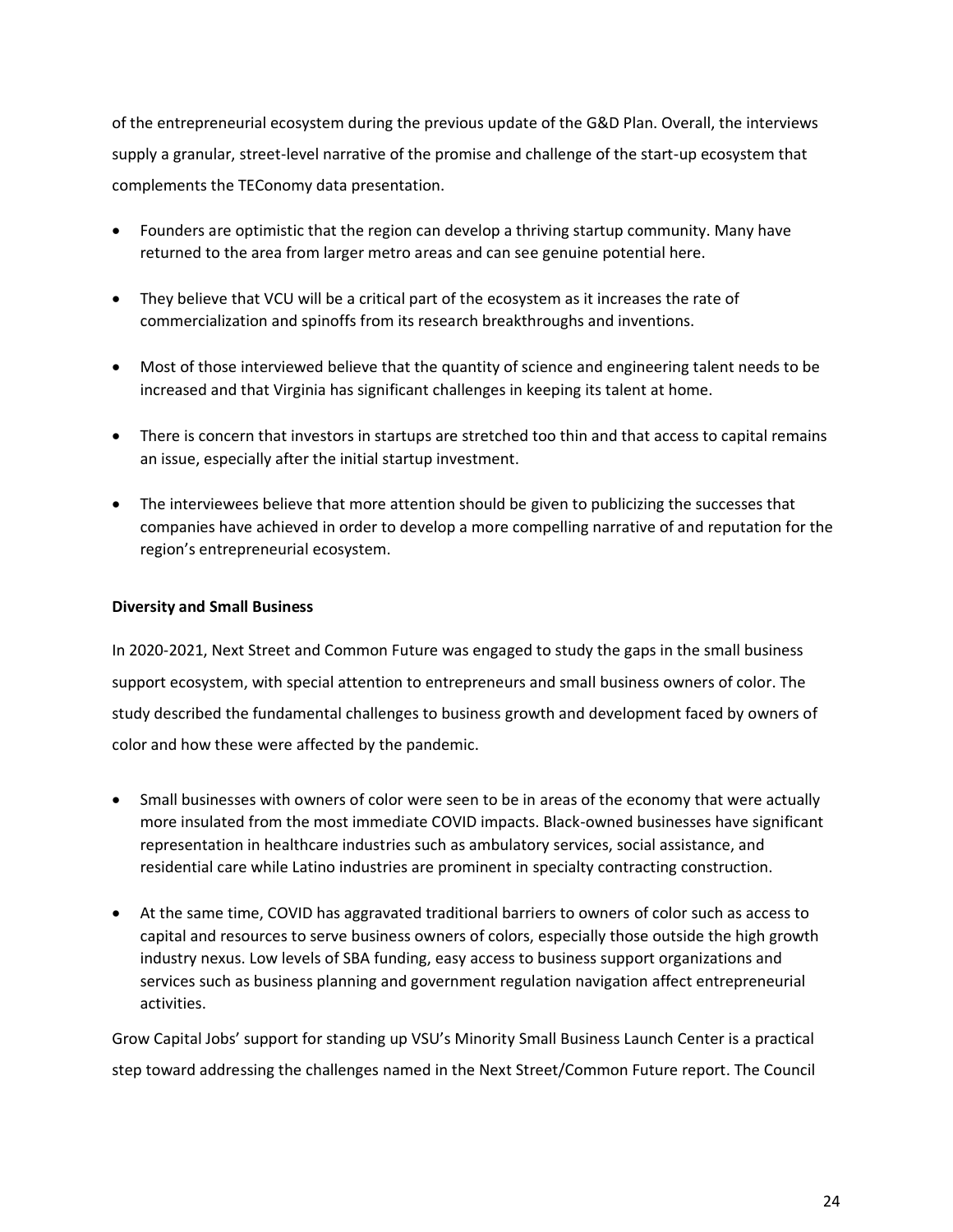should continue to develop options for taking better advantage of the region's diversity in growing the start-up ecosystem.

#### **RECOMMENDATIONS**

#### **Apply and Implement a Regional Entrepreneurial Initiative Grant through Activation Capital.**

The GO Virginia statewide program has set up a Regional Entrepreneurial Initiative (REI) grant program that can provide up to \$300,000 for each Regional Council to develop an integrated strategy for supporting the entrepreneurial ecosystem. Region 4's innovation and entrepreneurial ecosystem has been widely recognized as more advanced than most other regions in the Commonwealth and in many similarly sized regions across the nation. The REI grant will not be used to create an initial strategic plan, but will instead focus on:

- "Filling the gaps" that entrepreneurs have identified in the ecosystem in areas such as funding, stage-specific strategies, and step-up space
- Exploring the potential for expanding the Community Innovation Hubs such as the one that Dominion established in Ashland to develop cross fertilization between startup and established companies with an innovation portfolio.
- Developing explicit strategies across the range of entrepreneurial activities from Intellectual property-based university spinoffs to high growth tech-based firms, and to small business efforts.
- Expanding the ecosystem's reach across the geographic footprint of Region 4
- Building upon the Diversity, Equity and Inclusion commitment that was manifested in Grow Capital Jobs support for VSU's Minority Business Launch Center.
- Designing an integrated entrepreneurial pipeline characterized by collaboration, networking, and cross pollination

#### **Link GO Virginia Entrepreneurial Ecosystem Support to Align with the Council's Priority Clusters**

The survey responses of Council and Foundation members expressed a strong interest in ensuring that projects are integrated and that funding in one priority area has a reinforcing and multiplying effect on the dollars distributed. Besides its centrality in fostering tech-based entrepreneurial initiatives, Activation Capital has been a central organizing entity in the creation of a region-wide effort to establish a Pharmaceutical Manufacturing cluster. It is well positioned to identify the entrepreneurial activities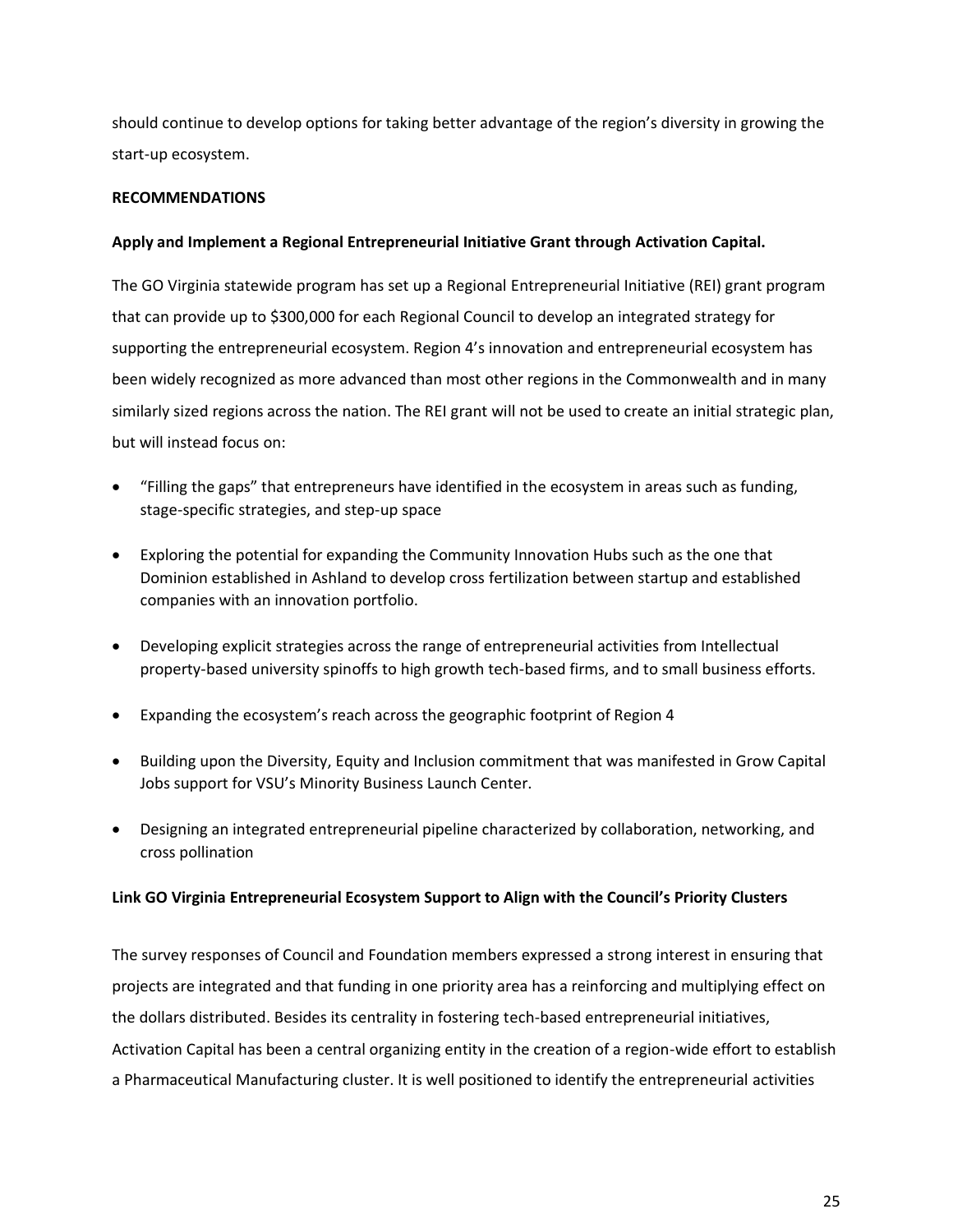needed to support the build out of the cluster. The Council should work with Activation Capital to support those efforts that can enhance the cluster in 2022-2024.

#### **Align Entrepreneurial Projects with Innovation-Based Larger Firms in the Region**

The Council should work with Activation Capital, regional economic development organizations, and local economic development officials in exploring the potential for expanding Community Innovation Hubs such as the one created by Dominion Resources in Ashland in other jurisdictions throughout the region. Establishing mutually beneficial linkages between existing companies and entrepreneurial innovations could become a distinctive feature of the region's ecosystem. Capital One, for example, has leveraged its human capital to support the technical side of multiple startups. Projects that replicate and expand upon this model could accelerate the growth of the startup ecosystem.

#### **Include Entrepreneurial space needs in the Council's Site/Infrastructure Development Priorities**

The paucity of wet lab space in the region was flagged in the earlier update of the G&D Plan as an emerging challenge. It is no longer emerging and is widely perceived to be an obstacle to entrepreneurial expansion and the development of the pharmaceutical manufacturing cluster. The Council should request proposals for innovative solutions to the financial barriers and other considerations that limit the supply of wet lab facilities for potential clients.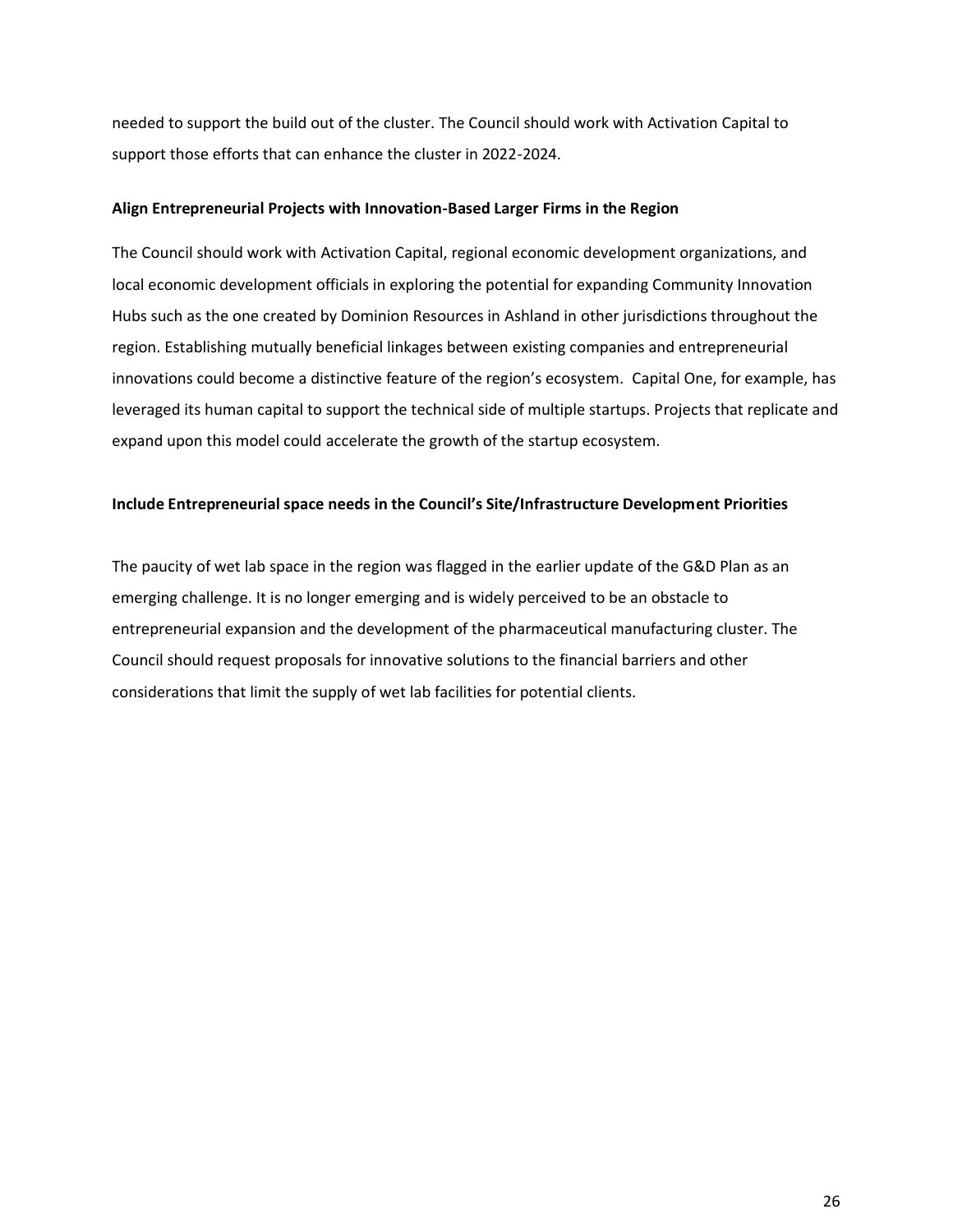#### **CLUSTER SCALE-UP**

#### **Projects**

While the original impetus for GO Virginia highlighted the importance of cluster development, it has been far easier to develop workforce and talent projects than cluster scale-up proposals. The Region 4 Council has supported 5 cluster scale-up, though two of these are more accurately described as COVID-19 Recovery awards than genuine cluster development efforts. Total awards for the 5 projects have amounted to \$3,230,153, 27% of the GO Virginia dollars supported by the Council.

The majority of funding has been dedicated to enhancing the biosciences and the emerging pharmaceutical manufacturing cluster. The major projects are: \$1,599,653 for Virginia Bio-Connect to

|                 |              | ALL REGION 4   CLUSTER SCALE-UP |
|-----------------|--------------|---------------------------------|
| <b>PROJECTS</b> | 28           | $\mathbf{A}$                    |
| <b>FUNDING</b>  | \$11,876,368 | \$3,230,153                     |

support the formation of 4 new Bio-Hubs, to connect all regional Bio-Hubs across the state, and to elevate workforce development and provide mentorship. These dollars were shared with other Regional Councils.

Grow Capital Jobs also approved \$1,500,000 for two advanced pharmaceutical manufacturing projects. The first was an enhanced capacity grant (\$100K) for a comprehensive strategic plan to support the commercialization of new pharmaceutical manufacturing processes for producing vital generic medicines developed at the VCU College of Engineering by Dr. Frank Gupton's and the Medicines for All Institute. The second ongoing grant (\$1.4M) is to execute the strategy and to accelerate the growth of the cluster with the desired long-term outcome of enabling the region to become an international leader. The strategic plan resulted in the creation of the Advanced Pharmaceutical Manufacturing and R&D Cluster Accelerator.

The two proposals intended to support COVID recovery established a Small Business Development Center and assisting businesses with COVID employee safety.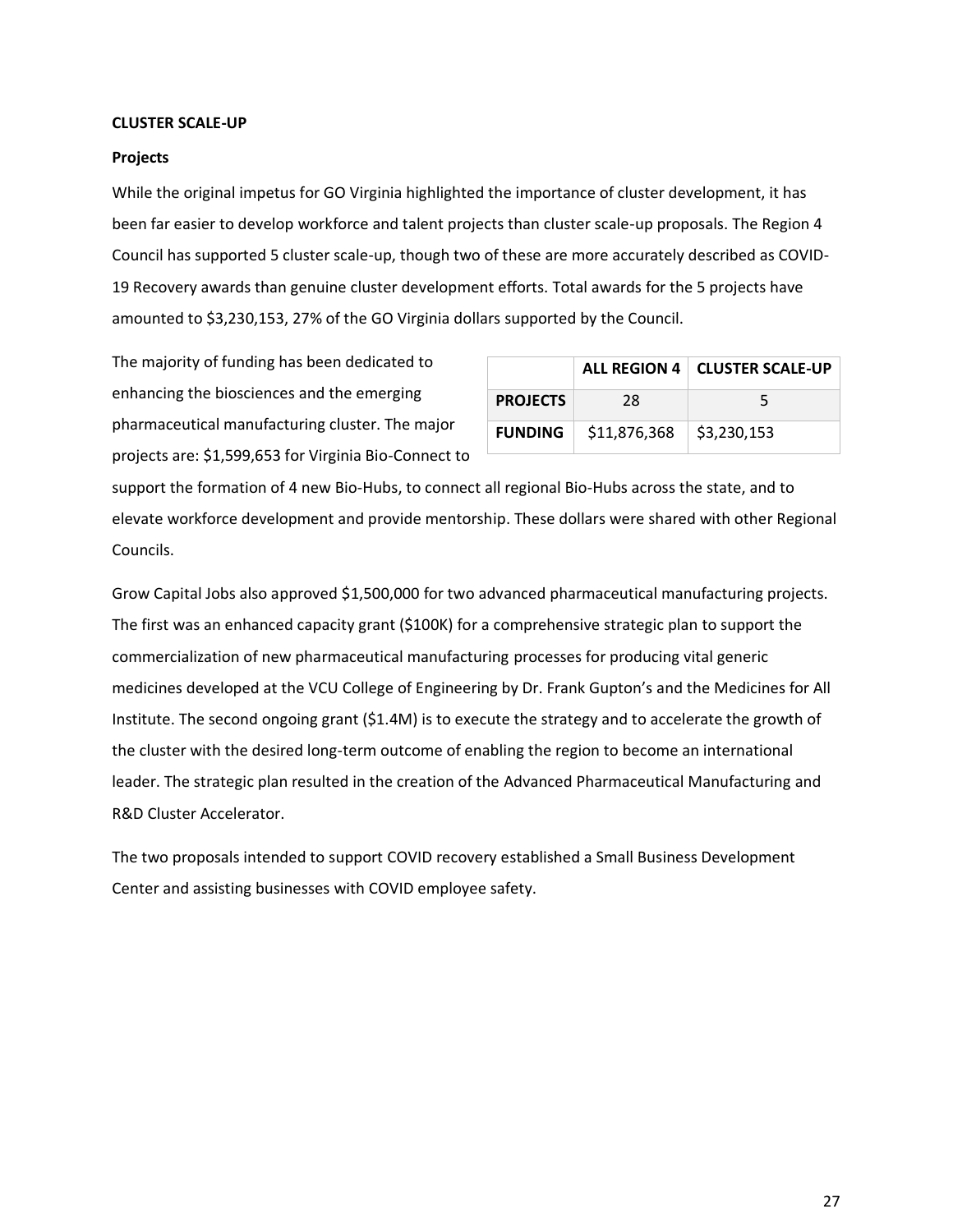#### **CLUSTER SCALE-UP PROJECTS**

| <b>PROJECT</b>              | <b>FUNDING</b>    | <b>TYPE</b>           | <b>BRIEF DESCRIPTION</b>          |
|-----------------------------|-------------------|-----------------------|-----------------------------------|
| <b>VIRGINIA BIO-CONNECT</b> | \$1,599,653       | <b>BIO-HUBS</b>       | SUPPORT 4 NEW BIO-HUBS,           |
|                             |                   | <b>FORMATION AND</b>  | <b>CONNECT ALL REGIONAL BIO-</b>  |
|                             |                   | <b>NETWORKING</b>     | HUBS, ELEVATE WORKFORCE           |
|                             |                   |                       | <b>DEVELOPMENT</b>                |
| <b>VCU PHARMACEUTICAL</b>   | \$100,000         | <b>STRATEGIC PLAN</b> | <b>COMPREHENSICE PLAN TO</b>      |
| <b>ENGINEERING</b>          |                   |                       | SUPPORT COMMERICALIZATION         |
| <b>COMMERCIALIZATION</b>    |                   |                       | OF PHARMACEUTICAL                 |
|                             |                   |                       | <b>MANUFACTURING</b>              |
| PHARMACEUTICAL              | \$1,400,000       | <b>EXECUTE</b>        | <b>ACCELERATE GROWTH OF</b>       |
| <b>MANUFACTURING SCALE-</b> | $(+$1,100,000$    | <b>STRATEGIC PLAN</b> | PHARMACEUTICAL                    |
| UP                          | LEVERAGED         |                       | <b>MANUFACTURING CLUSTER</b>      |
|                             | <b>RESOURCES)</b> |                       |                                   |
| <b>CAPITAL REGION SBDC</b>  | \$30,500          | <b>FILL GAP AND</b>   | <b>ESTABLISH A SMALL BUSINESS</b> |
| <b>LAUNCH</b>               |                   | PROVIDE COVID         | <b>CENTER IN THE REGION AND</b>   |
|                             |                   | <b>ASSISTANCE</b>     | <b>RESPOND TO COVID CRISIS</b>    |
| <b>FORWARD RVA</b>          | \$100,000         | <b>COVID SUPPORT</b>  | <b>SUPPORT SMALL BUSINESS</b>     |
|                             |                   |                       | WITH EMPHASIS ON EMPLOYEE         |
|                             |                   |                       | <b>SAFETY</b>                     |

#### **Council/Foundation Assessment**

78% of respondents believe that the quality of the cluster- scale-up projects approved for funding by the Regional Council has been Excellent (33%) or Very Good (45%). 6% of respondents rate the projects as "Good" and 17% give these a "Fair" rating. 61% of respondents rate the strategic focus and future orientation of cluster scale-up projects as Excellent or Very Good.

56% of Council/Foundation respondents rated the geographic coverage of the cluster scale-up projects as Excellent (18%) or Very Good (35%). 29% rated the geographic coverage as "Good" and 18% rated these fair. In the open-ended questions about priorities going forward, 50% of respondents pointed to bioscience and the pharmaceutical manufacturing cluster as the priority focus for 2022-2024.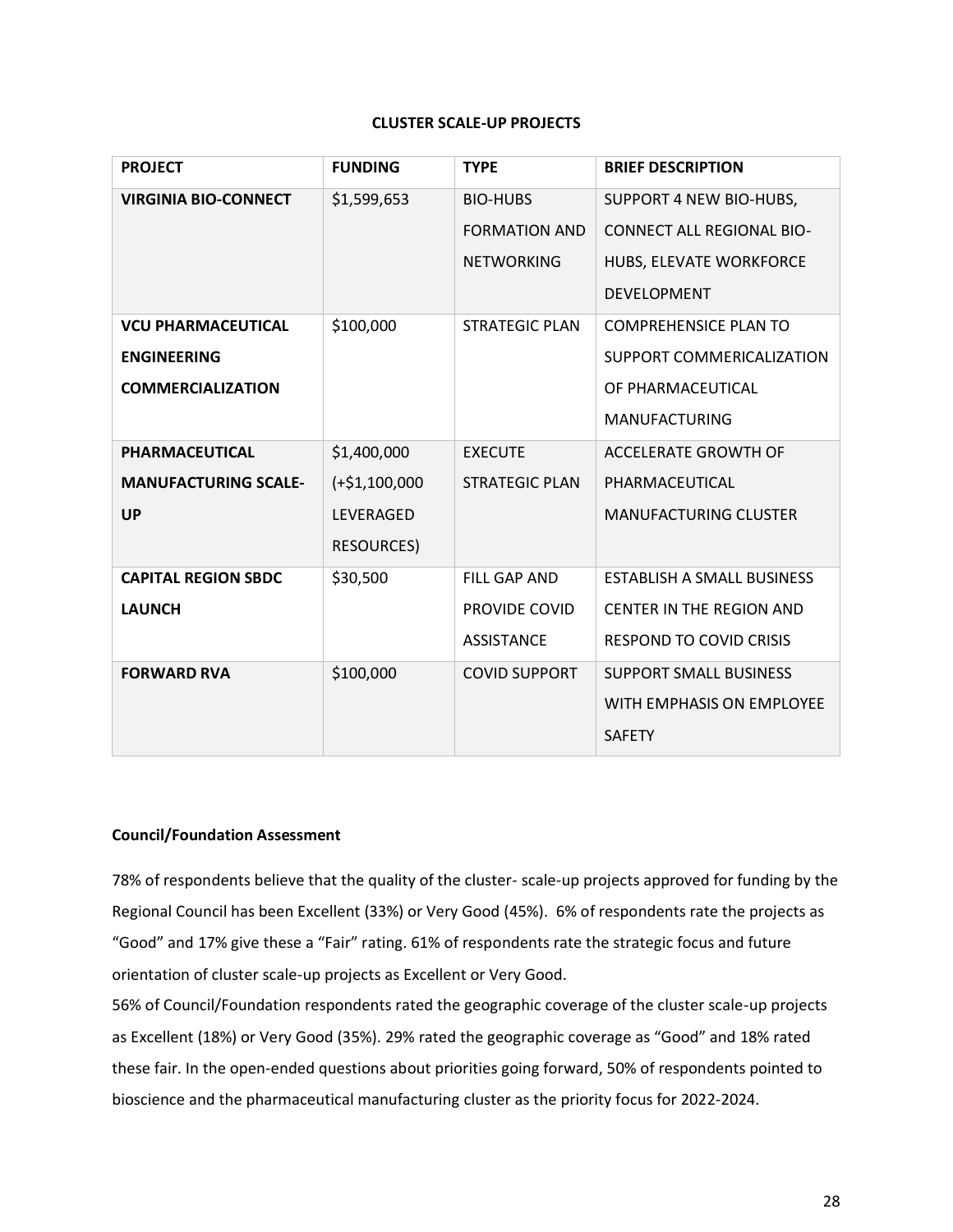

It is fair to say that the high ratings for cluster scale-up are 1) an indication of the significant role that Council and Foundation members believe cluster development can play in moving the region forward and 2) an appreciation for the pathbreaking potential of the emergent pharmaceutical manufacturing cluster.

#### **Trends in Key Clusters**

#### **Advanced Manufacturing/Pharmaceutical Manufacturing**

The Regional Council has emphasized the importance of advanced manufacturing since the start of GO Virginia. Although advanced manufacturing does not rank high on location quotients or job growth numbers, it is an area of historic strength in the region and continues to supply wages higher than the regional average. More recently, the Council has named pharmaceutical manufacturing as an emerging sub-cluster where the region has a realistic potential to reshore pharmaceutical manufacturing to the U.S. and become a national and global leader in the production of essential medicines. In the earlier update to the G&D Plan, the promise of developing a pharmaceutical manufacturing cluster based on the research discoveries of Dr. Frank Gupton's Medicines for All Institute at the VCU College of Engineering was highlighted as a potentially pathbreaking opportunity for the region.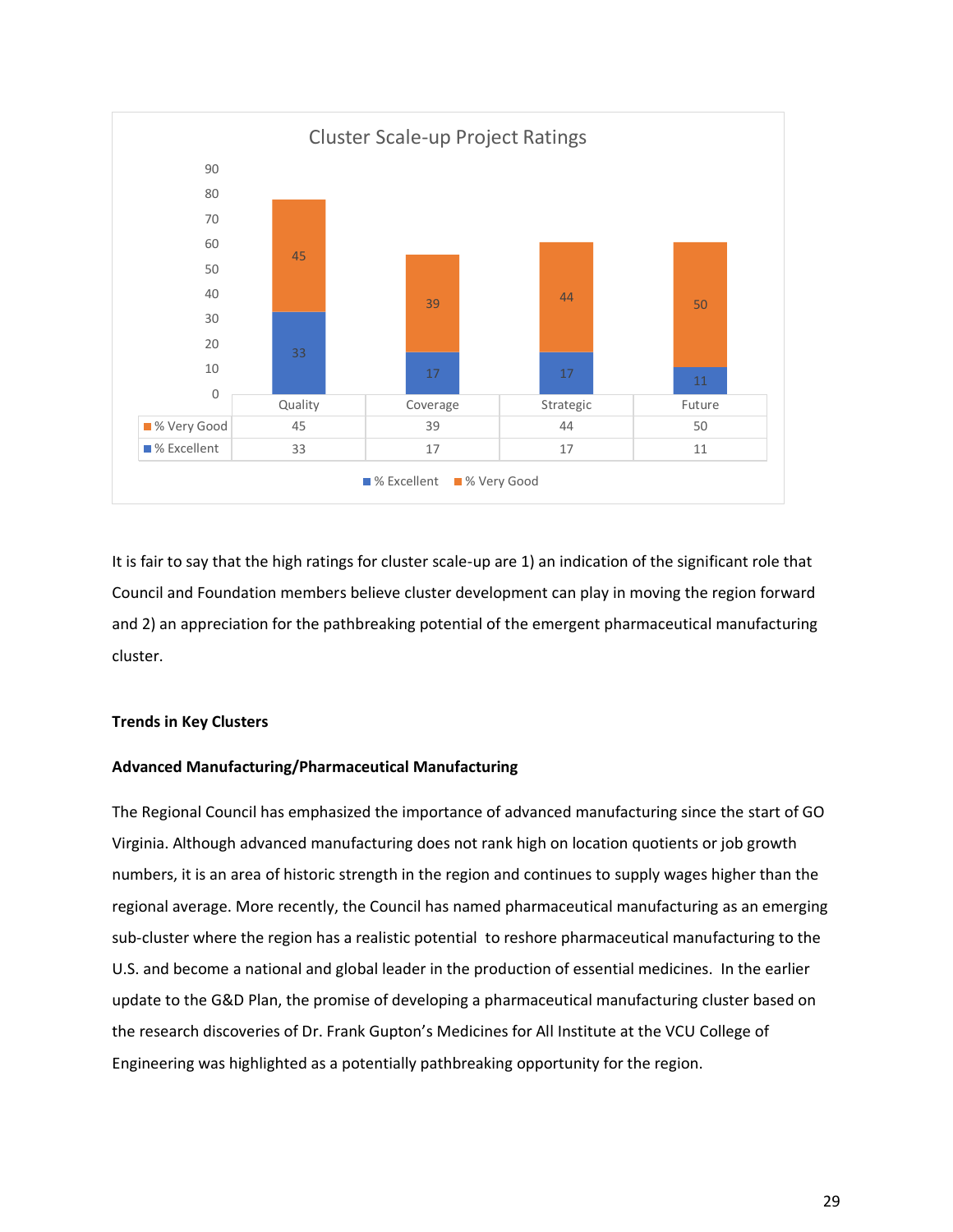Since the 2019 update, a series of developments have confirmed the reality of this opportunity.

- The establishment of the Phlow Corporation and the expansion of AMPAC Fine Chemicals in Petersburg along with the decision by Civica RX to locate a plant for producing injectable medicines adjacent to Phlow has provided the core manufacturing infrastructure for advancing the scientific innovations of M4ALL.
- In 2020, the federal government launched a major initiative to address the problems associated with the outsourcing of pharmaceutical manufacturing to secure the nation's supply of essential medicines. The U.S. Biomedical Advanced Research and Development Authority (BARDA) awarded a contract to the Phlow Corp. to lead a multiyear effort with its partners to: (i) create and supply a national Strategic API (Active Pharmaceutical Ingredients) Reserve for essential medicines at risk of shortage; (ii) to create the capability to manufacture API using innovative continuous process advanced manufacturing technologies; and (iii) ultimately to manufacture essential medications end-to-end. The contract included a four-year base award of \$354 million and \$458 million more in potential options long term for a total value of \$812 million. Phlow has started construction of a manufacturing facility adjacent to AMPAC Fine Chemicals in Petersburg. The facility will be the nation's most advanced for the manufacturing of API for essential medicines and support the continuous flow process manufacturing of API. Key partners in this important project are AMPAC Fine Chemicals which is investing heavily in expanding the capacity of its Petersburg API plant, and Civica Rx, which is investing over \$100 million to construct a dose manufacturing plant at the same location.
- In 2021, Phlow created the Children's Hospital Coalition in partnership with the nation's leading pediatric hospitals to raise awareness about the broken supply chain for pediatric medicines and supply a solution. Phlow will work with the hospitals to identify the most critical shortages, use its manufacturing processes to provide greater access to high quality, essential medicines and to do so with transparent cost-plus pricing.
- As a result of the two grants supported by the Regional Council, the region has formed an Advanced Pharmaceutical Manufacturing and R&D Cluster Accelerator that includes key businesses, universities, regional economic development officials, and local government representatives. The Accelerator will address key workforce, infrastructure, marketing issues and strategic opportunities crucial to cluster development. Recently through the efforts of the Accelerator and Activation Capital, the region's emerging advanced pharmaceutical manufacturing cluster was named a national finalist in the Build Back Better Regional Challenge of the US Economic Development Administration.

The creation of a pharmaceutical manufacturing cluster brings together the major focus areas that the Region 4 Council has prioritized in a unique and powerful manner. It combines bioscience, entrepreneurialism, advanced manufacturing and logistics to address global supply chain issues. At its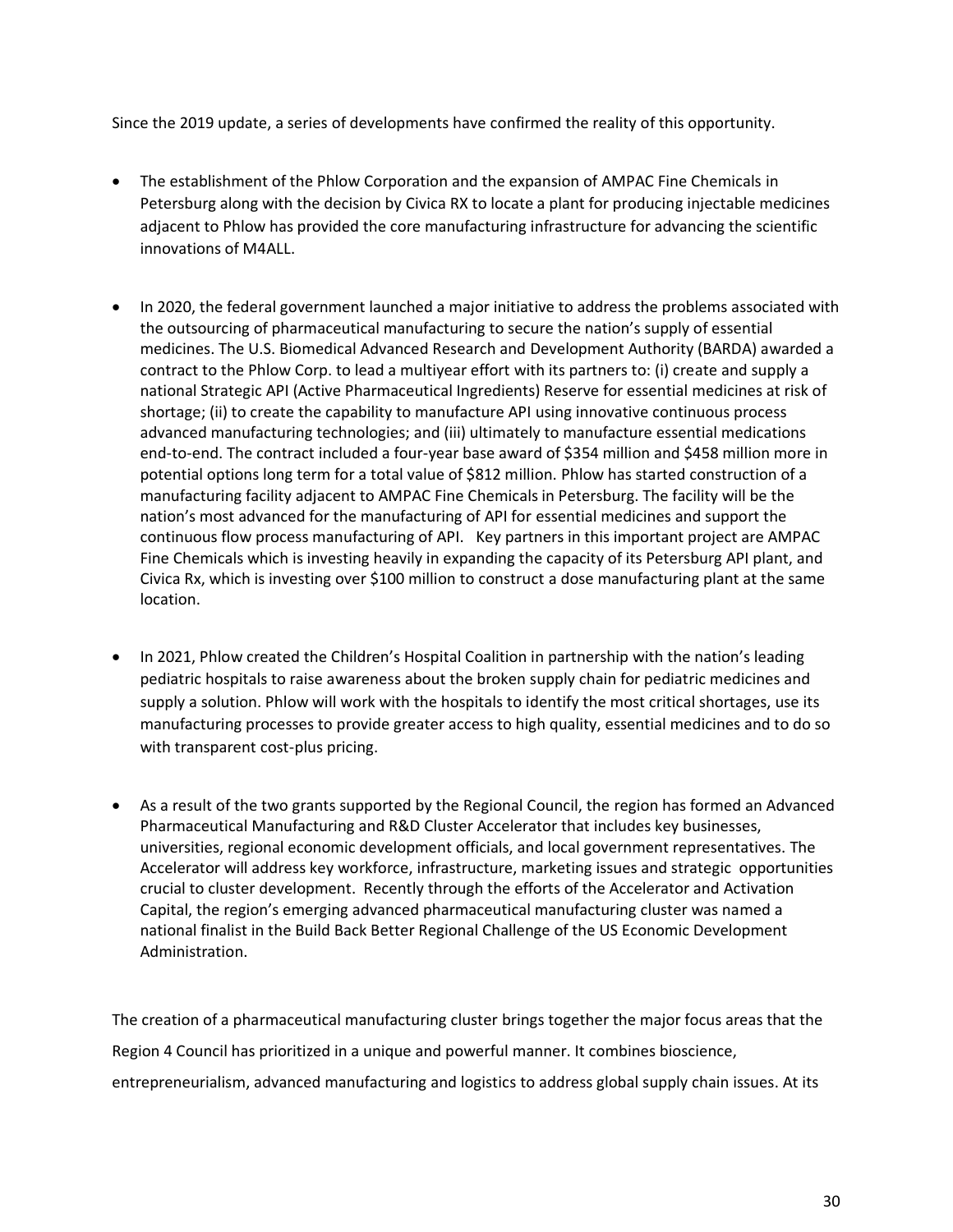inception, the GO Virginia initiative emphasized that cluster development was the key to regional economic progress. Pharmaceutical manufacturing is a cluster that draws upon the historical strengths of the region while addressing the promise of the future. It also demonstrates how an economically stressed community can be an essential participant in a scientifically advanced economic development project.

#### **Information Technology**

The Council identified Information Technology as a key cluster in its G&D Plan and in its first update. This was the way that the Council aggregated a set of clusters where the region had shown both historic and current strength such as professional/business services, creative services, and finance/insurance.

The Council wanted to focus workforce initiatives, for example, on IT and digitally based skill building that would be relevant across industries and that would not apply only to banking, insurance, or commercial real estate. Companies looking to expand or relocate business divisions would be seeking more workers who had cutting edge IT and digital skills than individuals with specific degrees in content area majors. In 2020-21, the Council funded VCU Engineering for a workforce grant to establish a plan for enhancing digital skills throughout the region in conjunction with employers and educational institutions.

In addition, the Council recognized that tech-based businesses formed the largest portion of entrepreneurial firms that were potentially high growth. This was the case regardless of the general focus area of the company.

More recently, RVA-757 Connects has proposed that a mega-region linking the two metropolitan areas could collaborate on establishing a global internet hub that is made possible by the convergence of a unique set of assets, the undersea cables in Virginia Beach, the termination point of the cables in Henrico County, and the international interconnection there. Data centers have been a tremendous economic boost for local government tax revenues in Virginia and are a special target for local and regional economic development organizations. The promise of a global internet hub is that unique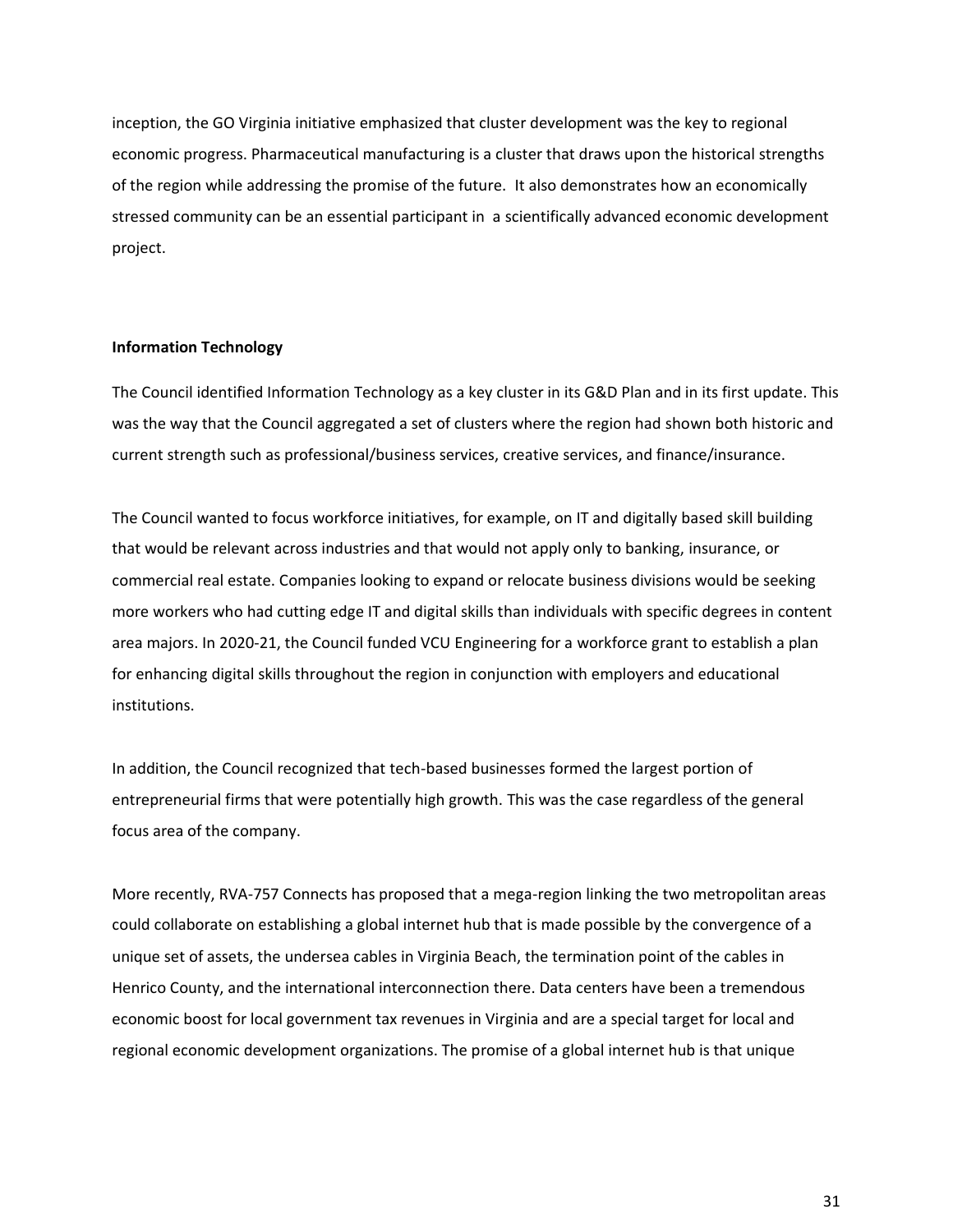technology assets on the I-64 corridor could become a driver for attracting a host of other tech-based companies and create a powerful innovative technology cluster in GO Virginia Regions 4 and 5.

#### **Logistics**

The Regional Council named logistics as a growth-oriented cluster in the original G&D Plan and in its first update as have the major regional economic organizations in the Region 4 footprint. The natural locational advantages of the region, proximity to major interstates, and ability to service the Port of Virginia at the Richmond Marine Terminal, have only become more important since the inception of GO Virginia.

The global supply chain disruption that accompanied the pandemic has increased the significance of the logistics cluster. Businesses have become more interested in getting closer to their customer base. "Justin-time" inventory practices left businesses without crucial supplies and core ingredients. Specialized logistics operations such as "cold storage" have seen increased demand.

In the communities that form the Crater PDC, logistics has been the highest growth cluster since 2019. Wage growth in the logistics space has also increased since the pandemic as shortages of truck drivers and warehouse workers have led employers to increase pay at a rate higher than the Council's other priority clusters.

Logistics operations are also inextricably related to site development opportunities. While the most affluent jurisdictions prioritize data centers, advanced manufacturing, bioscience activity and tech-based professional services, less affluent and more rural areas consider logistics operations an integral part of their economic development program. In addition, the siting of logistics facilities is a growing part of the build-out of the area next to the Richmond Marine Terminal.

The priority that Grow Capital Jobs should place on logistics is a question that council members should consider. On one hand, even with recently increased wages, it is not clear that logistics facilities will be a source of the high paying jobs that has been the major focus of GO Virginia. But as logistics operations proliferate, the demand for technically trained logisticians is also increasing. The EMSI/Burning Glass study commissioned by Chamber RVA specified that employees with advanced logistics skills was an

32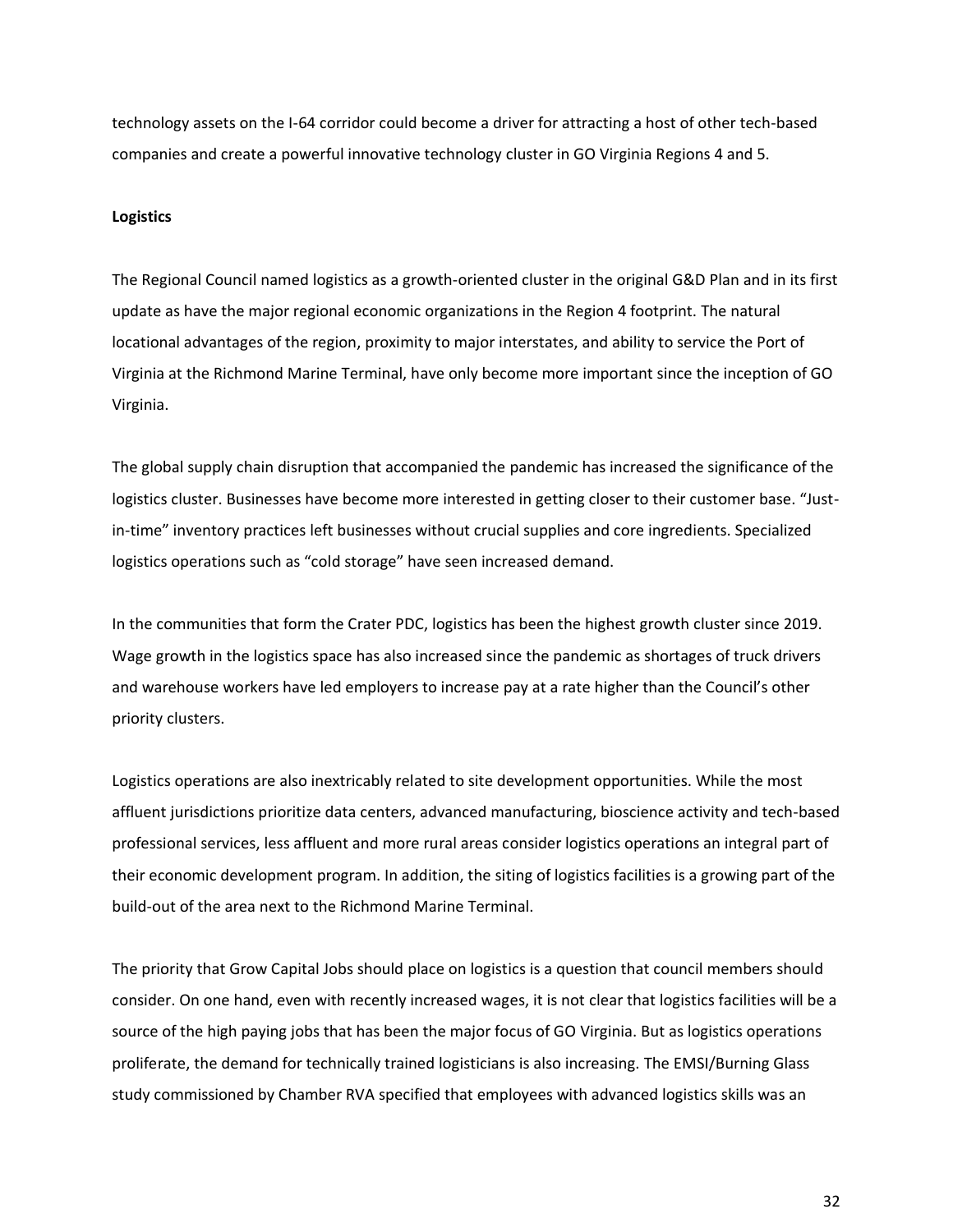unmet need in the region. Partnering with the Commonwealth Center for Advanced Logistics Systems, a consortium of 5 public universities in Virginia, could assist in meeting this need.

Moreover, the region's focus on logistics is a logical complement to the emphasis that the Commonwealth places on the Port of Virginia as a unique economic development asset. And, if Grow Capital Jobs is to be consistent with the priorities established by regional organizations and localities in the southern and more rural parts of its footprint, logistics is a vital component.

#### **Bioscience**

The Regional Council designated bioscience as a priority cluster in the initial G&D Plan and in the 2019 update. The aggregated data about the cluster includes significant numbers of non-traded sector jobs involved in the provision of health care, including hospital care, nursing home facilities, and in-home services. There have been large workforce needs in these areas and significant interest in the programs offered by the region's educational institutions.

The Council's focus in bioscience has been more specific, related to traded sector jobs in research, manufacturing, and entrepreneurial initiatives and how the region can take advantage of the intellectual property developed at Virginia Commonwealth University.

The data produced by Chmura show that traded sector jobs in the bioscience area constitute some of the highest average wages in the region. And the TEConomy report shows that entrepreneurial activity in the region is constituted by significant numbers of bioscience related firms.

Bioscience is a highly competitive cluster, both nationally and globally. An historic challenge for the region's bioscience focus has been the identification of a specific focus area that could provide the region with a distinctive niche and competitive advantage. The emergence of a pharmaceutical manufacturing cluster has the potential for not only supporting an advanced manufacturing cluster but also supplying an identity that will generate even more research-related firms and employment on the region.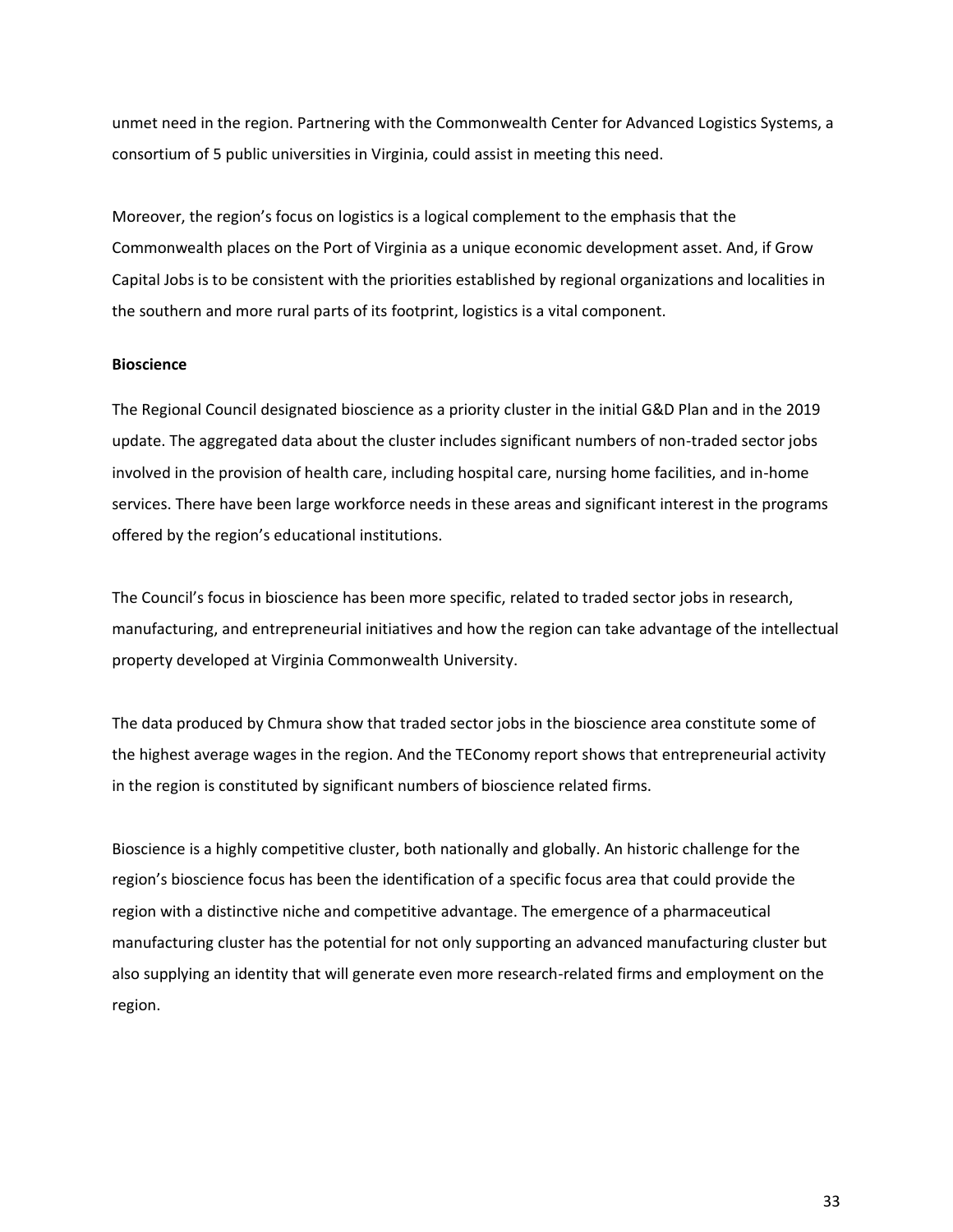#### **Recommendations**

#### **Prioritize the buildout of the advanced pharmaceutical manufacturing and R&D cluster**

Capitalizing on the opportunity for the region to become a national and global leader in the advanced pharmaceutical manufacture and R&D of critical medicines should be the primary focus for Grow Capital Jobs in 2022-2024. It is an opportunity that potentially benefits the two major parts of the region including some of the communities at most economic need. It builds upon the historic manufacturing strengths of the region while incorporating innovative bioscience and chemical engineering research created here. And it can supply high paying jobs across a wide spectrum of occupations, ranging from manufacturing technicians to Ph.D. researchers. Grow Capital Jobs should work closely with the newly formed Advanced Pharmaceutical Manufacturing and R&D Cluster Accelerator to define the role that GO Virginia can best play in the next few years in advancing the buildout of this potentially transformative cluster.

## **Partner with Regional and Local Economic Development Organization to Address Gaps in Cluster Development**

There is considerable overlap between Grow Capital Jobs' priority clusters and those chosen as priorities by local and regional economic development organizations. These organizations work daily with businesses looking to expand operations or relocate to the area and gain relevant intelligence about the gaps in the region's workforce and site development practices that impact the decisions of desired companies. Grow Capital Jobs should partner with these organizations to address the gaps in workforce development and site availability that can limit the growth of the priority clusters that have been mutually identified.

#### **Explore the Potential of RVA-757 Becoming a Global Internet Hub**

RVA-757 Connects has established the creation of a global internet hub as a major priority for the two regions that can be the pathway to explosive growth in tech-based companies and tech talent jobs. The potential global internet hub will build upon the critically important subsea cables housed in Virginia Beach and the Richmond NAP in Henrico County, the location where subsea cables converge with terrestrial fiber optic network and data center infrastructure. The Richmond NAP is the only international Interconnection point and the only termination point for the Virginia Beach subsea cables. It is widely recognized that while data centers have supplied substantial tax revenues, employment in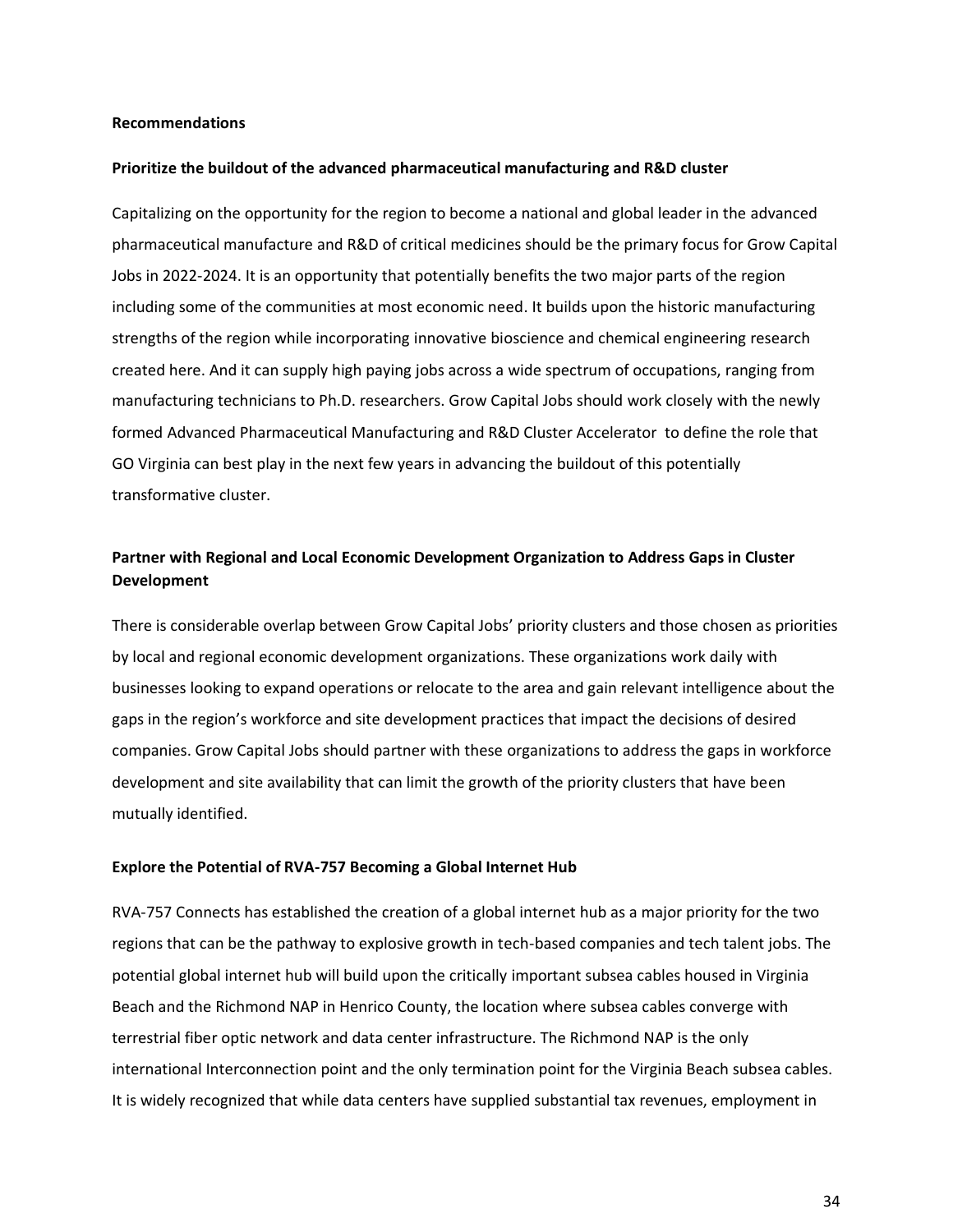the centers themselves is relatively low. Grow Capital Jobs should explore the potential for the data centers becoming a pathway to attracting other tech companies and tech talent to the region.

#### **Collaborate with Activity Led by VCU on the Region's Role in the Commonwealth Cyber Initiative**

Virginia Commonwealth University's School of Engineering was the lead on a strategic plan to enhance the region's tech talent pipeline and serves as the lead (with seven community college and university partners) for one of Virginia's 4 major nodes in the Commonwealth Cyber Initiative CCI). Grow Capital Jobs should partner with the CCI in developing the cybersecurity niche for the region in research, business attraction and workforce development. In addition, Grow Capital Jobs should explore cloud computing opportunities as a component of developing the tech talent pipeline.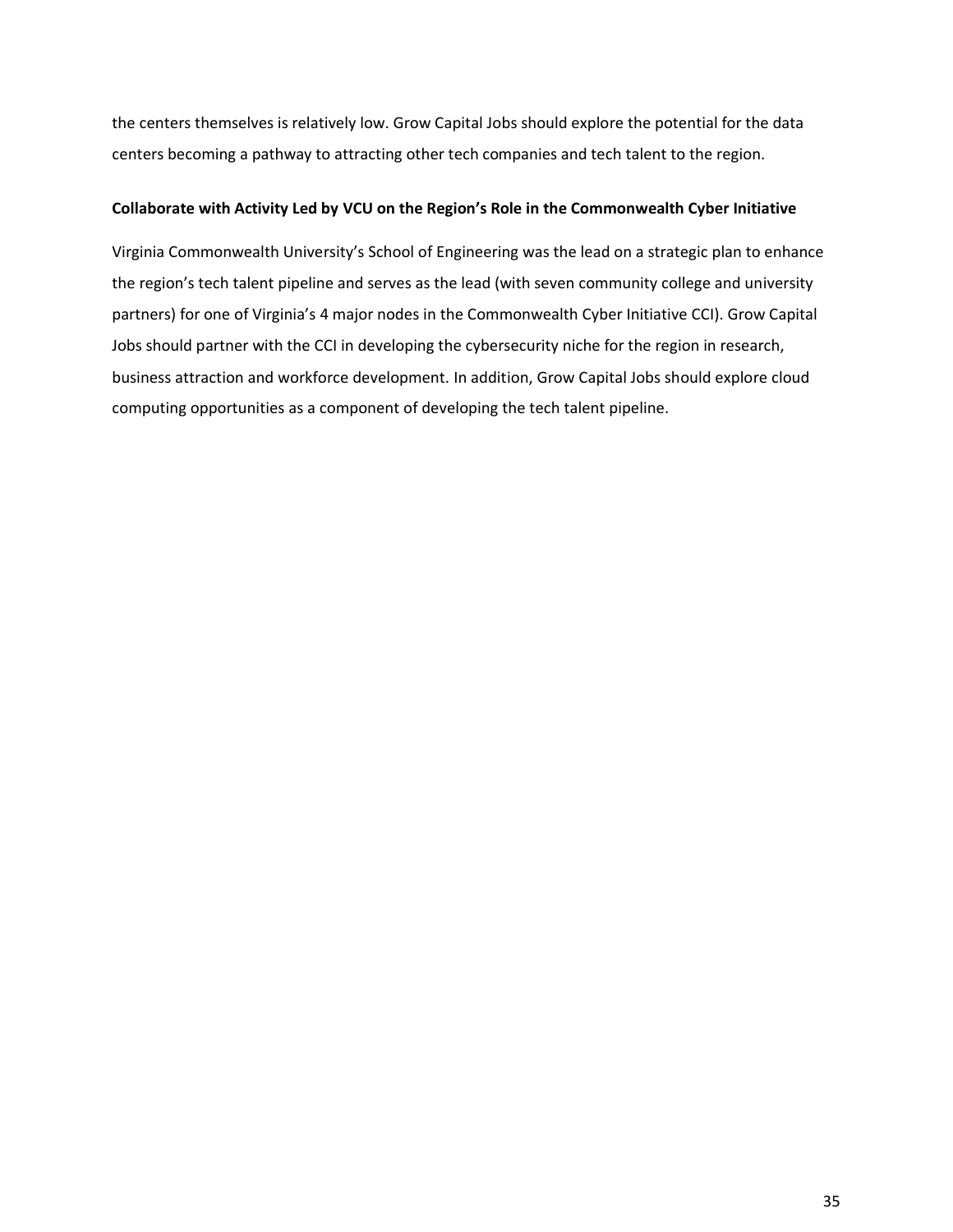#### **SITE/INFRASTRUCTURE DEVELOPMENT**

Grow Capital Jobs has pursued site development opportunities since the start of the GO Virginia initiative. Localities in the southern and more rural part of the region that need financial assistance to upgrade sites to business-ready status have been more involved in this aspect of Grow Capital Jobs than some of the larger and more affluent jurisdictions. In 2020, Grow Capital Jobs completed a Strategic Sites Plan as a follow up to the major statewide study that the Virginia Economic Development Partnership (VEDP) had commissioned. Stephen Moret, President and CEO of VEDP, had noted that the paucity of available sites, along with workforce issues, were major factors inhibiting the ability of Virginia to compete for manufacturing and logistics companies looking to relocate. The Strategic Sites Plan had 7 major recommendations that would enable Region 4 in upgrading sites to business-ready status. Grow Capital Jobs has been able to move forward on two major recommendations in 2021, but several others will still be relevant in 2022-2024.

#### **Projects**

Region 4 has supported 4 site/infrastructure development projects. These have totaled \$4,047,907 or 34% of the total GO Virginia projects supported by the Council.

The MAMac Mega-site project received \$2,217,500 to advance the 1600-acre mega-site to Tier 4 by completing engineering plans to upgrade the Greensville County Water and Sewer Authority's Water Treatment Plant, constructing

|                 | ALL REGION 4   SITE ONLY |             |
|-----------------|--------------------------|-------------|
| <b>PROJECTS</b> | 28                       |             |
| <b>FUNDING</b>  | \$11,876,368             | \$4,047,907 |

the gravity fed sewer system to the site and a wetlands mitigation bank necessary to accommodate future development. The Virginia Gateway Region's Site Readiness project was awarded \$100,000 to evaluate a portfolio of sites less than 25 acres and to develop a plan for advancing selected sites to Tier 4 status with specific cost estimates included. The project was grounded in the premise that the region had a set of attractive sites with excellent locations that could be upgraded with limited investments. As a follow-up to the study, The VGR Sites project received \$1,634,407 to elevate 15 sites totaling approximately 1,600 acres to Tier 4 by completing all due diligence work associated with the sites. The Sussex County Water Study was awarded \$96,000 to develop a plan for addressing the water supply issues that are limiting the marketability of the site. The Sussex site is officially categorized as a megasite but has experienced difficulty in attracting potential end users, at least in part, because of water capacity issues.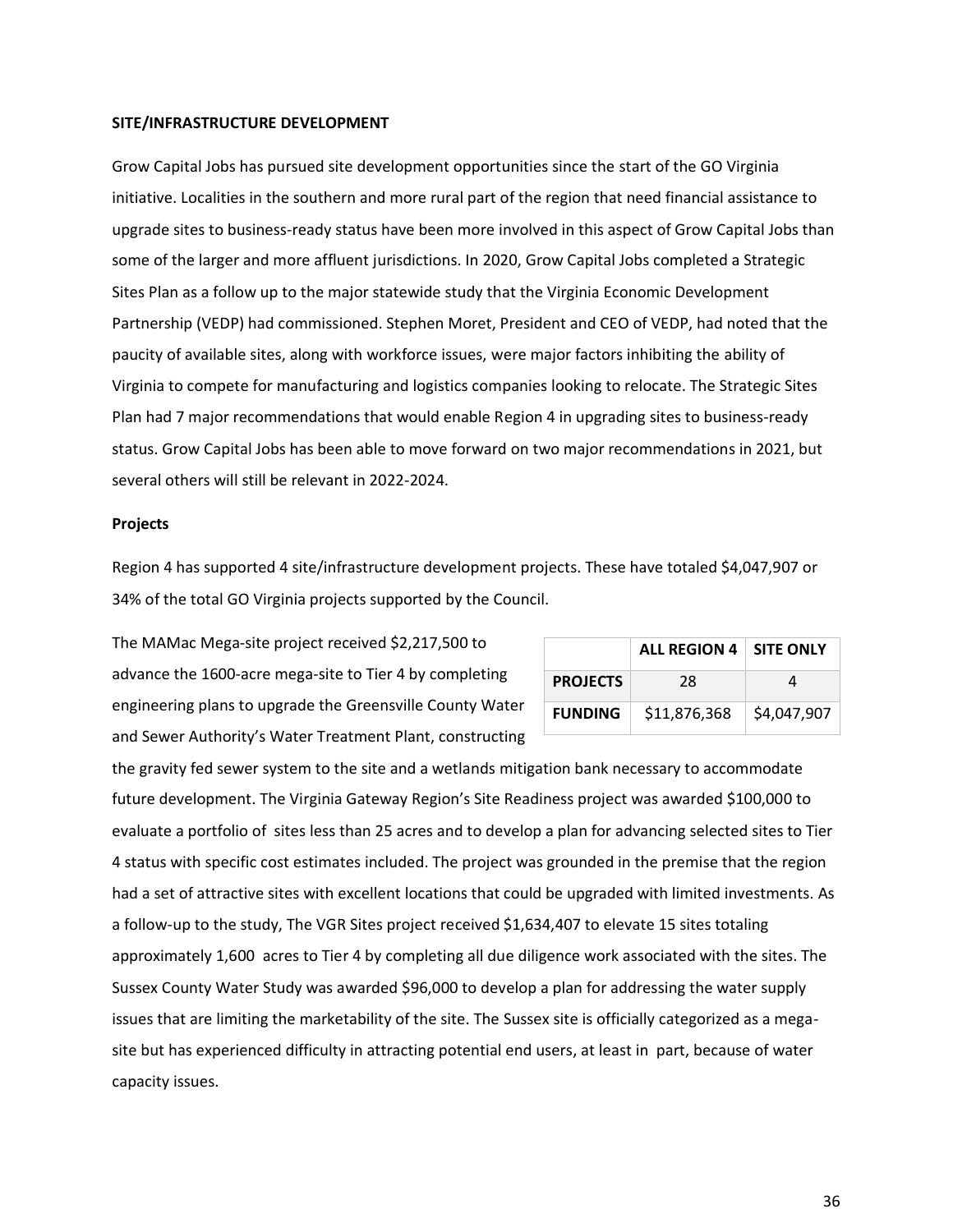#### **SITE/INFRASTRUCTURE PROJECTS**

| <b>PROJECT</b>                                                    | <b>FUNDING</b> | <b>TYPE</b>                            | <b>BRIEF DESCRIPTION</b>                                                                          |
|-------------------------------------------------------------------|----------------|----------------------------------------|---------------------------------------------------------------------------------------------------|
| <b>MAMaC Mega-Site</b>                                            | \$2,217,500    | <b>DEVELOPMENT</b>                     | ADVANCE TO TIER 4 w/ENGINEERING<br>PLANS, SEWER, AND WETLANDS<br><b>MITIGATION</b>                |
| <b>VIRGINIA GATEWAY</b><br><b>REGION-SITE</b><br><b>READINESS</b> | \$100,000      | EVALUATION,<br><b>CHARACTERIZATION</b> | EVALUATE SITE PORTFOLIO TO<br>DEVELOP PLAN FOR ADVANCING<br><b>TIERS</b>                          |
| <b>VIRGINIA GATEWAY</b><br><b>REGION SITES</b>                    | \$1,634,407    | <b>DEVELOPMENT</b>                     | <b>FLEVATE 15 SITES TO TIER 4</b>                                                                 |
| <b>SUSSEX COUNTY</b><br><b>WATER</b>                              | \$96,000       | <b>STUDY</b>                           | STUDY TO ADDRESS WATER CAPACITY<br><b>BARRIERS TO SUPPORT</b><br><b>MARKETABILITY OF MEGASITE</b> |

#### **Council and Foundation Member Assessments**

**56%** of survey respondents rated the quality of site development projects Excellent (17%) or Very Good (39%). 33% rated the quality of projects Good and 11% rated project quality as Fair.

**45%** of survey respondents rated the project coverage across different geographic areas as Excellent or Very Good. 33% rated project coverage as Good and 22% rated it Fair.

**34%** of survey respondents rated the strategic focus and future orientation of the projects as Excellent or Very Good.

Several themes emerged in the open-ended responses. Multiple respondents suggested that a clearer focus would be valuable, linking priority sites to the Council's expressed priorities and developing one or two sites that are most likely to attract business. A number of respondents want site development efforts to continue focusing on "historically excluded" communities and linking site development to broader infrastructure issues such as energy supply and broadband.

It should be noted that the Council/Foundation members' overall assessment of site projects was the lowest in the 4 priorities examined in the survey. In every category- quality, coverage, strategic focus,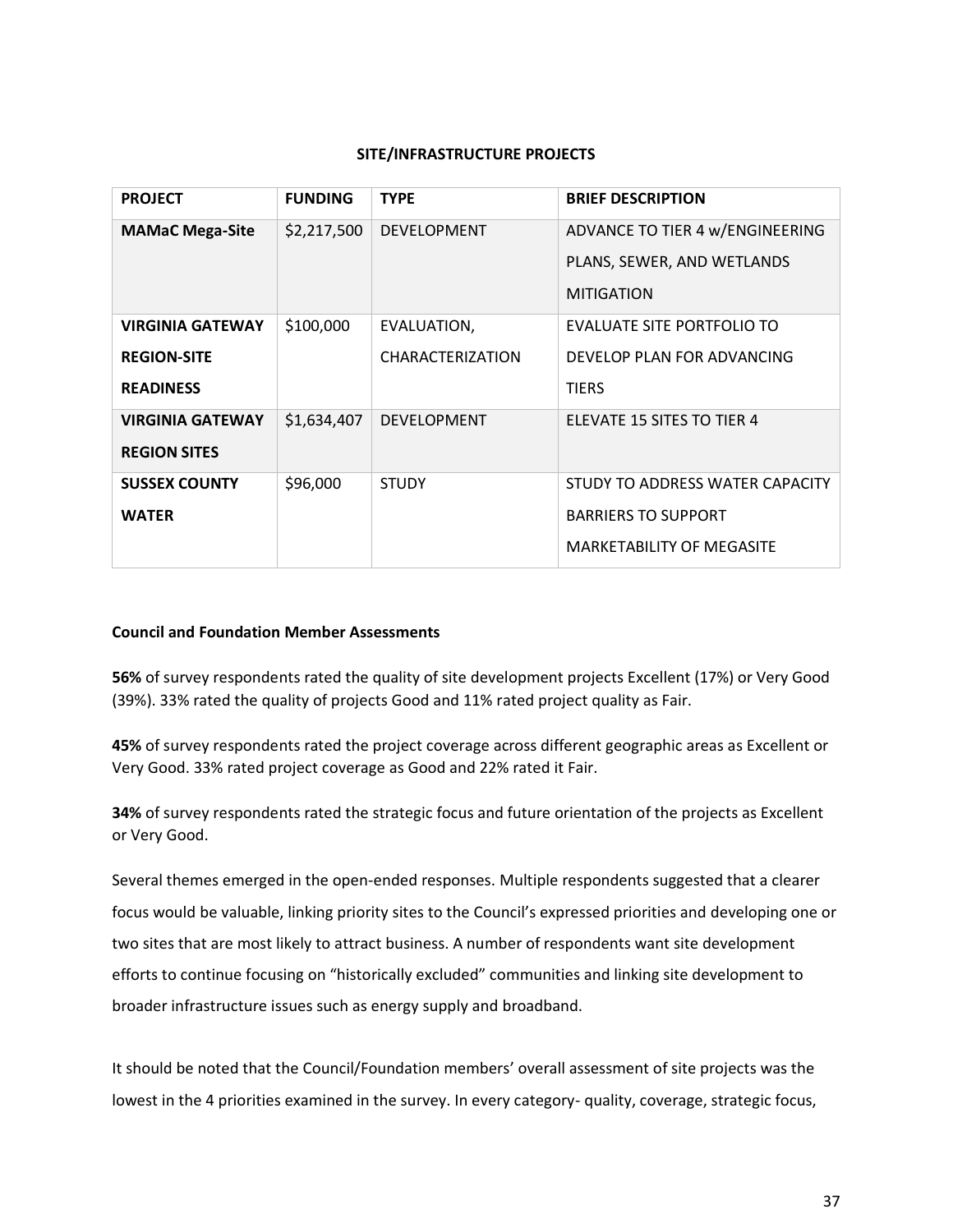and anticipating future needs - site projects were either the lowest rated or tied for lowest rated in the percentage of Excellent and Very Good scores.

For example, 34% of respondents rated the Strategic Focus of site projects as Excellent or Very Good as compared to 61% for cluster scale-up projects, 56% for start-up ecosystem projects and 37% for workforce projects.



## **Region 4, the 2020 VEDP Study and What's Changed**

Region 4 is "Site Central "for Virginia. Of the 466 sites VEDP characterized in its 2019 study, 127 or 27% were located in Region 4, including several potential mega-sites. No other GO Virginia region had a comparable number of sites.

| <b>GO Virginia</b> | Tiers 0-2 | Tier 3  | Tiers 4-5 | Total      |
|--------------------|-----------|---------|-----------|------------|
| Statewide          | 418 (90%) | 18 (4%) | 30 (6%)   | 466 (100%) |
| Region 4           | 116 (91%) | 3(2%)   | 8(6%)     | 127 (100%) |

#### **VEDP SITES BY TIER-STATEWIDE AND REGION 4**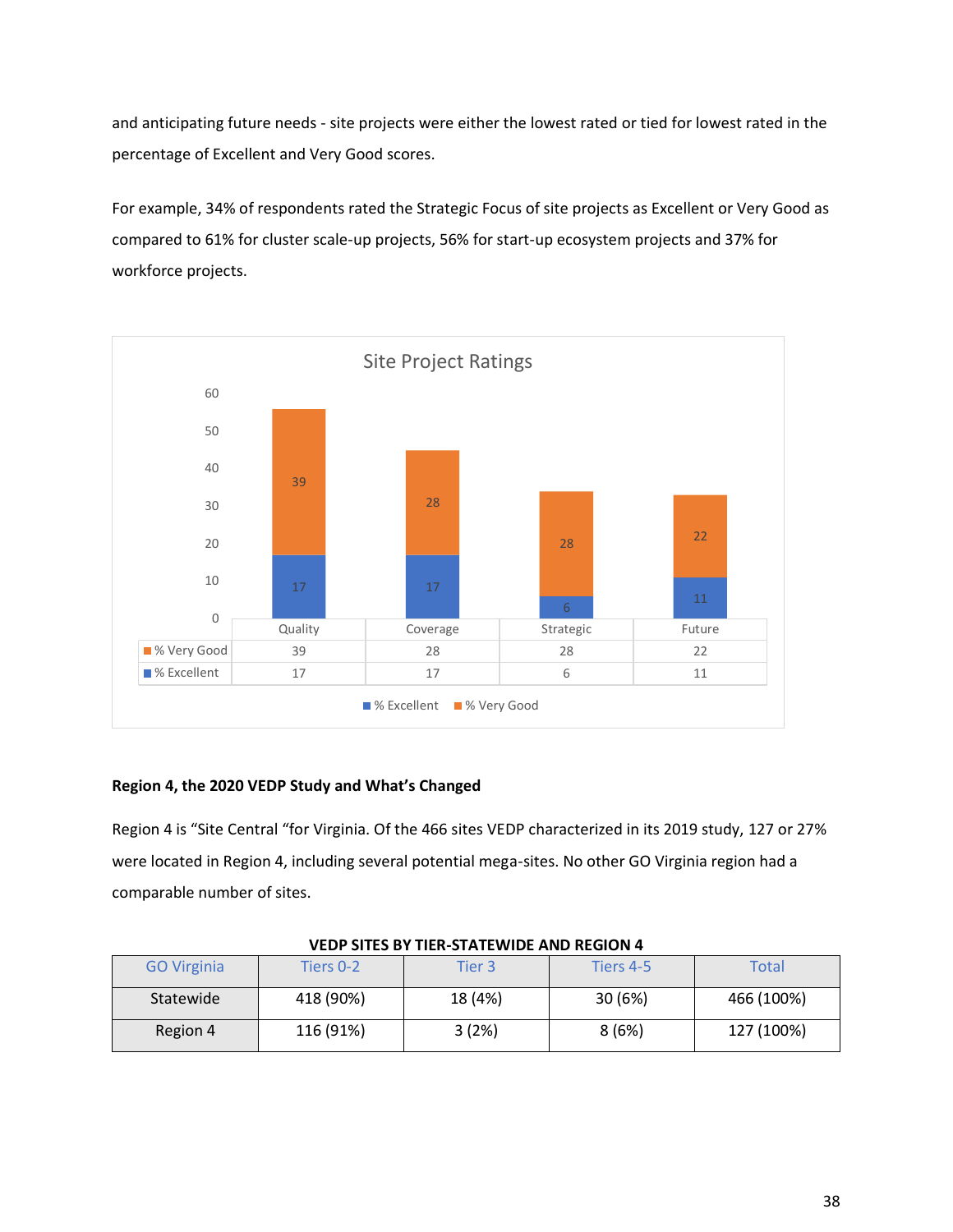The VEDP study also listed considerable advantages that the region possessed in terms of site development.

| <b>Strengths</b>               | <b>Details</b>                                                 |
|--------------------------------|----------------------------------------------------------------|
| <b>Interstates</b>             | 96% of sites within 5 miles of Interstate or 4 lane highways   |
|                                | 76% within 2 miles                                             |
| <b>Electrical Availability</b> | 89% could power a medium industrial user in 12-18 months       |
|                                | 44% currently have bridging and long-term availability on-site |
| Fiber                          | 80% could have fiber on site in 12 months or less              |
| Geology                        | Lack of karst or bedrock concerns in the region                |

## **VEDP REGION 4 SITE ADVANTAGES**

Despite these site advantages, Region 4 had a small number of sites that had achieved Tier 4 status (business-ready within 12-18 months) in the VEDP rating system. In addition, a majority of sites were privately owned, and it was not completely clear what the rules and processes were for utilizing state programs to assist private owners with site development. VEDP noted a set of specific obstacles to getting Region 4's sites to business-ready status.

| Challenges    | <b>Details</b>                                                                                |
|---------------|-----------------------------------------------------------------------------------------------|
|               | Access Roads   21% of sites require major roadway improvements to provide adequate<br>Access. |
| Wet Utilities | 35% require major water and sewer system upgrades to service a<br>medium industrial user.     |

Since the VEDP Study and Region 4's Strategic Sites Project, there have been several developments that will impact Grow Capital Jobs site/infrastructure development strategy.

On the positive/opportunity side of the ledger:

- DHCD and the GO Virginia State Board responded to the questions that had been raised about state assistance to private owners for site development and clarified the rules/processes, including claw back provisions that would safeguard the use of state dollars.
- Region 4's Gateway program will enable up to 15 sites be moved expeditiously to Tier 4 status, increasing the site supply in the region.
- The build-out of the pharmaceutical manufacturing cluster is clearly occurring, making it possible to develop a strategic plan for site needs in the emerging industry.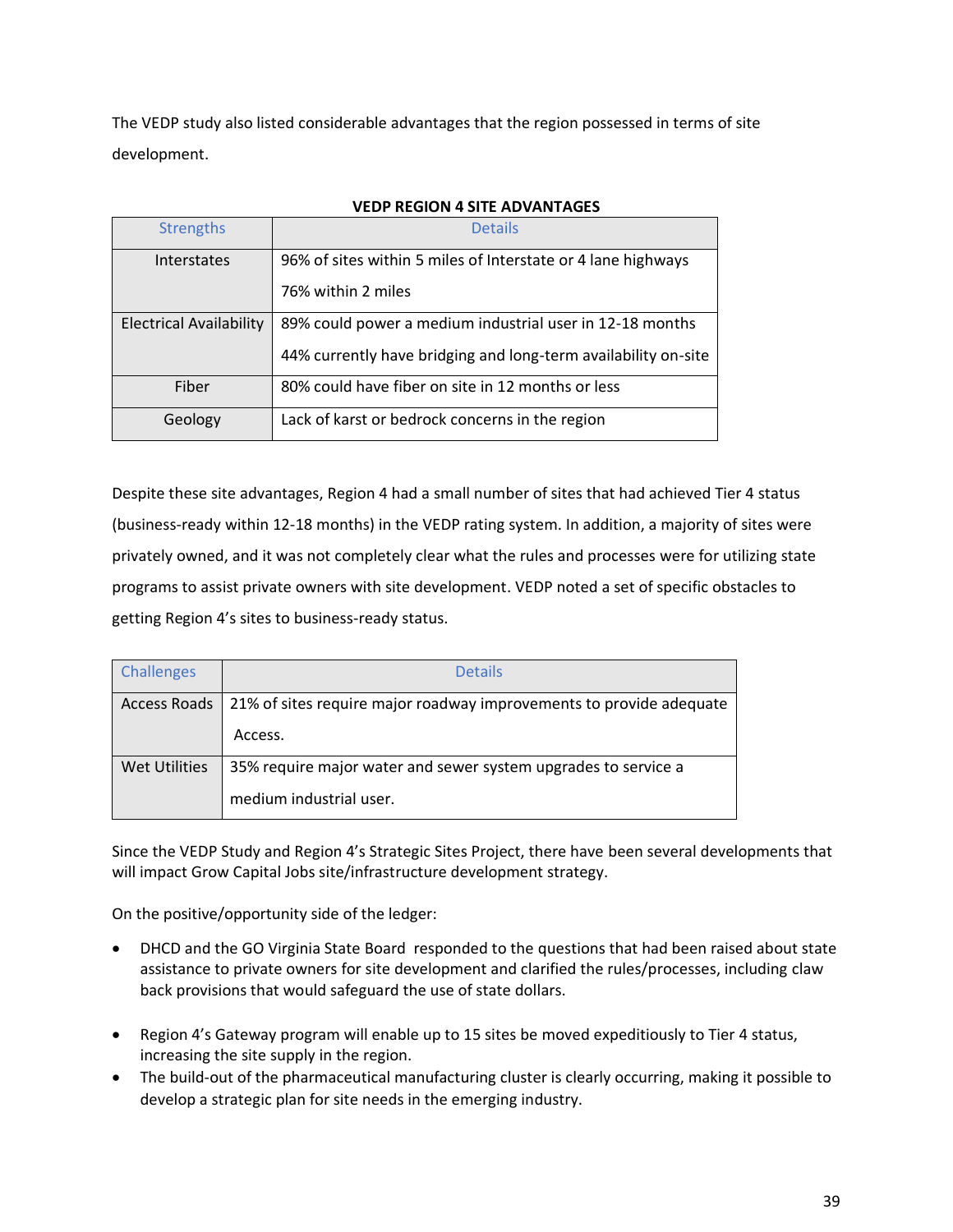- The post-pandemic environment has increased the demand for logistics facilities, including specialized warehouses such as cold storage, a demand that the region is well-positioned to fulfill.
- Funds from the American Rescue Plan and the Cares Act will enable historically significant investments in broadband coverage - commercial and residential - that has inhibited economic development opportunities in the southern and more rural parts of the district.

On the challenge side of the ledger:

- The post-pandemic environment for site selection is broadly perceived within the region to have changed. Leaders of economic development organizations consistently report that companies and site selection consultants are looking for sites that can be "user ready" and are less willing to wait the 12-18 months that was the earlier standard.
- Infrastructure issues with utilities and transportation remain a significant barrier to site upgrading in the more rural, less affluent parts of the region. While the CARES Act and the American Rescue Plan is likely to result in historically significant increases in broadband coverage, addressing challenges in providing power supply, an adequate water supply, effective wastewater treatment, and easy access from nearby interstates will be vital in fully capitalizing on the region's site capacity.
- Addressing infrastructure issues with utilities also requires examining state constraints, especially SCC limits on cost recoveries for "speculative" projects where a fully committed customer has not been identified.
- The paucity of available wet lab space is a major obstacle to the scale-up of the pharmaceutical manufacturing cluster and, more generally, to the enhancement of the bio-life sciences cluster in the region.

#### **Recommendations**

The set of recommendations described below are drawn from Grow Capital Jobs' 2020 strategic plan for site development with modifications relevant to the challenges and opportunities that have emerged in the wake of the pandemic. The recommendations also respond to the Council/Foundation members' site project assessment emphasizing the need for a clearer strategic focus and a plan for addressing the broader infrastructure issues that can affect upgrading sites to business ready. Governor Northam's outgoing budget includes \$150 million for the development of mega-sites and mid-sized sites. If dollars for site development remain in the budget of incoming Governor Youngkin, Grow Capital Jobs should examine how these funds could be utilized to support the region's priorities.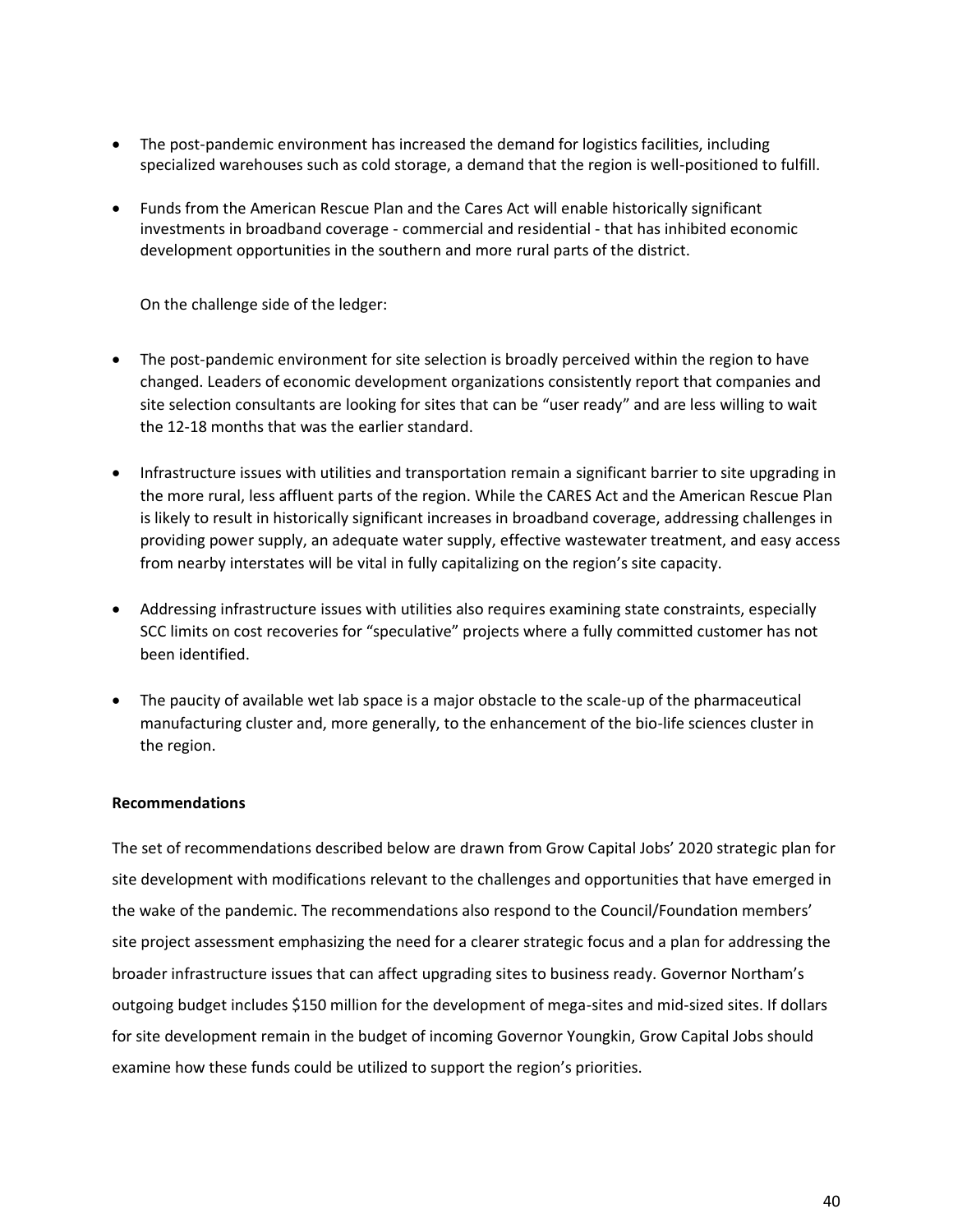#### **Utilize Site Development Projects to Enhance Pharmaceutical Manufacturing**

Site development will be crucial to the build out of the pharmaceutical manufacturing cluster in several important ways: added sites for manufacturers and suppliers in Crater and RVA (including a possible development park) as well as lab space issues for pharmaceutical and bioscience research. Grow Capital Jobs should work with the recently formed Advanced Pharmaceutical Manufacturing and R&D Accelerator to develop and execute a site needs plan.

#### **Identify and Upgrade Priority Sites that can be Elevated to User-Ready Status Expeditiously**

Grow Capital Jobs should respond to the shortening of time frame for relocation decisions and place heavier emphasis on elevating sites to "user-ready" status. One strategy may be to work with VEDP and regional economic development officials to identify a short list of sites linked to the Council's strategic priorities that can be upgraded expeditiously.

#### **Develop Partnerships to Address Utility/Infrastructure Issues Earlier in the Site Readiness Process.**

Neither GO Virginia statewide nor the Regional Council is presently funded to surmount all the barriers that may prevent otherwise desirable sites from being fully built out. The Council can, as it did with the private sector ownership issue, identify the barriers, seek input from potential partners in defining solutions, and explore alternative approaches. In particular, the Council should continue to collaborate with Virginia's gas and power companies in creating better front-end approaches to solving utility issues that reduce the competitiveness of the region's sites.

#### **Capitalize on Supply Chain Disruption to Develop Specialized Logistics Sites**

Region 4's advantageous location positions it to capitalize on global supply chain disruption as companies seek to become provide closer to their customers. The Council should explore projects that could supply a distinctive advantage to the region. The timing may be right to explore the opportunity for a major cold storage facility and to take fuller advantage of the Richmond Marine Terminal.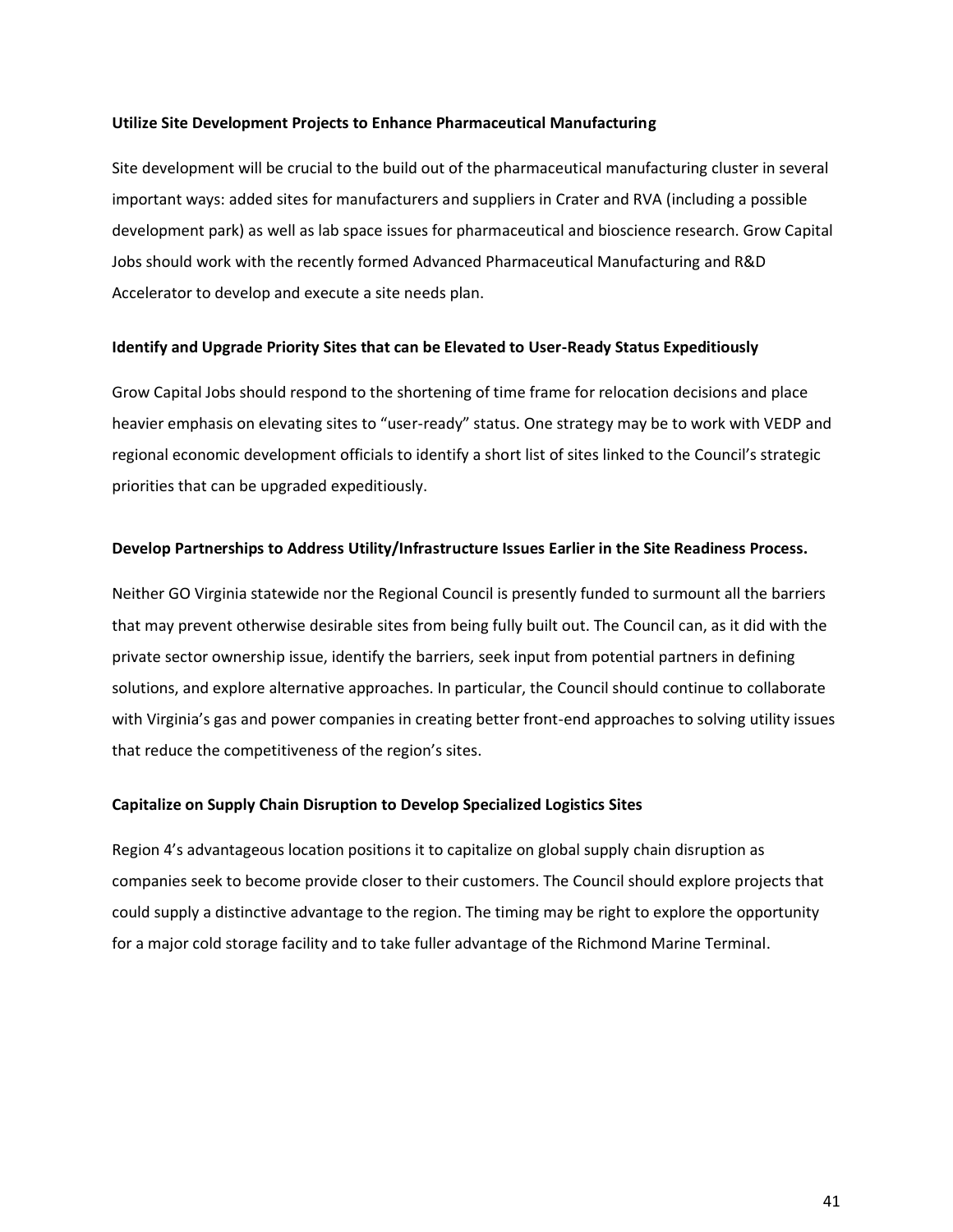## **Grow Capital Jobs**

## **Recommended Strategies for 2022-2024**

| <b>Workforce/Talent</b> | Focus on the Workforce Pipeline, But Stake Out Locations on the Pipeline<br>Where Grow Capital Jobs Can Be Effective in Expanding High Paying Jobs for a<br>Sustainable abd Diverse Workforce |
|-------------------------|-----------------------------------------------------------------------------------------------------------------------------------------------------------------------------------------------|
| <b>Workforce/Talent</b> | Support Program Models for Upgrading Skills While Maintaining Employment                                                                                                                      |
| <b>Workforce/Talent</b> | Develop a Workable Program for Transitioning Military                                                                                                                                         |
| <b>Workforce/Talent</b> | Assess Previous Projects to Identify Best Practices for Return on Investment and<br>Integrate Future Projects with the Region's Workforce-Related Organizations                               |
| Start-up<br>Ecosystem   | Apply for and Implement a Regional Entrepreneurial Initiative Award to Fill in<br>Gaps in the Ecosystem                                                                                       |
| Start-up<br>Ecosystem   | Align Start-up Ecosystem Support with Council's Priority Clusters                                                                                                                             |
| Start-up<br>Ecosystem   | Align Start-up Projects with Innovation-based Larger Firms                                                                                                                                    |
| Start-up<br>Ecosystem   | Include Start-up Space Needs such as Wet Lab Space in Site Development<br>Priorities                                                                                                          |
| <b>Cluster Scale-up</b> | Prioritize the Build Out of the Advanced Pharmaceutical Manufacturing and<br><b>R&amp;D Cluster</b>                                                                                           |
| <b>Cluster Scale-up</b> | Partner with Local/Regional Economic Development Organizations to Address<br><b>Gaps in Priority Clusters</b>                                                                                 |
| <b>Cluster Scale-up</b> | Examine the Potential of RVA-757 Creating a Global Internet Hub that can<br>Attract Job-Creating Tech Companies to the Region                                                                 |
| <b>Cluster Scale-up</b> | Collaborate with the Commonwealth Cyber Initiative in Developing a Regional<br>Cybersecurity Strategy for Research, Business Attraction and Workforce/Talent                                  |
| Site/Infrastructure     | Utilize Site Development Projects to Promote Pharmaceutical Manufacturing                                                                                                                     |
| Site/Infrastructure     | Identify Priority Sites that can be Elevated to User-Ready Status Expeditiously                                                                                                               |
| Site/Infrastructure     | Develop Partnerships to Address Utility/Infrastructure Issues Earlier in the Site<br>Readiness Process and Elevate its Strategic Importance with Utility Companies'<br>Leadership             |
| Site/Infrastructure     | Capitalize on Supply Chain Disruption to Develop Specialized Logistics Sites and<br>Further Develop the Richmond Marine Terminal Area                                                         |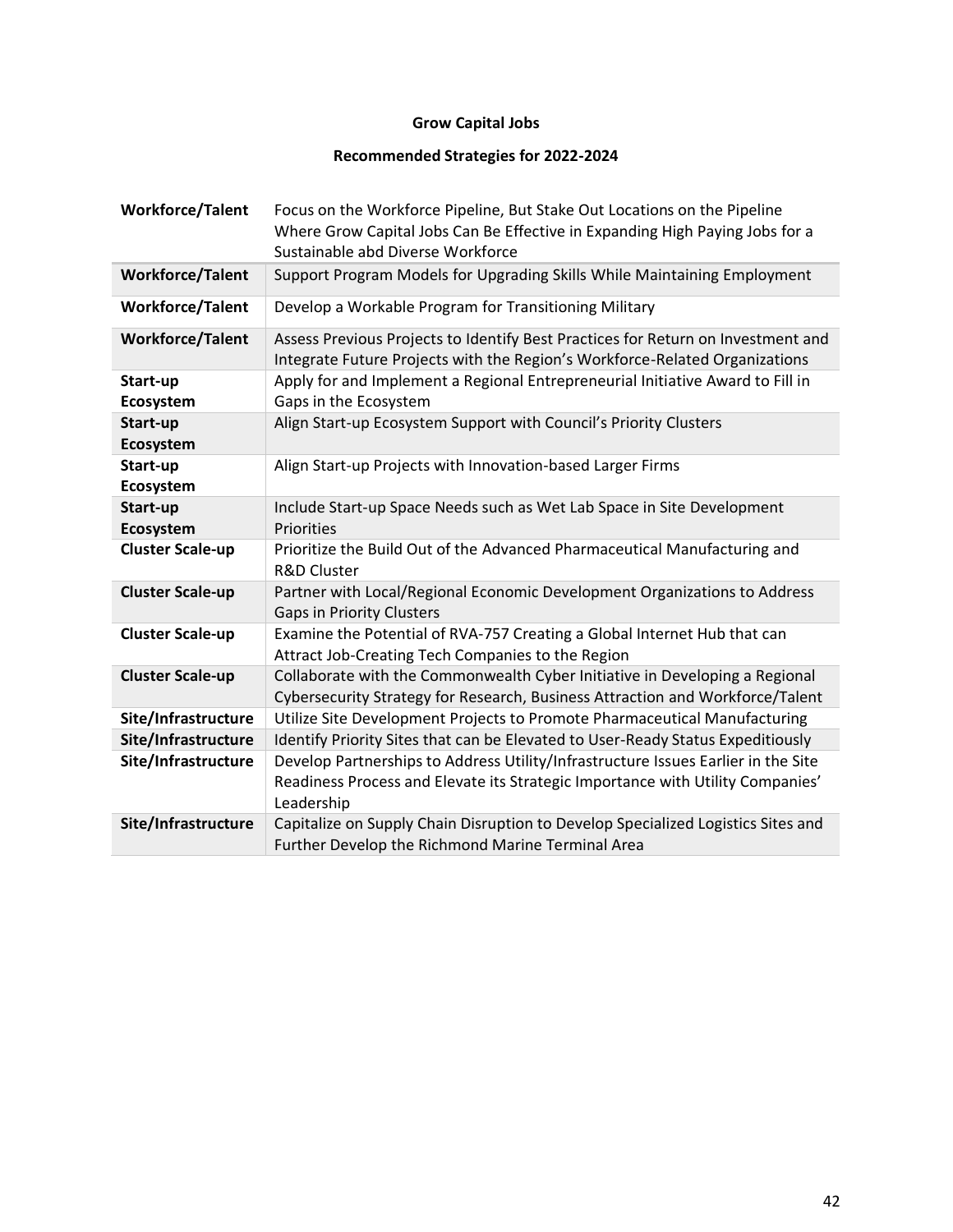## **Appendix 1: Locality Specific Data**

## **Employment by Locality, 2016-2019**

|                             |               | Logistics,       | Information    |               |                  |
|-----------------------------|---------------|------------------|----------------|---------------|------------------|
|                             |               | Warehousing      | Technology and | Bioscience/   | <b>Total-All</b> |
|                             | Manufacturing | and Distribution | Communication  | Life Sciences | Industries       |
| <b>Colonial Heights</b>     | $-24.3%$      | $-15.9%$         | $-36.7%$       | $-14.3%$      | $-3.2%$          |
| Emporia                     | 5.8%          | $-20.6%$         | 27.6%          | 4.3%          | 0.44%            |
| Hopewell                    | $-5.1%$       | 79.3%            | $-22.1%$       | 3.2%          | $-0.8%$          |
| Petersburg                  | $-10.3%$      | $-9.3%$          | 9.0%           | 5.4%          | 1.3%             |
| Richmond                    | 3.2%          | 4.0%             | 11.3%          | 9.2%          | 5.9%             |
| <b>Charles City County</b>  | $-42.1%$      | $-11.2%$         | 15.6%          | 337.0%        | 5.8%             |
| Chesterfield County         | $-3.5%$       | $-0.9%$          | 7.7%           | 6.2%          | 4.5%             |
| Dinwiddie County            | 12.8%         | 14.2%            | 9.2%           | $-48.6%$      | 5.3%             |
| <b>Goochland County</b>     | 18.5%         | 35.4%            | 10.3%          | 1.8%          | 15.5%            |
| <b>Greensville County</b>   | $-3.1%$       | $-42.1%$         | $-36.3%$       | $-35.7%$      | $-2.8%$          |
| <b>Hanover County</b>       | 0.2%          | 76.5%            | 13.0%          | 9.1%          | 9.3%             |
| <b>Henrico County</b>       | 14.4%         | 13.8%            | 8.9%           | 1.4%          | 3.0%             |
| New Kent County             | $-10.0%$      | $-26.5%$         | $-11.9%$       | 9.1%          | 16.3%            |
| Powhatan County             | 9.1%          | $-4.2%$          | 8.3%           | 8.0%          | 7.2%             |
| <b>Prince George County</b> | 63.2%         | $-7.4%$          | $-0.3%$        | 17.4%         | $-0.19%$         |
| <b>Surry County</b>         | $-29.2%$      | $-55.0%$         | $-31.4%$       | 56.1%         | $-11.5%$         |
| <b>Sussex County</b>        | $-24.3%$      | 12.3%            | 6.2%           | $-8.9%$       | $-4.5%$          |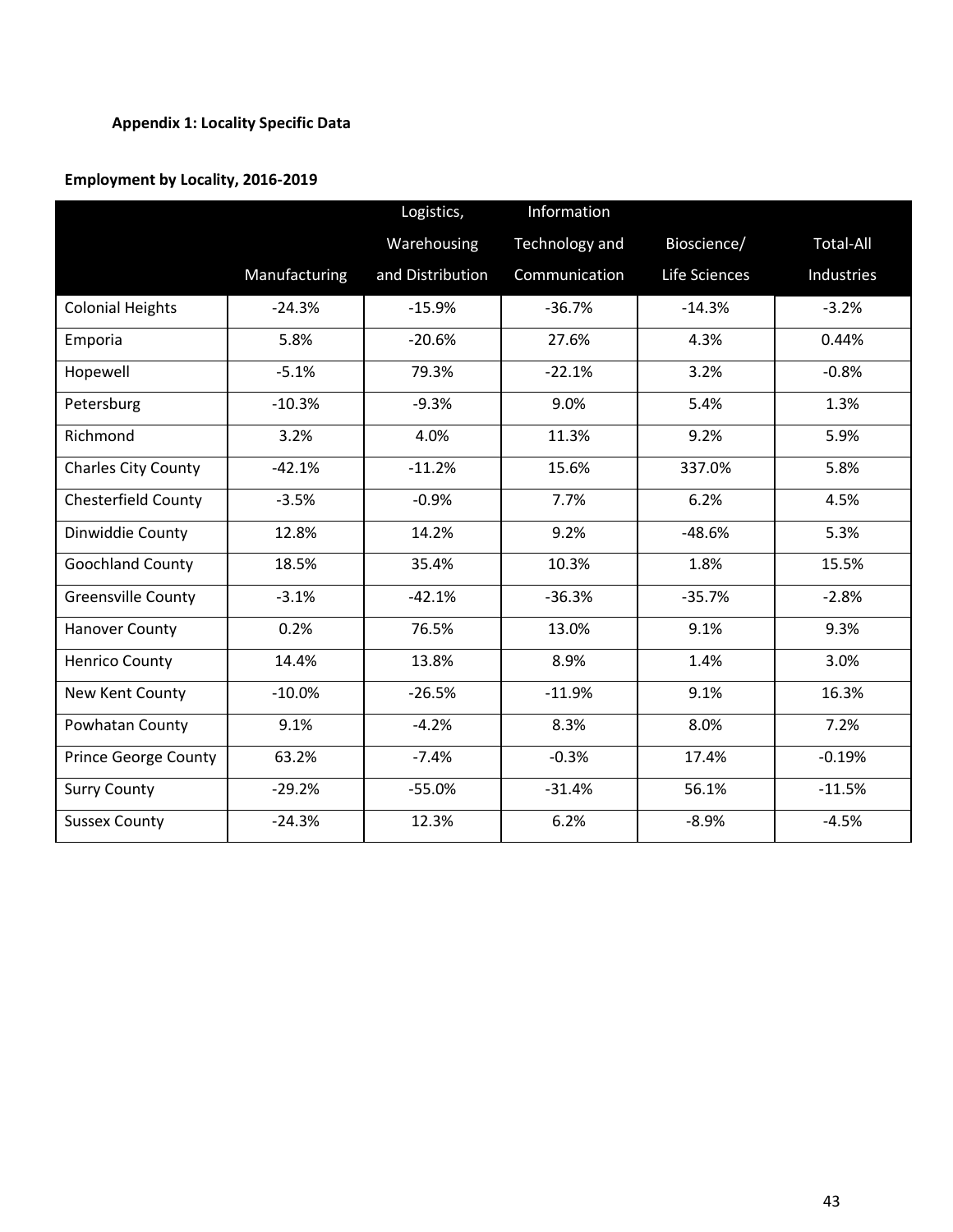## **Employment by Locality, 2020Q1-2021Q1**

|                             |               | Logistics,      | Information    |                 |                  |
|-----------------------------|---------------|-----------------|----------------|-----------------|------------------|
|                             |               | Warehousing and | Technology and | Bioscience/Life | <b>Total-All</b> |
|                             | Manufacturing | Distribution    | Communication  | Sciences        | Industries       |
| <b>Colonial Heights</b>     | $-14.7%$      | $-14.2%$        | $-5.6%$        | $-6.8%$         | $-11.2%$         |
| Emporia                     | $-16.1%$      | 46.9%           | 35.3%          | $-6.8%$         | $-8.2%$          |
| Hopewell                    | $-2.0%$       | $-32.0%$        | $-12.8%$       | $-8.1%$         | $-5.9%$          |
| Petersburg                  | $-6.6%$       | $-17.5%$        | $-19.9%$       | $-6.8%$         | $-10.5%$         |
| Richmond                    | $-6.0%$       | $-0.3%$         | $-1.6%$        | $-4.1%$         | $-8.4%$          |
| Charles City County         | 1.9%          | $-6.8%$         | 1.2%           | $-44.3%$        | $-3.0%$          |
| Chesterfield County         | $-0.1%$       | 11.4%           | $-5.7%$        | $-7.2%$         | $-5.2%$          |
| Dinwiddie County            | $-2.6%$       | 16.5%           | 5.2%           | $-10.4%$        | 0.8%             |
| <b>Goochland County</b>     | $-14.4%$      | 0.4%            | $-5.8%$        | 50.3%           | 1.0%             |
| <b>Greensville County</b>   | $-0.2%$       | 42.2%           | 22.9%          | $-31.4%$        | $-3.3%$          |
| <b>Hanover County</b>       | $-3.3%$       | 28.1%           | $-0.9%$        | $-7.9%$         | $-7.6%$          |
| <b>Henrico County</b>       | $-8.3%$       | 1.6%            | $-5.1%$        | $-5.4%$         | $-7.5%$          |
| New Kent County             | 1.5%          | $-0.2%$         | 15.0%          | 5.8%            | $-3.3%$          |
| Powhatan County             | $-12.4%$      | $-13.0%$        | $-0.6%$        | $-19.3%$        | $-2.7%$          |
| <b>Prince George County</b> | $-23.0%$      | $-5.4%$         | $-12.9%$       | $-1.3%$         | $-4.9%$          |
| <b>Surry County</b>         | 14.8%         | 55.8%           | 28.0%          | 2.0%            | $-5.5%$          |
| <b>Sussex County</b>        | $-2.7%$       | $-12.3%$        | 17.7%          | $-14.2%$        | $-5.8%$          |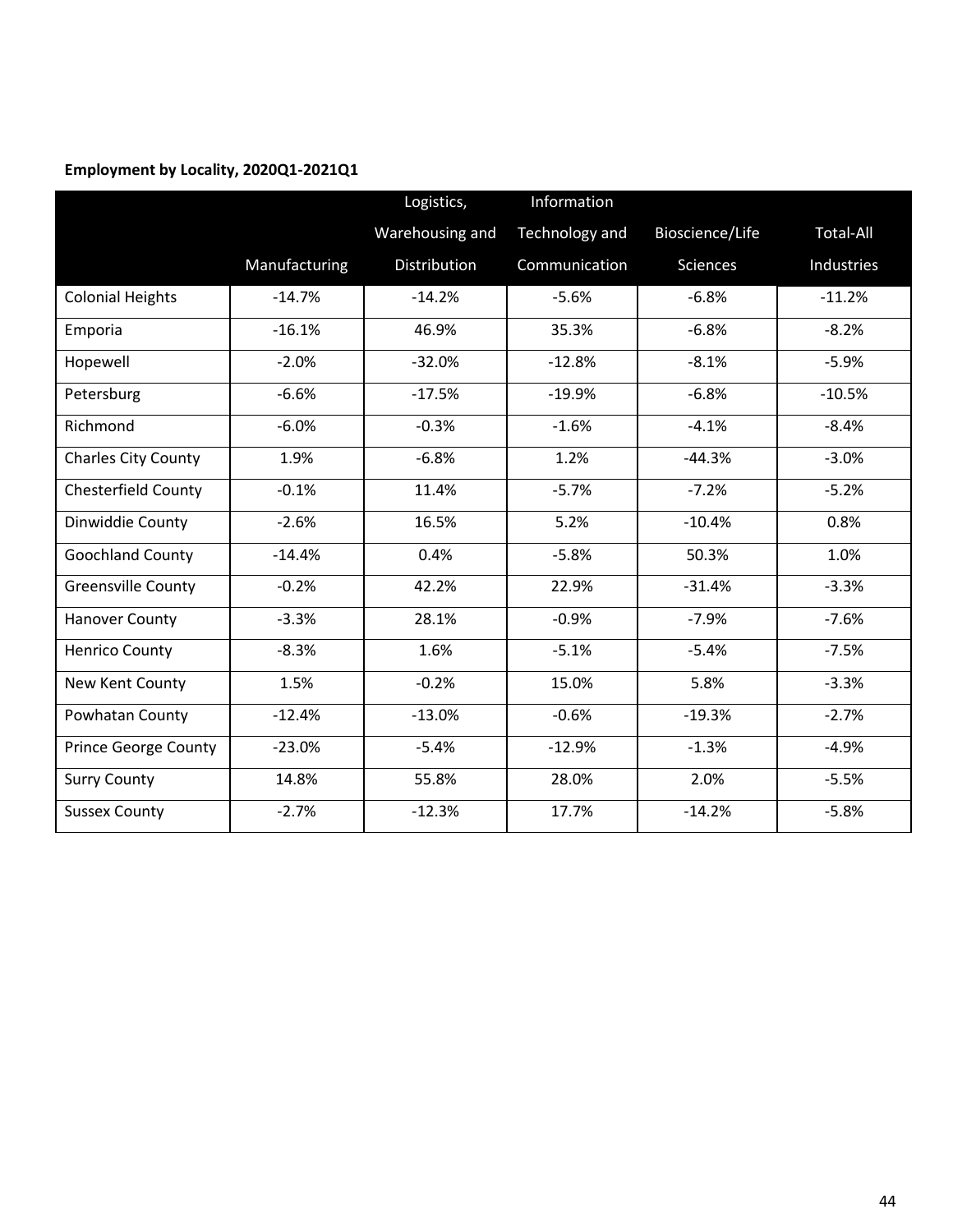## **Wages by Locality, 2016-2019**

|                             |               | Logistics,       | Information    |               |                  |
|-----------------------------|---------------|------------------|----------------|---------------|------------------|
|                             |               | Warehousing      | Technology and | Bioscience/   | <b>Total-All</b> |
|                             | Manufacturing | and Distribution | Communication  | Life Sciences | Industries       |
| <b>Colonial Heights</b>     | $-3.3%$       | $-10.1%$         | $-3.6%$        | 20.8%         | 9.9%             |
| Emporia                     | 18.7%         | 29.4%            | 7.4%           | $-5.8%$       | 7.3%             |
| Hopewell                    | 11.4%         | $-2.6%$          | $-5.1%$        | 8.8%          | 5.1%             |
| Petersburg                  | 4.2%          | 1.7%             | 1.1%           | 7.7%          | 7.1%             |
| Richmond                    | 10.4%         | 7.7%             | 8.8%           | 16.6%         | 9.7%             |
| <b>Charles City County</b>  | 28.5%         | 10.6%            | $-4.3%$        | 22.0%         | 15.6%            |
| Chesterfield County         | 1.4%          | 16.5%            | $-3.5%$        | 2.7%          | 8.8%             |
| Dinwiddie County            | 9.2%          | 6.0%             | 1.3%           | 11.2%         | 18.4%            |
| <b>Goochland County</b>     | 12.5%         | 16.8%            | 19.8%          | 8.0%          | 16.3%            |
| <b>Greensville County</b>   | 20.7%         | 24.1%            | 13.2%          | 27.5%         | 18.9%            |
| <b>Hanover County</b>       | 14.3%         | $-19.2%$         | 10.4%          | 15.8%         | 8.6%             |
| <b>Henrico County</b>       | 4.9%          | 12.3%            | 9.3%           | 7.6%          | 7.9%             |
| New Kent County             | 15.7%         | 20.8%            | 28.7%          | 15.0%         | 14.9%            |
| Powhatan County             | 16.4%         | $-5.1%$          | 22.5%          | 38.0%         | 9.0%             |
| <b>Prince George County</b> | 11.9%         | 10.7%            | 10.5%          | 17.8%         | 9.6%             |
| <b>Surry County</b>         | 12.8%         | $-45.4%$         | $-32.7%$       | $-40.7%$      | 0.2%             |
| <b>Sussex County</b>        | 23.3%         | 4.3%             | $-12.4%$       | 8.2%          | 11.7%            |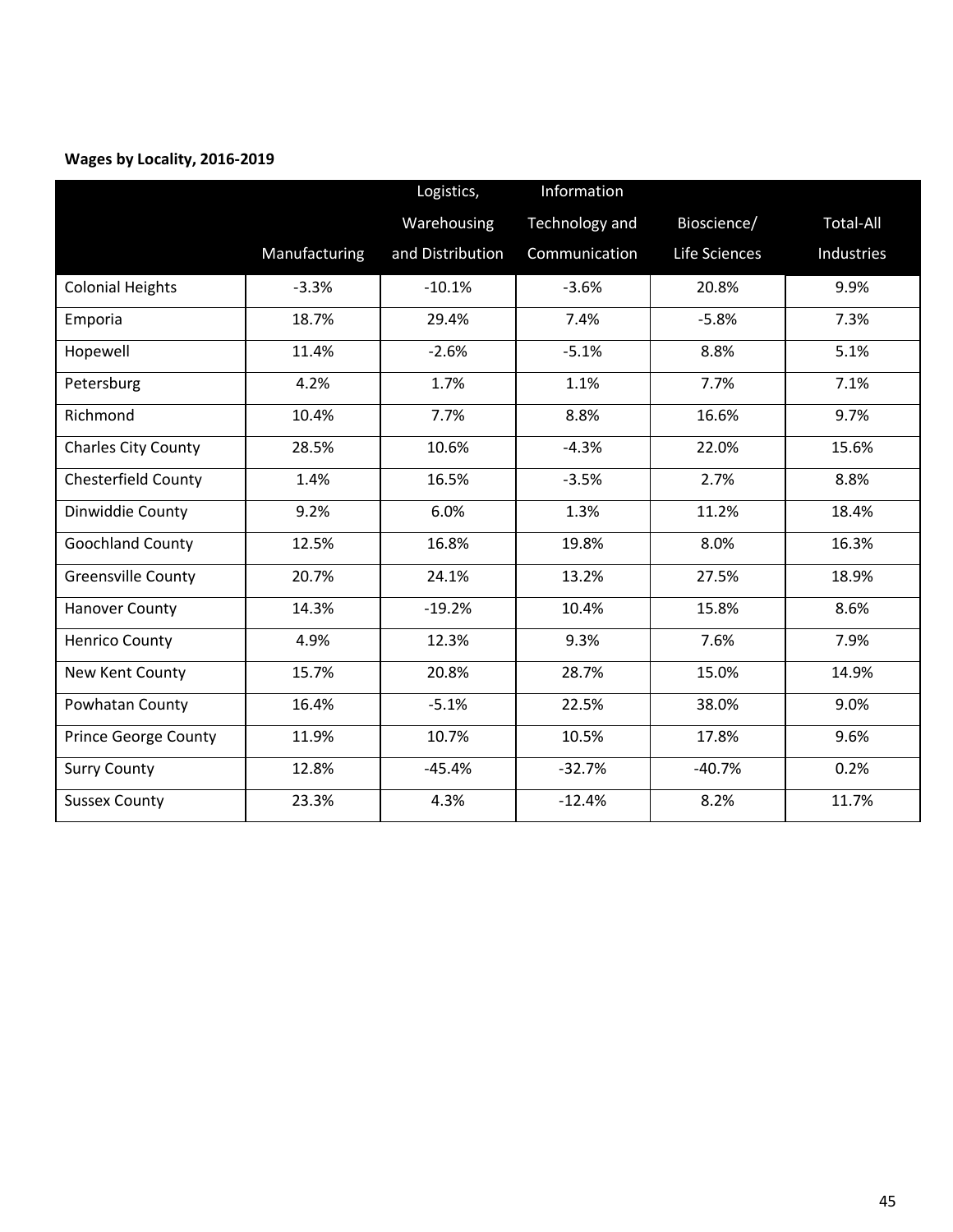## **Wages by Locality, 2020Q1 to 2021Q1**

|                             |               | Logistics,       | Information    |               |                  |
|-----------------------------|---------------|------------------|----------------|---------------|------------------|
|                             |               | Warehousing      | Technology and | Bioscience/   | <b>Total-All</b> |
|                             | Manufacturing | and Distribution | Communication  | Life Sciences | Industries       |
| <b>Colonial Heights</b>     | 11.2%         | 10.8%            | 2.9%           | 8.2%          | 10.6%            |
| Emporia                     | 14.0%         | $-11.2%$         | 2.2%           | 5.3%          | 9.8%             |
| Hopewell                    | 3.3%          | $-11.3%$         | 17.8%          | 6.5%          | 9.8%             |
| Petersburg                  | $-3.4%$       | 0.1%             | 17.6%          | 5.7%          | 3.1%             |
| Richmond                    | 2.8%          | 3.2%             | 1.4%           | 3.4%          | 10.5%            |
| <b>Charles City County</b>  | 12.8%         | 3.6%             | 2.9%           | $-10.2%$      | 6.7%             |
| Chesterfield County         | 2.4%          | 12.3%            | $-0.3%$        | 2.2%          | 8.0%             |
| Dinwiddie County            | $-3.3%$       | 19.9%            | 10.5%          | 12.9%         | 12.9%            |
| <b>Goochland County</b>     | $-2.7%$       | $-3.9%$          | 2.4%           | 20.1%         | 0.2%             |
| <b>Greensville County</b>   | 2.5%          | $-4.4%$          | 3.4%           | $-5.3%$       | 7.6%             |
| <b>Hanover County</b>       | 5.9%          | 21.1%            | 7.9%           | 1.9%          | 9.4%             |
| <b>Henrico County</b>       | 5.9%          | $-0.8%$          | 1.5%           | 5.7%          | 8.2%             |
| New Kent County             | 12.0%         | 7.5%             | 11.1%          | 29.4%         | 7.3%             |
| Powhatan County             | 4.5%          | $-0.3%$          | $-3.5%$        | $-1.0%$       | 8.2%             |
| <b>Prince George County</b> | $-6.5%$       | 13.5%            | 1.2%           | 2.4%          | 6.8%             |
| <b>Surry County</b>         | $-0.7%$       | 46.8%            | 31.0%          | 60.9%         | 2.0%             |
| <b>Sussex County</b>        | 1.2%          | 10.7%            | 3.7%           | 32.0%         | 10.4%            |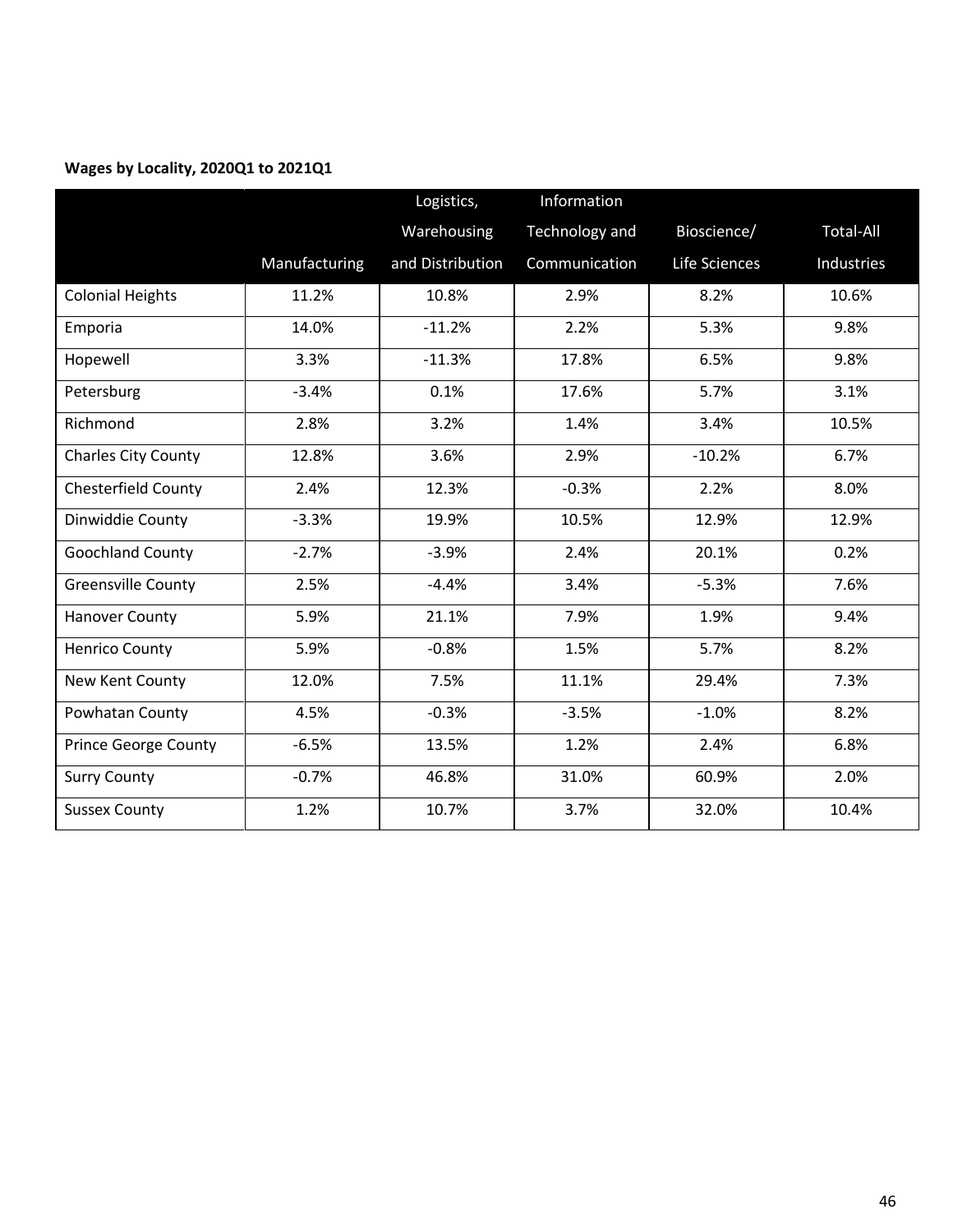#### **Appendix 2: Traded Bioscience/Life Sciences**

The bioscience/life sciences cluster can be separated into traded (export-oriented) sectors and local sectors (primarily serving the local population). Traded sectors are often targeted for economic development as these businesses export goods and services and drive economic growth by bringing money back into the region.<sup>1</sup> Examples of local bioscience/life sciences industries include home health care services, nursing care facilities, medical laboratories, kidney dialysis centers, and hospitals. Traded industries include research and development (R&D) in life sciences; pharmaceutical preparation manufacturing; and medical, dental, and hospital equipment and supplies wholesalers. Virginia Commonwealth University Health blurs these lines, as typically (and in this report) hospital systems are considered local, though research activity can contribute to growing traded industries in the cluster such as the partnership between VCU's Medicine for All and pharmaceutical industries.<sup>2</sup>

Between 2016 and 2019 (prior to the pandemic), employment in the traded cluster grew 2.3% reaching 6,801 workers by the end of 2019. As the pandemic disrupted the global economy in 2020, employment in the traded cluster declined 7.6% down to 6,285 workers. As of the first quarter of 2021, employment in the traded cluster in the region has begun recovering, reaching 6,295 workers. Over the year ending with 2021Q1, several industries have added jobs, including medicinal and botanical manufacturing (+49), surgical appliance and supplies manufacturing (+13), and surgical and medical instrument manufacturing (+10).

| Employment in Bioscience/Life Sciences, GO Virginia Region 4 |        |        |        |        |        |        | 2016 to 2020 |          |
|--------------------------------------------------------------|--------|--------|--------|--------|--------|--------|--------------|----------|
|                                                              | 2016   | 2017   | 2018   | 2019   | 2020   | 2021Q1 | %            | #        |
| Traded                                                       | 6.649  | 6.443  | 6,529  | 6,801  | 6,285  | 6.195  | $-5.5%$      | $-364$   |
| Local                                                        | 62.001 | 63.018 | 63.449 | 63.865 | 61,332 | 60.705 | $-1.1%$      | $-669$   |
| <b>Total-Bioscience/Life</b>                                 | 68.650 | 69.462 | 69.979 | 70.666 | 67.617 | 66.900 | $-1.5%$      | $-1,033$ |
| <b>Sciences</b>                                              |        |        |        |        |        |        |              |          |

*Source: Chmura's JobsEQ®*

<sup>&</sup>lt;sup>1</sup> Traded and local clusters are defined based on research from *Delgado, M., M.E. Porter, and S. Stern (2014), "Defining Clusters of Related Industries." and https://clustermapping.us/content/cluster-mapping-methodology*

<sup>2</sup> Source: https://news.vcu.edu/article/VCUs\_Medicines\_for\_All\_Institute\_partners\_with\_industry\_to\_secure